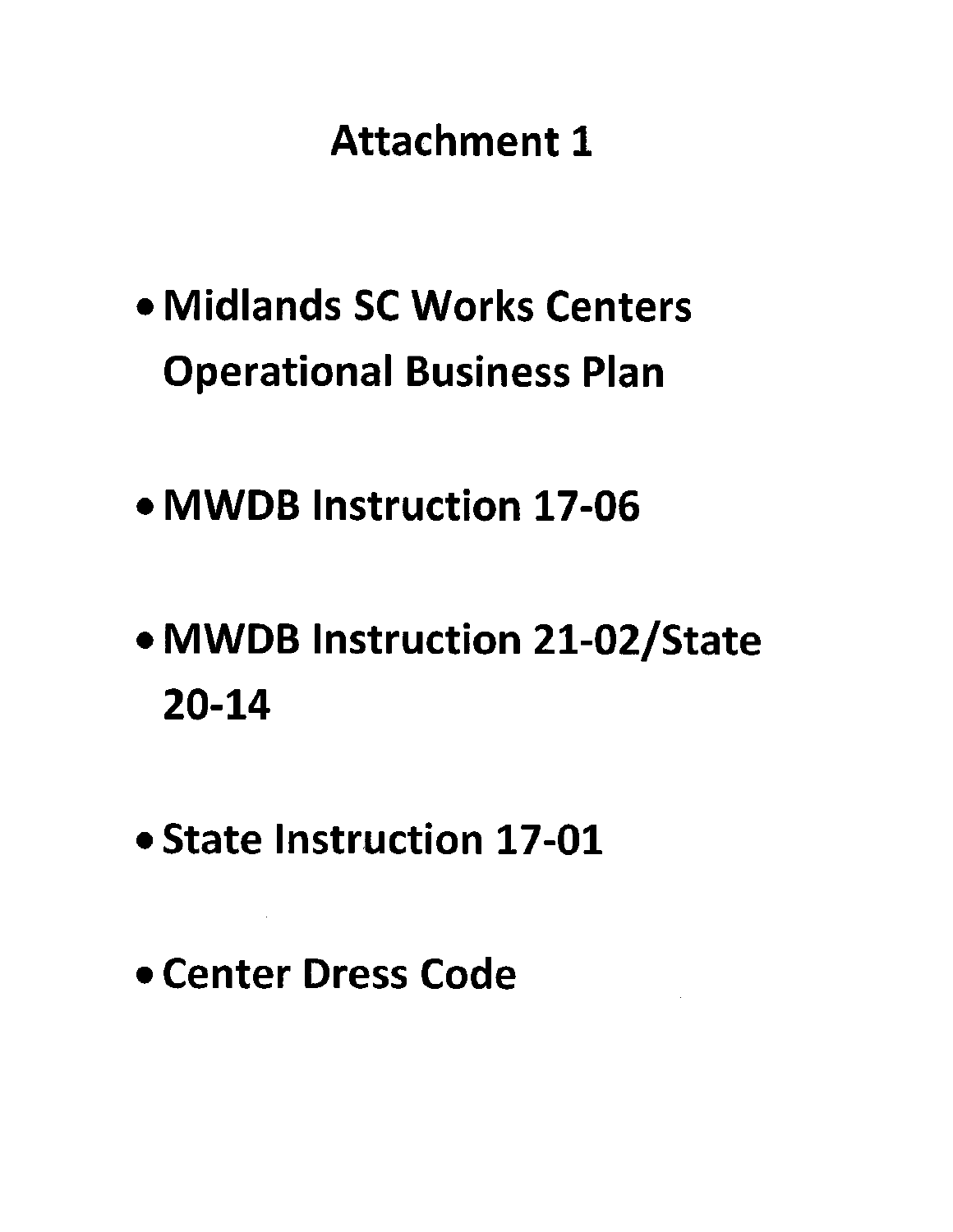

# **SC WORKS CENTER MIDLANDS OPERATIONAL BUSINESS PLAN**

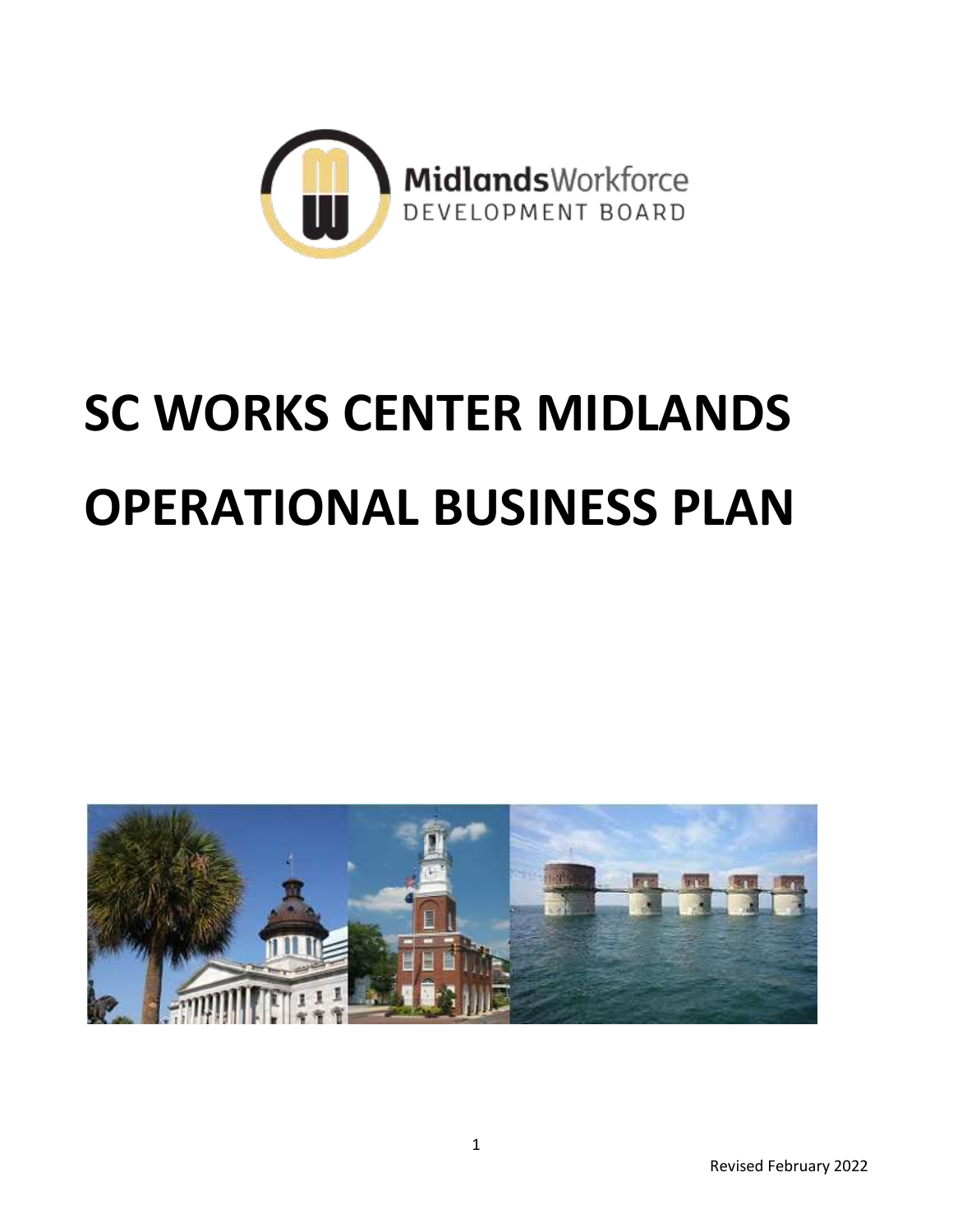### **TABLE OF CONTENTS**

| <b>Business Overview</b>                   | $\mathbf{3}$ |
|--------------------------------------------|--------------|
| <b>Products and Services</b>               | 6            |
| <b>Outreach Plan</b>                       | 10           |
| <b>Performance Outcomes</b>                | 13           |
| <b>Management/Organizational Structure</b> | 15           |
| <b>Accessibility</b>                       | 18           |
| <b>Services Flow</b>                       | 20           |
| <b>Financial Plan</b>                      | 22           |
| <b>Attachments</b>                         | 24           |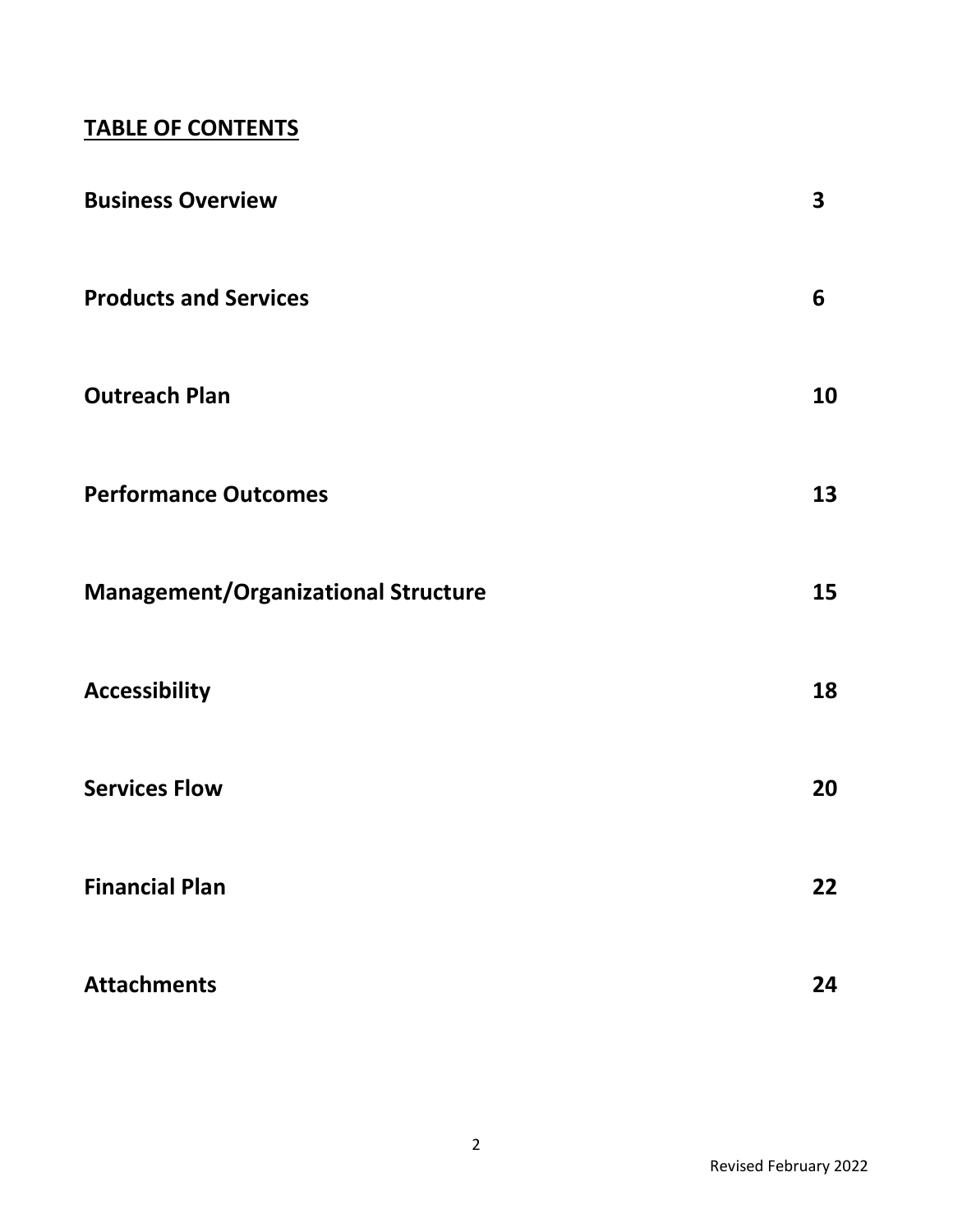### **Overview**

*\* This is a framework guide and expectation of SC Works Midlands Center and System operation. The Center Operations Plan was created around an ideal environment; however, circumstances may arise where the Operator must use their best judgment in a situation to ensure the best out and this may not match this document. The expectation is that safety and efficiency should always come first.*

### **This plan is also subject to update at any time.**

SC Works Midlands (the Center or Centers) provides workforce services for the Midlands area comprised of Richland, Lexington and Fairfield Counties.

Richland (Comprehensive) – 700 Taylor Street, Columbia Fairfield (Affiliate) 96 Hwy 321 Bypass, Winnsboro Lexington (Affiliate) 671 Main Street, South Congaree/West Columbia

The Centers are in the business of Workforce Development, which means improving the quality of the local workforce to facilitate economic development as the Board states in the Strategic Plan, 2020 Local Area Plan (4 year, 2020 – 2023) and Regional Plan (4 year, 2020-2023).

### **Midlands Workforce Development Board Vision Statement**

### *A workforce system, which provides employment opportunities, improves the quality of the workforce and facilitates economic development.*

We continue to monitor and update our menu selection to meet local needs while using our experiences to enhance efficiency, timeliness and quality of both job seeker and employer services.

### Target Customers and non-duplication

Our target jobseeker customers are individuals who are residents of our area and are unemployed or underemployed because of changes in technology or economic conditions. These populations are identified as a priority because structural unemployment is the one that is most likely to endure without some effort outside of the natural labor market.

- Core Services are general, self-service, for all job seekers visiting the SC Works Center. Services delivered in a group setting (workshops, for example) are also considered Core services.
- Intensive services are for individuals who need one-on-one assistance from staff to obtain employment or are identified as being in need of training. These services require registration into the program delivering services (WIOA, TAA, etc.).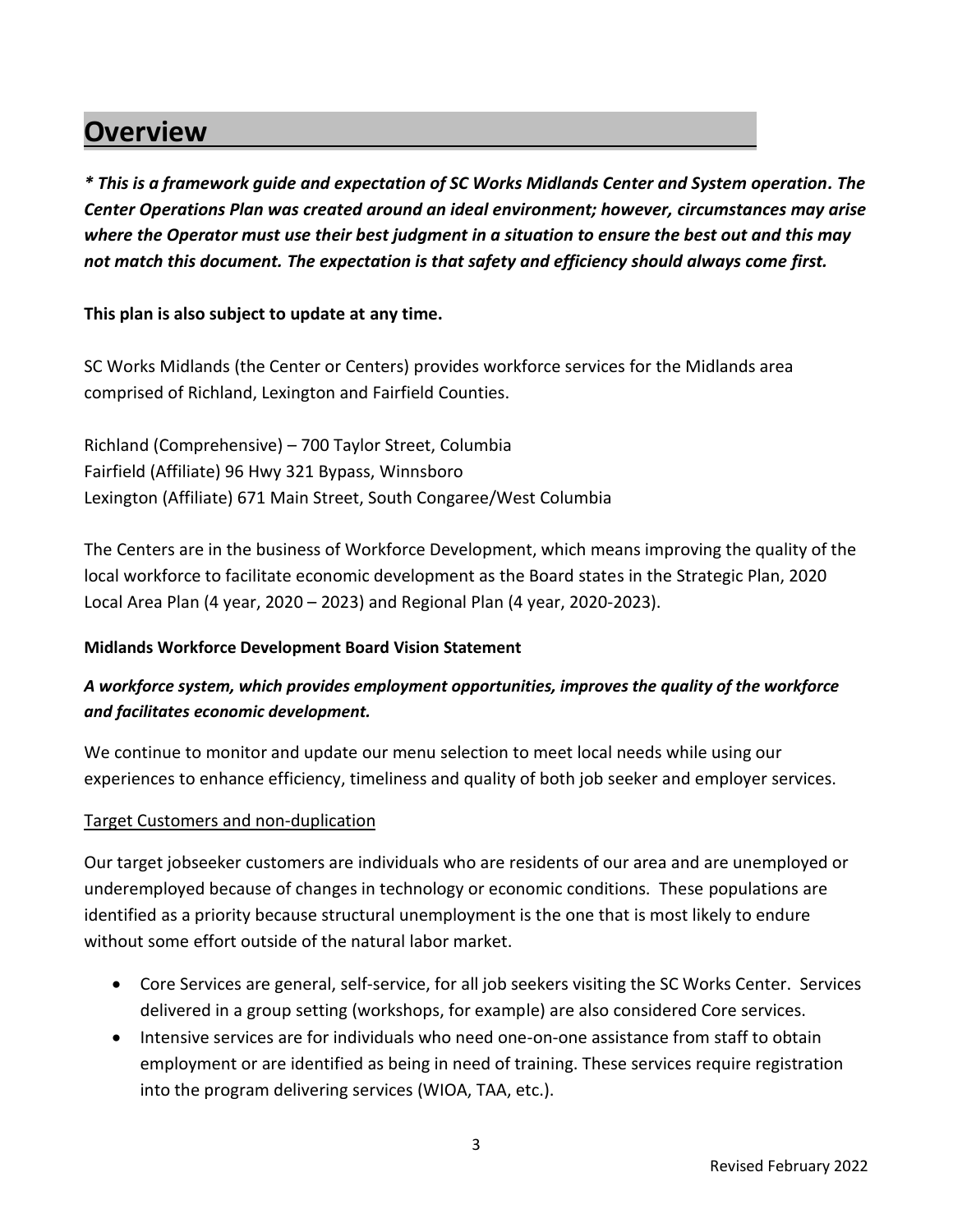Training services are available to select job seekers upon approval from the sponsoring program. A wide array of training options programs, providers, and delivery formats are available through the Palmetto Academic Training Hub (PATH - eligible training list).

Our target business customers are those in our priority clusters. Business customers were selected based on survey of all local business sectors for overall growth and higher average entry level wages. The locally defined priority clusters are evaluated on an annual basis through the Workforce Report and the community has an opportunity to comment on the Plan. The Business Services Team (BST) is made up of a variety of workforce partners with different core customer bases. Because of those specialized populations, some members of the business services team target employers and career fields outside of the priority clusters established for Midlands WIOA training. In addition to those target cluster employers, the Business Service Team seeks alternative opportunities to work with new and expanding businesses in the area to ensure the good economic health of the community and collaboration with the local economic development staff.

### Management Structure and Training Plans

The Center and System is managed by the SC Works System (OneStop) Operator. The Operator is selected through competitive procurement by the MWDB according to the Act.

The Operator provides the support for the day-to-day operations of the Centers, but also provides functional supervision of the staff within the Centers to facilitate the delivery of services. We provide services individuals with varying degrees of personal and economic challenges to achieve employment leading to economic independence. We engage the job seeker in the development of a plan to attain their goals and establish those goals with the focus on the outcome of positive individual and program performance measures.

The Center is aligned with the MWDB's commitment to provide quality workforce services including On-the-Job Training, Apprenticeship, Incumbent Worker Training, and Rapid Response support. Our Business Services Team works with a wide variety of employers from high-tech and emerging fields, to more traditional industries.

SC Works 101 training (Your Next Step) is provided by the state to effectively convey Center goals and services to staff and partners. SC Works 101 Training Program is designed to equip attendees working in the SC Works Centers, or in the field, who provide services to jobseekers or businesses, with knowledge and understanding of the SC Works system to ensure that customers receive high-quality services each time they engage with the system SC Works system.

The SC Works 101 online training course consists of 5 self-paced modules covering:

**Centers**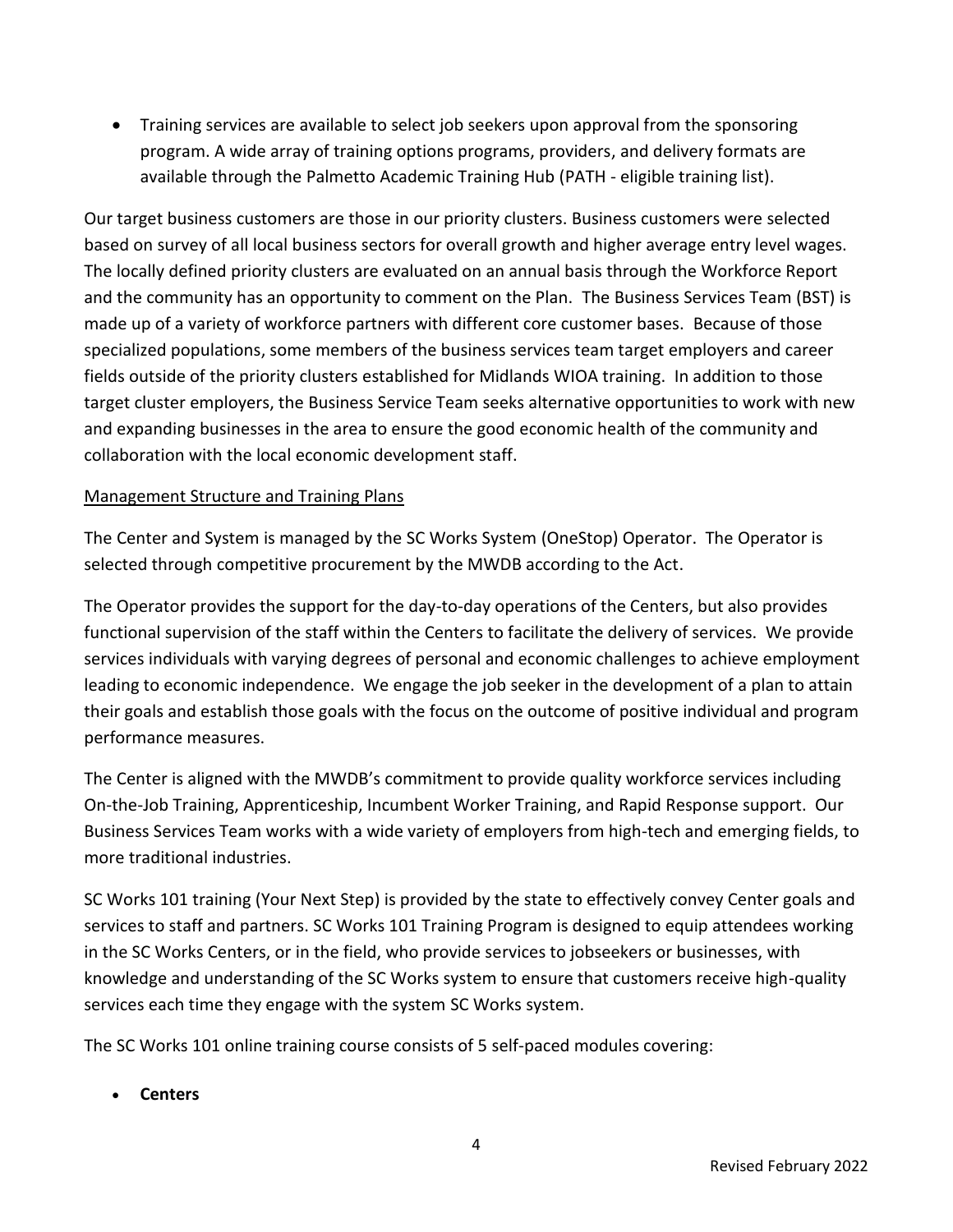- **Customers**
- **Partners**
- **Customer service**

The content is delivered in multiple formats including text, graphics (e.g., charts and flowcharts), and activities. Each module has a knowledge assessment at the end that users must pass with an 80 percent or greater. SC Works attendees will use D2L, an integrated learning platform to complete the online course.

Upon successful completion of the online training course, attendees will receive a Certificate of Completion via email from Midlands Technical College. All attendees must forward a copy of the completion certificate to the operator of the center in which he/she works.

All staff working in an SC Works center, or in the field, including partner staff and business services staff, must complete the online SC Works 101 training course.

In addition, the training plan will include any necessary staff certifications or endorsements in functional workforce areas. For example, WIOA case management staff will complete Career Development Facilitator (CDF) training. Where possible, those staff members will also apply for Global certification (GCDF).

### Accountability and Accessibility

The individual partners in the Center have their own performance goals which they are responsible for meeting and the Center has broad goals established by the Board and communicated through the Local Plan. The Board receives quarterly reports on progress. Centers that fail to meet expectations are first given technical assistance by the Board. If the deficiencies continue, other and additional appropriate actions will be taken.

The Center Operator in the Midlands area is Equus Workforce Solutions (effective February 1, 2017). This consortium meets quarterly and provides reports to include (performance data, needs/concerns, best practices, etc.) to the MWDB's Management and Planning Committee. The Management and Planning Committee will relay information, actions, and recommendations to the full MWDB. Any issues with performance and/or accessibility follow the same chain of command.

The Columbia Center facilities are maintained by the State of SC as it is a SC state-owned property. Coordination of those services are handled in conjunction with SC Department of Employment and Workforce as the owner of the building. Each affiliate site has a section of the lease which covers maintenance of the property by the landlord. The leases and coordination of those services are handled by the Central Midlands Council of Governments (as the fiscal agent for the Midlands Workforce Development Board) in conjunction with the Operator. Each Center has a written Emergency Plan and procedure. The Centers are compliant with ADA accessibility standards.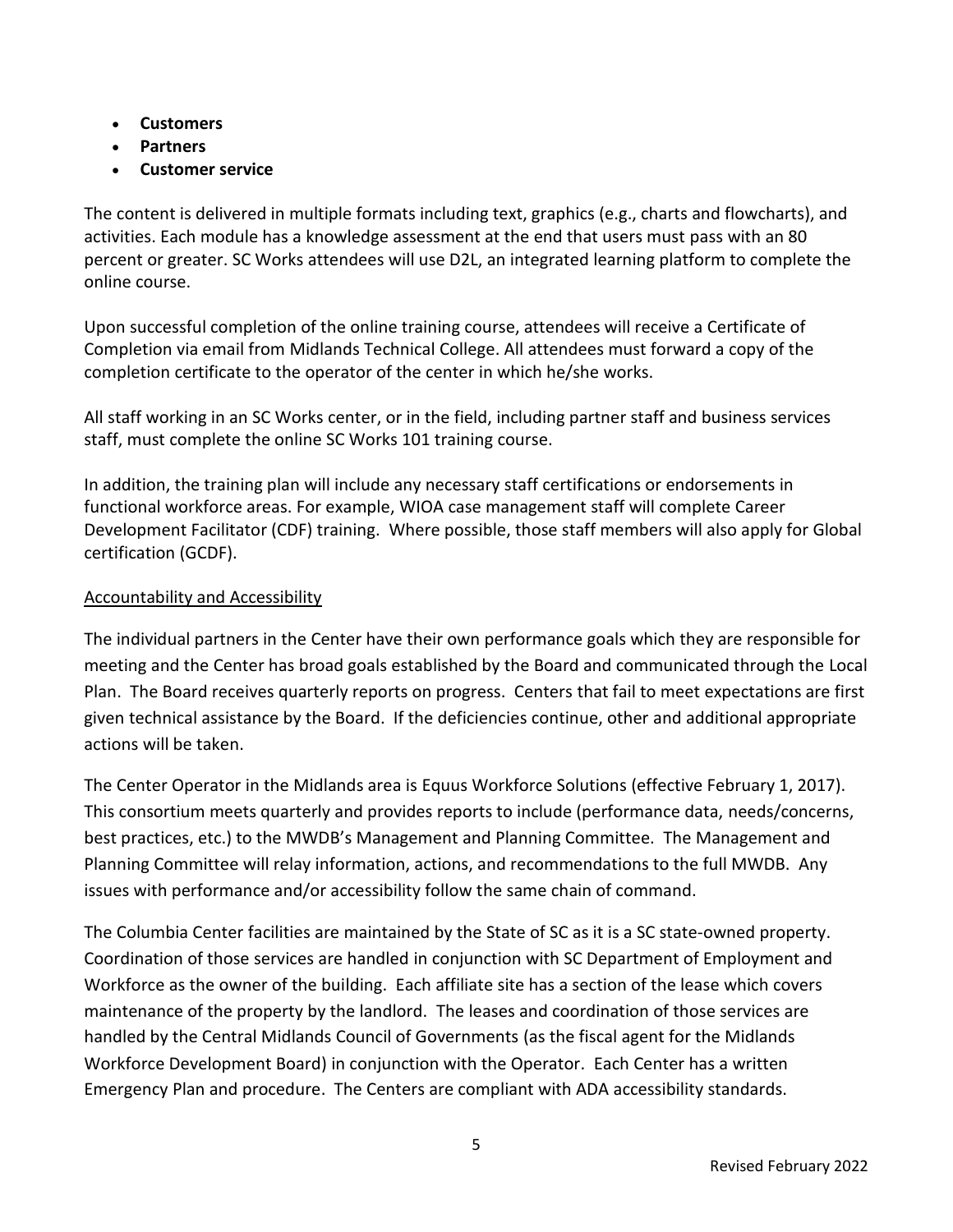### **Products and Services**

### Center Services

### **Job Seeker Services**

All WIOA Core services, Career Readiness assessments, and some partner services are available to all Center customers. Additional eligibility-based services are available to Center customers. These services include: WIOA Core and Intensive Services, Career Readiness assessments, and partner services as needed.

The Center provides basic services at no cost. Some training and educational programs have fees. Our menu of services includes:

- **Job Placement Assistance** referrals to employment matching job seeker skills and experience with employer requirements
- **Free Internet Access** high speed internet is available for use for job related purposes
- **Resume Assistance**  Job seekers use SC Works Online Services (SCWOS) so that their qualifications can be matched against available jobs. Job seekers can attend basic workshops to gain familiarity and produce a solid resume and cover letter, as well as explore options for producing different types of resumes.

Employers with SCWOS accounts can also view resumes online when trying to fill open positions. Staff and partners assist job seekers with preparation of a professional resume by providing one on one guidance when possible and by offering weekly workshops to develop a resume by learning the do's and don'ts of resume writing. Resume can also be reviewed through select workshops.

- **Community Resource Referrals** If we are unable to meet the job seekers needs directly, Center staff is familiar with and have information on other resources and provide customers with information and referral to partner services.
- **Labor Market Information (LMI)** Information is available through SCWOS, Bureau of Labor Statistics, as well as other websites such as O\*Net.
- **Workshops** Our workshops are informational and interactive. They range in topics from resume, cover letter and interviewing preparation to budgeting, career exploration and basic computer skills. Calendars for the system are posted throughout the Center, available at special events, social media and online at [https://www.midlandsworks.org/workshops.](https://www.midlandsworks.org/workshops)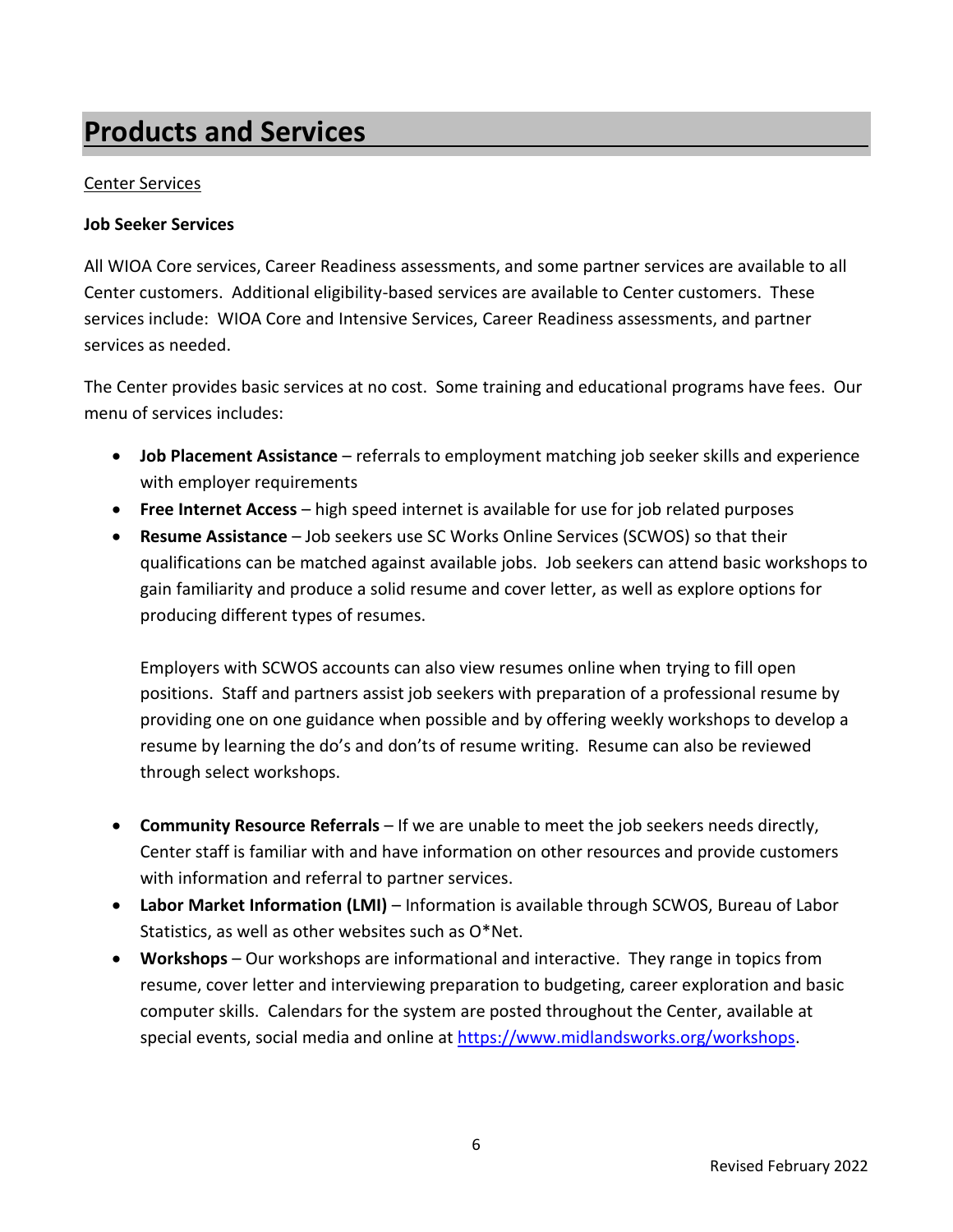- **Basic Assessment of Interest and Abilities** Job seekers may use any of the career assessment tools available within SCWOS and/or at [www.mynextmove.org.](http://www.mynextmove.org/) All of these tools are Core services in the Center.
- **Fax/Print Access**  A fax machine and printer are available for use for job related purposes.
- **Veteran Services** We have Local SC DEW Veteran Employment Representative and Disabled Veteran Outreach Program Representatives that provide priority services to Veterans along with our other SC Works team members.
- **Unemployment Insurance (UI)** There are no longer any face-to-face claims taking, fact finding or eligibility reviews conducted in the Centers. However, there are a limited number of UI staff members in the Center to work closely with those identified as likely long-term UI recipients to speed the re-employment process.

More intensive services are available to our job seeking customers meeting certain eligibility criteria include:

- **One-on-One Career Planning and Counseling** For customers in need of more personalized services; they are referred to WIOA or other appropriate partners for more intensive one-onone career planning services that result in an individual employment plan.
- **Additional Assessment & Testing Services** The Test of Adult Basic Education (TABE) is available in the Centers for a fee for non-WIOA customers and through our Adult Education partners; WorkKeys Readiness Assessments (Applied Mathematics, Locating Information and Reading for Information) determine aptitudes within basic workplace skill sets. Those who test below certain levels may be referred to the Adult Education Provider for remediation. Online remediation assistance is also available. WorkKeys aids in determining capabilities for training and jobs, and to obtain a Career Readiness Credential issued by ACT. Other WorkKeys assessments are available if needed for employment.
- **Trade Adjustment Assistance –** These services are provided by SCDEW staff**.** This includes benefits such as Trade Adjustment Allowance (income support); job training; job search allowance (90% of costs to job search out of area (50+ miles)); Relocation Allowances (up to 90% reimbursement); Heath Coverage Tax Credit (up to 65% monthly premium assistance); Reemployment Trade Adjustment Assistance (wage supplement for 50 year old+ workers if wage is lower than pre-layoff wage).
- **GED Preparation –** Referred to GED providers in the region.
- **Short-term Skills Upgrading –** For those customers who do not need to be retrained, but need to update or supplement existing skills to become more competitive in the job market.
- **Work Experience Opportunities–** Paid work experience for job seekers in need of basic workplace skills
- **Classroom Training –** Funding assistance for in-demand occupations, as determined by Labor Market Information, is provided when job seekers are deemed to be in need of training to gain marketable skills to secure and retain unsubsidized employment.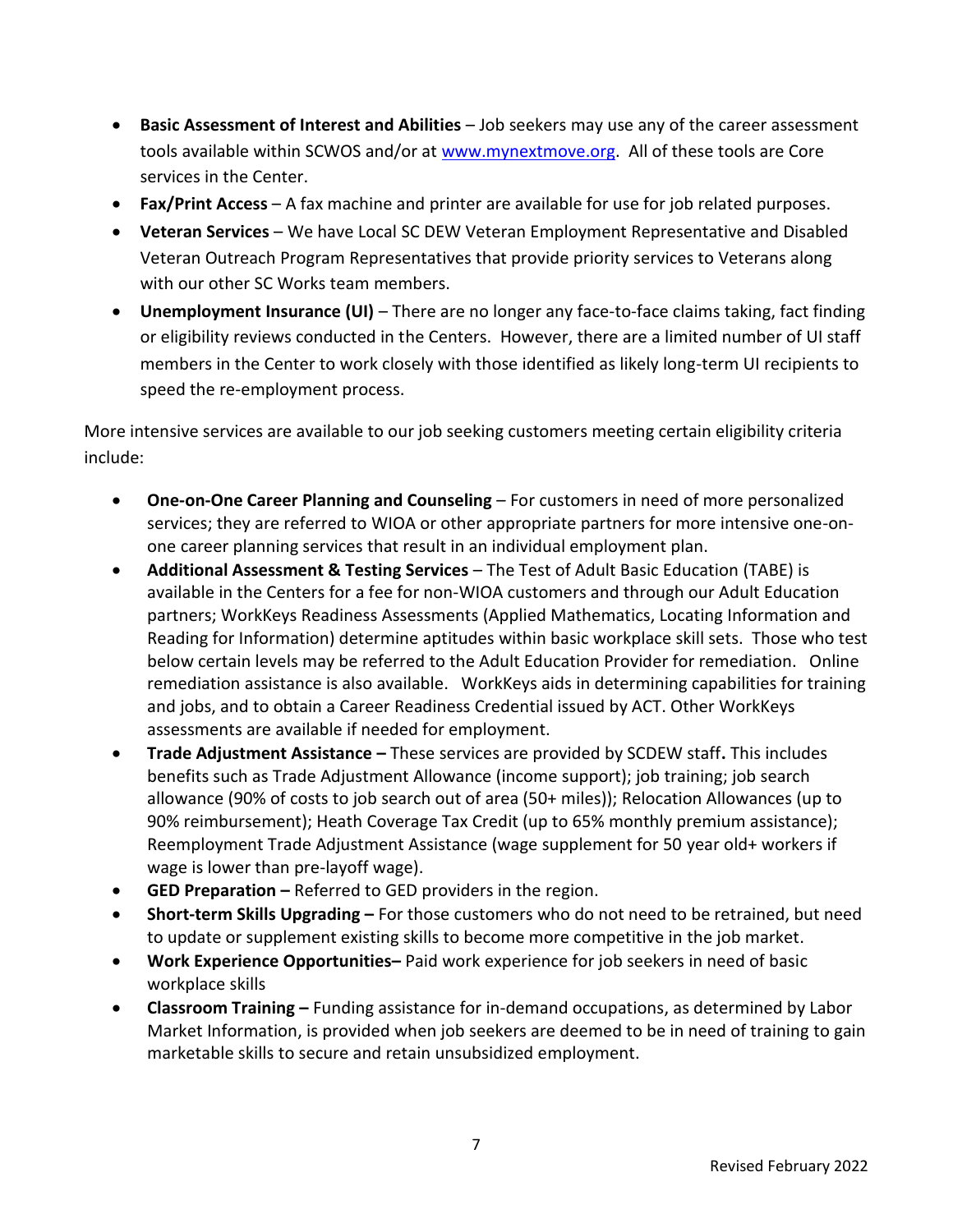**On the Job Training –** For job seekers who do not meet the minimum hiring requirements but possess the capabilities and interest for the position. The employer is reimbursed a portion of the wages during a mutually agreed upon training period.

### **Employer Services**

Various services are available to employers through our Business Service Team:

- Customized Labor Market Information
- On-line job postings
- Customized training
- Incumbent Worker Training
- Skill assessment
- WorkKeys assessments for applicants and/or incumbent workers
- Recruitment, screening and referral service
- Large scale Job Fairs/hiring events
- Virtual Job Fairs
- Use of facilities for hiring activities
- Incentives available to employers (WOTC, Federal Bonding)
- On-the-Job Training
- Strategies to avoid layoffs
- Assistance in managing a layoff Rapid Response services
- Reemployment services for effected employees
- Resource to other local business services

### Material and Equipment Maintenance

Columbia Center resource room is maintained by Center staff. This maintenance includes telephones, internet, and office equipment to include printers, scanners, fax machines and copiers. Computer networks and equipment are maintained by the MWDB. SCDEW staff PCs in the Columbia and Lexington offices operate on the SCDEW network via a VPN tunnel. Public access, WIOA staff and partner PCs, etc. in all centers operate on an MWDB maintained network.

Resource room staff is responsible for monitoring printed materials and new materials are added as approved by the Operator.

### Assessments and Workshop activities

Career Readiness (i.e. WorkKeys) and TABE assessments are available to Center customers. Classes in computing basics are offered regularly to customers in Centers. Workshops (in-person and virtual) are regularly scheduled throughout the Centers in current, relevant job search topics to include resume preparation, interviewing techniques, networking, internet use, digital literacy, job search, and other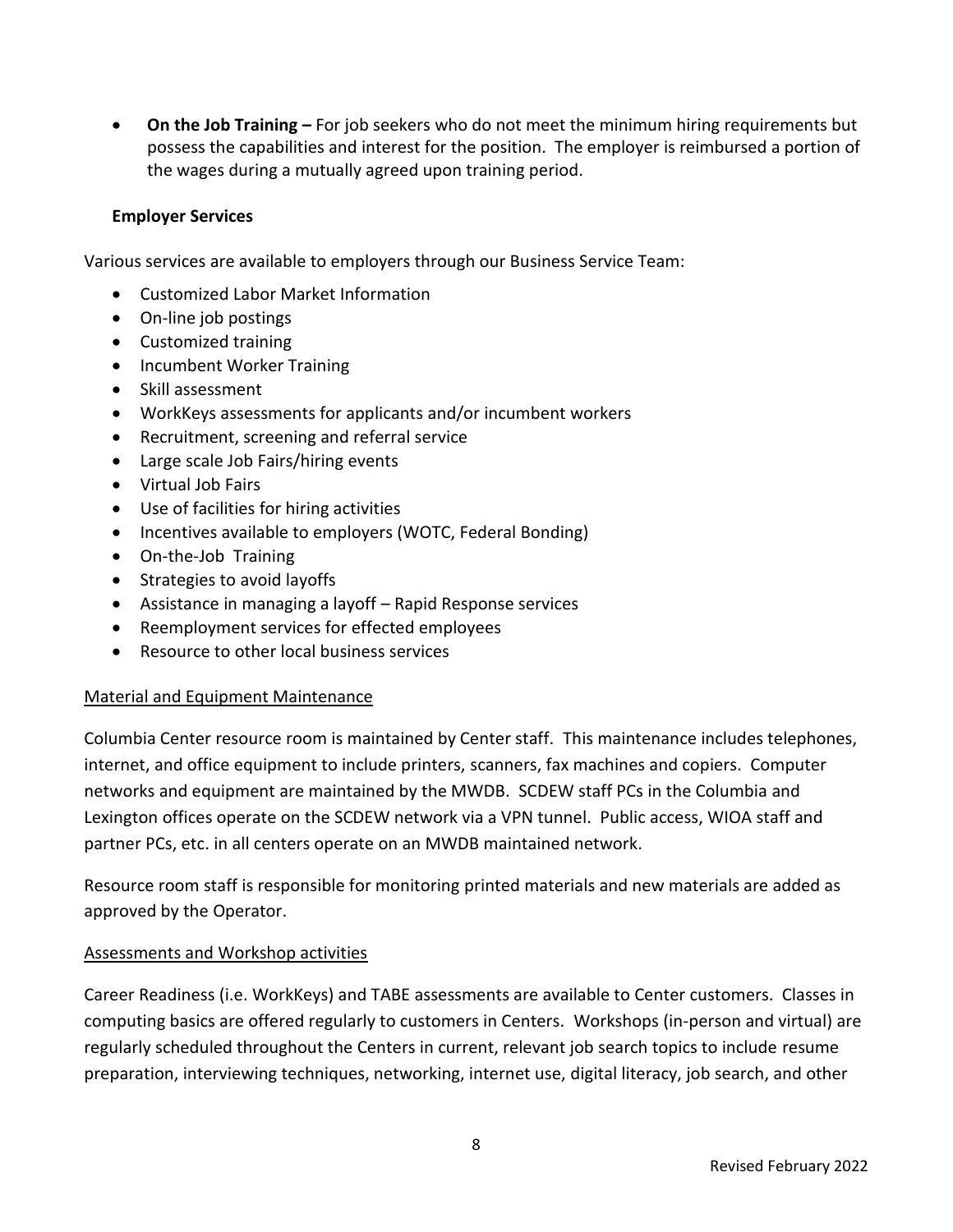topics relevant to job seekers. Workshops and classes are available throughout the network each week. The monthly schedule is posted at https://www.scworksmidlands.org/workshops

In addition, the Centers are finalizing a roll-out of additional assessments available to job seekers to better gauge individual basic technology skills. SCWOS has a host of resources available for additional training and test preparation in an on-line format through ALLISON. Staff has sought out tools to assess the individual competencies in basic operations. This is an important step to maximize resources for appropriate job referrals and referrals to training services that require technology competencies. While not a comprehensive solution to these needs, this is a stepping stone for the Midlands to continue to prepare the workforce for success in their next steps whether it be employment or training. Northstar Assessments found at<http://www.digitalliteracyassessment.org/> allow the individual to assess their competencies in the following:

- Essential Computer Skills
- Internet Basics
- $\bullet$  Fmail
- Windows
- Mac OS
- Microsoft & Google Suites
- Using Technology in Daily Life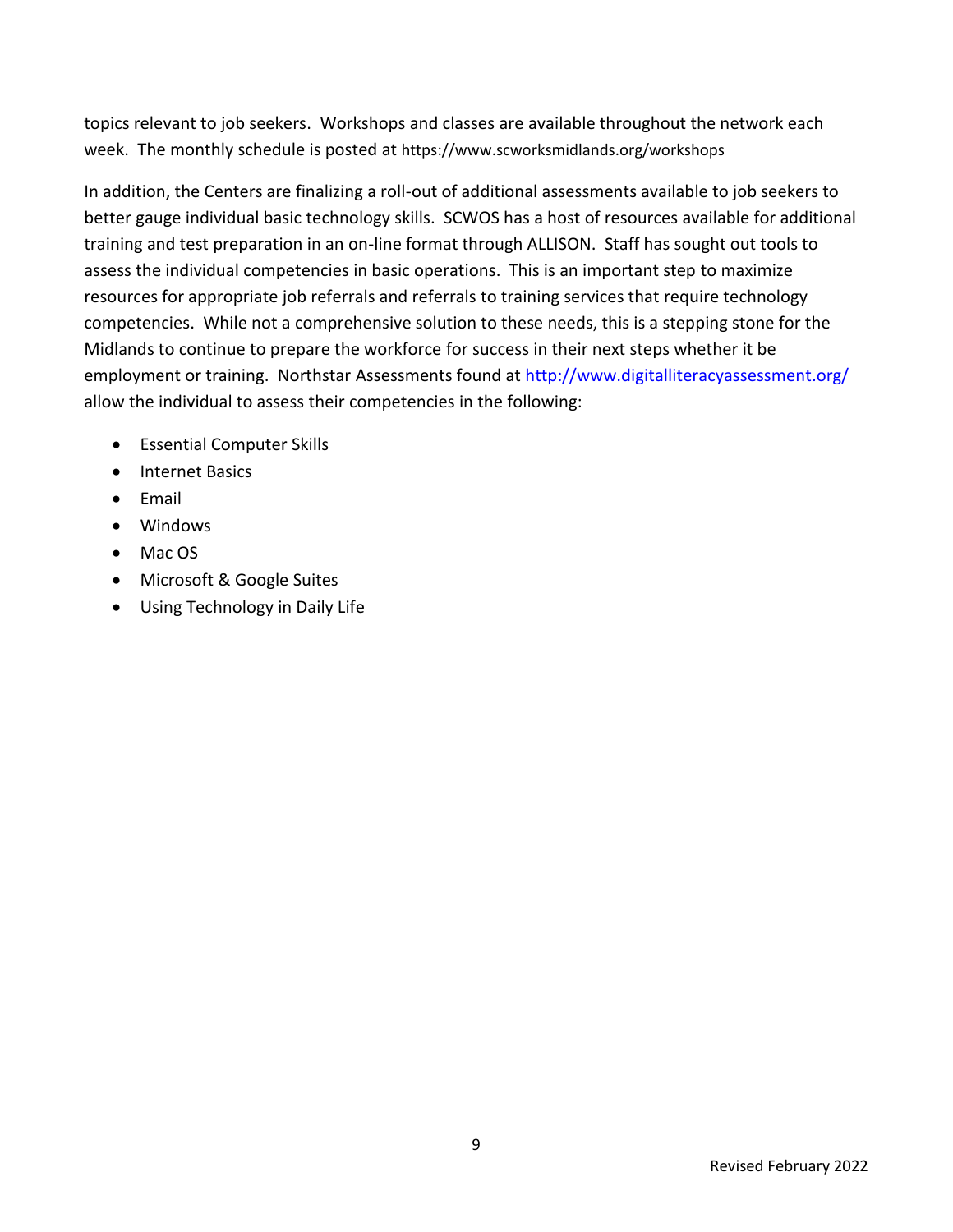### **Outreach Plan**

### Goals

The SC Works Midlands Center Outreach Plan aims to reach job seekers and employer customers throughout Richland, Lexington, and Fairfield Counties through a variety of print and digital media. The goal is to reach targeted populations with information that is understandable and relevant.

The Midlands plan includes:

- Print Materials targeted to Job seekers and Employers
- [www.scworksmidlands.org](http://www.scworksmidlands.org/)
- Social media outlets [\(Facebook,](http://www.facebook.com/SCWorksMidlands) LinkedIn, TikTok, and [Twitter\)](http://www.twitter.com/SCWorksMidlands)
- Regular press releases and partnerships with local media
- Regular community outreach to employers and job seekers via presentations to local business groups and partnering agencies
- Multi-partner/stakeholder Business Services Team that represents the SC Works system
- Use of any and all available outlet / media opportunities that are appropriate for our messaging

### Messages

All SC Works logo and branding standards will be followed to include style, size, colors, American Job Centers (AJC), tag line, and appropriate use. The Midlands Area will also align messaging with state approved campaigns, such as Your Next Step. SC Works branding will always be used in conjunction with materials, events, and outreach. Additional partner(s) branding, as appropriate, may also be included.

### Targets

The outreach plan will focus on job seekers and businesses/employers seeking to hire new talent. Centers working through the MWDB Management and Planning Committee may further define both target groups to fit their county if desired. For example a county may have a higher number of a certain type of employer and desire to target that particular cluster. Any specific targeting would require the Center to submit Labor Market Information or other reliable data.

### Packaging

Once customers access the Center services, we strive to present them with accurate and complete information about how to access the full range of services. This is accomplished in a number of ways: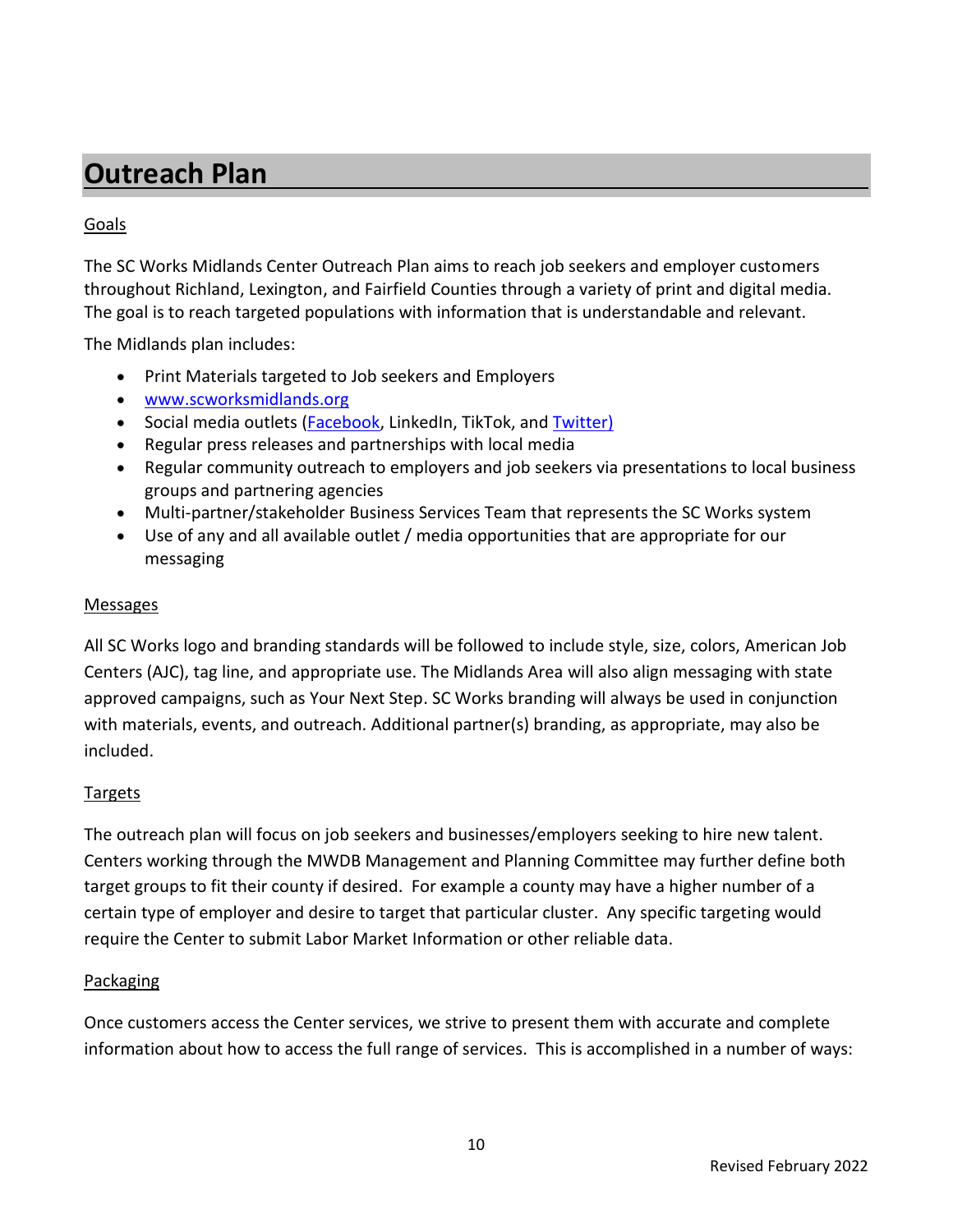- Display information and brochures about services offered in and out of the center by our Partners.
- The WIOA orientation is available on demand at https://www.scworksmidlands.org/wioaorientation to welcome all job seekers to visit the Center and take advantage of Intensive WIOA services available. In-person sessions are also provided on the workshop calendar.
- A unified calendar of events is posted at the Centers and online. Calendars are also widely disseminated to partners and throughout the community.

### Distribution

The website www.scworksmidlands.org is the primary internet site for the Centers in the Midlands. Visitors may access job search (SCWOS) features, information about Center hour of Operations, workshops, and other events, view a virtual orientation to the Workforce system, read descriptions of partners and the services available.

The Midlands publishes a monthly calendar of events for of the 3 Area Centers. The calendar is available online and in print form in all Centers. A monthly email distribution also provides the calendar to community partners and stakeholders.

The Business Services Team utilizes Social Media platforms (LinkedIn, [Facebook,](http://www.facebook.com/SCWorksMidlands) TikTok, [Twitter,](http://www.twitter.com/SCWorksMidlands) etc.) to spread news and information of value to employer customers. Printed materials are distributed to both job-seeking and employer customers by staff at job fairs. The Midlands Area sponsors at least one large-scale job fair each year, and supports or partners in numerous others. Information about our programs is distributed at employer education events held at Centers. Business Services Team members also network for the system at events including community fairs/outreach and local Chambers of Commerce meetings and special events.

Partner involvement is centered on information sharing about Center and WIOA services with clients and with referrals to services. Every partner is active in outreach, but the most active partners are the SC Department of Employment and Workforce, SC Department of Social Services, SC Vocational Rehabilitation, SC Commission for the Blind, and Midlands Technical College. All partners participate in Job Fair events.

### Evaluation

Success will target an increase in job-seeking and employer customers utilizing the Centers, repeat customers, and customer satisfaction. The state approved employer service metrics will be utilized for evaluation of employer customers. These include may employer served rate, new and repeat employer customers, number of job positions filled based on SCWOS job orders. Those reports will be shared at each of the Center's team meetings. Reports will be made to the Management and Planning Committee and adjustments will be made to messages and techniques.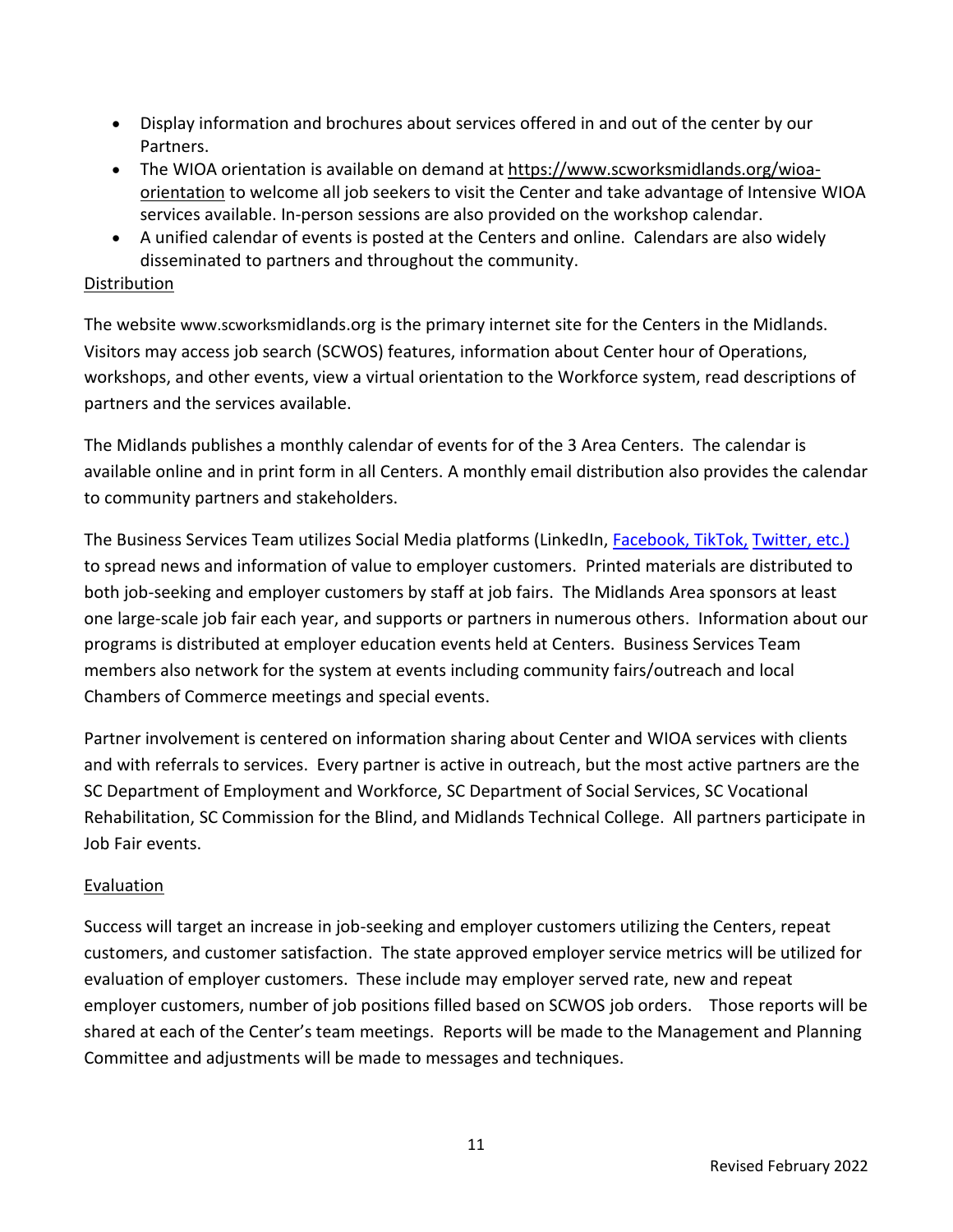### **Performance Outcomes**

### Center Goals and Partner Contributions

Center goals are system wide. Each Center is expected to contribute to the achievement of system wide goals set by Board. The Board, through the Management and Planning Committee, monitors the Centers to ensure that each one is performing, and data is collected and reported based on instruments provided by the Board.

### Methodology of Assessment

Customer satisfaction surveys are available at centers and online at midlandsworks.org. Satisfaction data is collected at regular intervals for all centers for analysis. The Board has a dashboard maintained by staff covering areas such as NCRC's awarded; Business Services such as OJT placements, on-site visits to employers; Core Services including number of workshops offered and number of attendees; and WIOA services for certifications and enrollments per funding stream, numbers entering training and exits.

### Customer Satisfaction

Job seeker satisfaction is measured through surveys that include staff responsiveness, timeliness of service, greeting/intake process, resource room, counseling/case management services, workshops, job matching and job referral processes and training/education referrals. Surveys are available in each center; information is collected and tracked by center.

Data regarding the performance of Trade Act programs is maintained by SCDEW. Data regarding performance of WIOA programs is made available to the Board through ad hoc queries of the state's online program management system (SCWOS). Local board members and board committees responsible for performance are updated quarterly.

Customer satisfaction data is shared quarterly. Recommendations may be made from staff, Committees and/or the Board. The Operator takes action as necessary where the Board provided guidance or regulation exist. If no guidance exists the Consortium seeks approval for actions from the Board's Management and Planning Committee.

### Non-performance

All partners in the Center are expected to perform as team members working to a common goal. This includes active participation, adherence to policies for the Center operations and engagement in continuous improvement. Remedy for non-performance is addressed through the Management and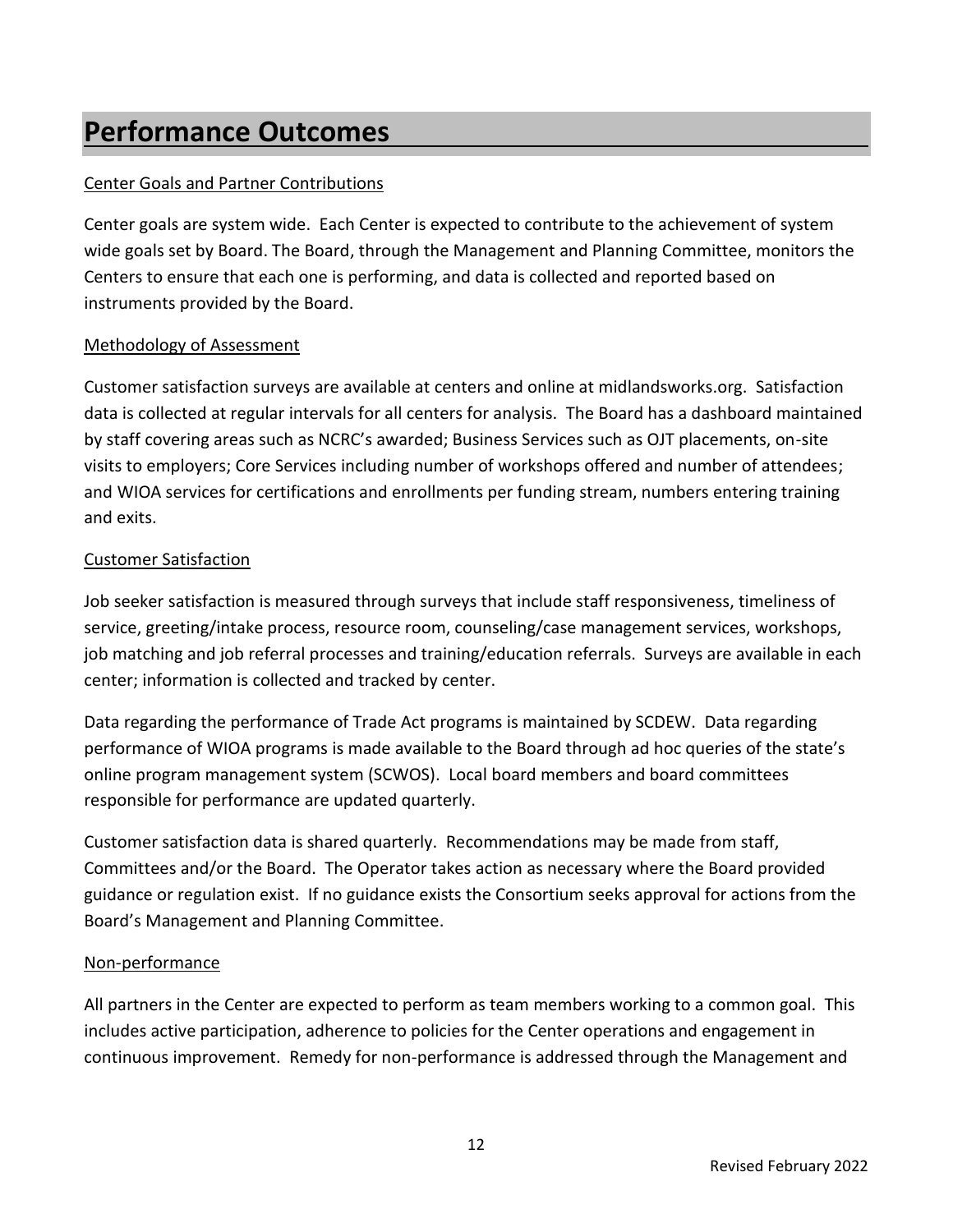Planning Committee, which may include technical assistance or further actions as directed by the Board.

### Center and Board Communication

The Operator presents a summary report to the Management and Planning Committee and requests any guidance needed. Additionally, the WIOA program supervisor(s) attend the Management and Planning Committee meeting and provide reports as well. The Management and Planning Committee reviews at each of their meetings, an expenditure report, WIOA enrollment trends report and a dashboard report to track center activities. The communication in turn is presented to the full Board as a part of the Management and Planning Committee report in accordance with the MWDB by-laws. Additionally, the Regional Operations Manager delivers a report of activities at each the MWDB Business meetings and is available to answer any additional questions.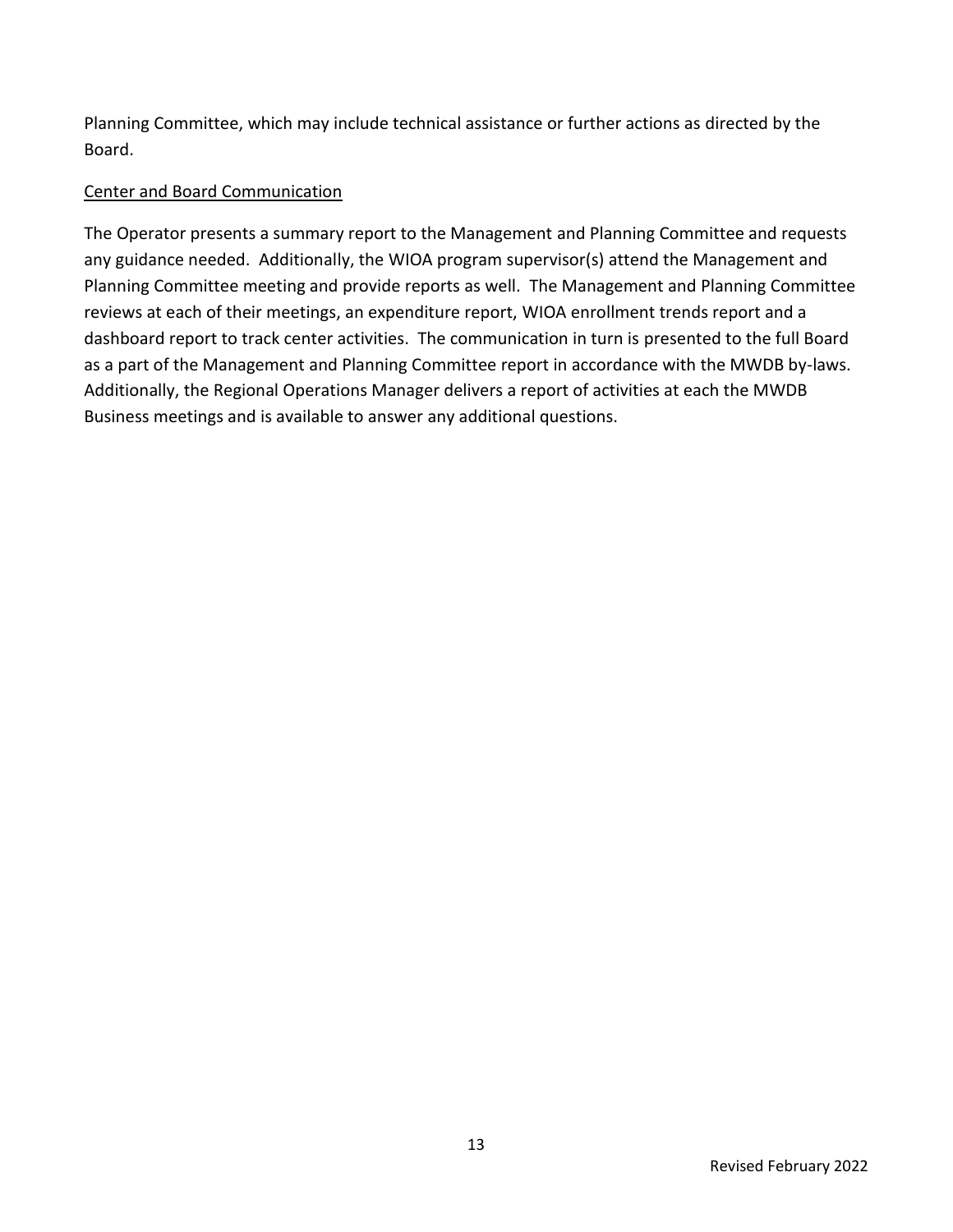### **Management/Organizational Structure**

### Management Structure

The Midlands areas SC Works Centers are operated by a competitively procured contractor. The dayto-day operations are managed by a Project Director who is housed in the Columbia office. While handling the Columbia office operations, the Manager also ensures a cohesive and consistent operation by collaborating with the operations managers in the Lexington and Winnsboro offices. The role of the Operator is further defined in Midlands Instruction 17-06.



Feedback and input are collected regularly through the functional work teams in the Centers. Teams have been assembled to develop continuous improvement in the area of Center Management, Job Seeker Services and Business Services. The teams are made up of a cross-section of the Center partner at various levels of authority. Those teams provide their feedback through the Regional Operations Manager to feed back through the chain of command.

### Communication Plan

Open communication is critical to the Center's operation. Staff and management in the Centers function as a team, not solely as individual agencies. The Operator serves as the single point of contact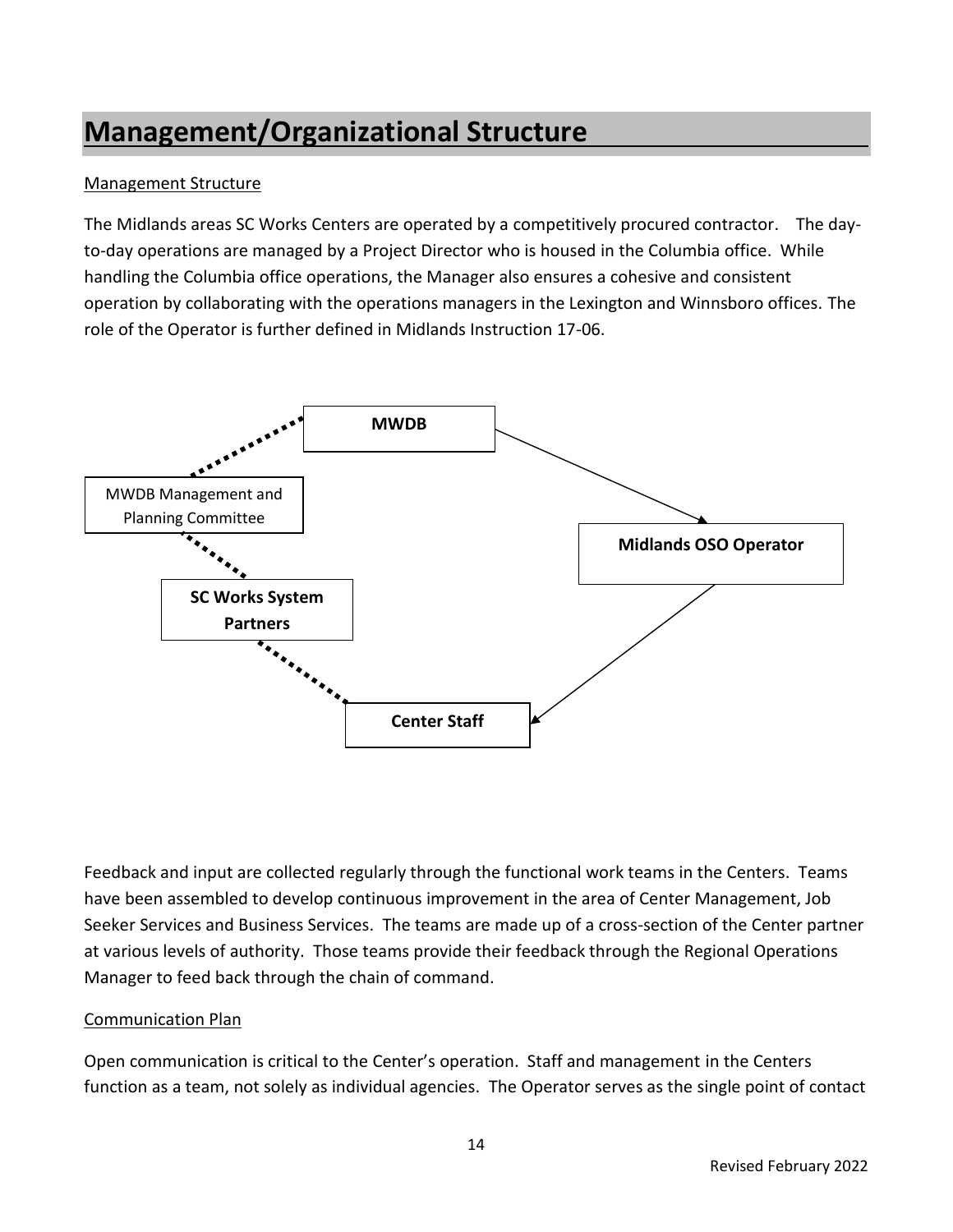and primary source for distribution of communications to Midlands center staff and partners (to include MWDB staff). This would include updates to center procedures, policies (state and local), and any other communications to frontlines. These communications will be through email so that there is consistency and timeliness.

New staff members are provided an oriented to the Center and the System - to include mission, goals and operational guidelines. Suggestions of process improvements, policy changes, etc. are encouraged both as a part of regular meetings and on an ad hoc basis as opportunities arise. Formally, MWDB policies are communicated through written policy and regular meetings with Center staff. Staff has an opportunity to share feedback to the Center management and Board staff through the Operator.

Quarterly (at minimum) partner meetings are held to discuss formal agreements, impart important information regarding the system, provide an update on center activities, provide a report on the resource sharing agreement, and seek input and consensus on important matters affecting the centers. From time to time, the Partners may also form internal staff teams to work on specific matters, such as development/fine tuning of an effective triage system, customer satisfaction surveys, and other activities that involve staff across multiple agencies.

Center Events will be coordinated by the Operator or staff recognized by the Operator. This would include workshops, hiring events, partner events, etc. The POC and staff assisting with the event should be appropriate for the event, number of customers served, and the partners involved. A workgroup or committee may also be an approach to complicated or largescale events.

In the event of issues with this process, or if modifications are needed, staff should report them directly to the Operator. If this is not possible, then the appropriate supervisor or MWDB Administrative staff may be notified for resolution.

### Decision-making Process

Teamwork is a guiding principle of our Center management. Depending on the impact of decisions, they can be made at multiple levels in the system. The following is an example of the types of decisions and the levels at which they are made:

- Partner agencies make decisions regarding program eligibility, services appropriate for individual customers, services best delivered inside the Center and hours of Center participation.
- The center manager makes decisions regarding scheduling of staff in the resource room, seating in the center, and allocation of resources.
- The MWDB makes decisions such as decision to add a new partner based on the partner's services relevance to the mission and goals.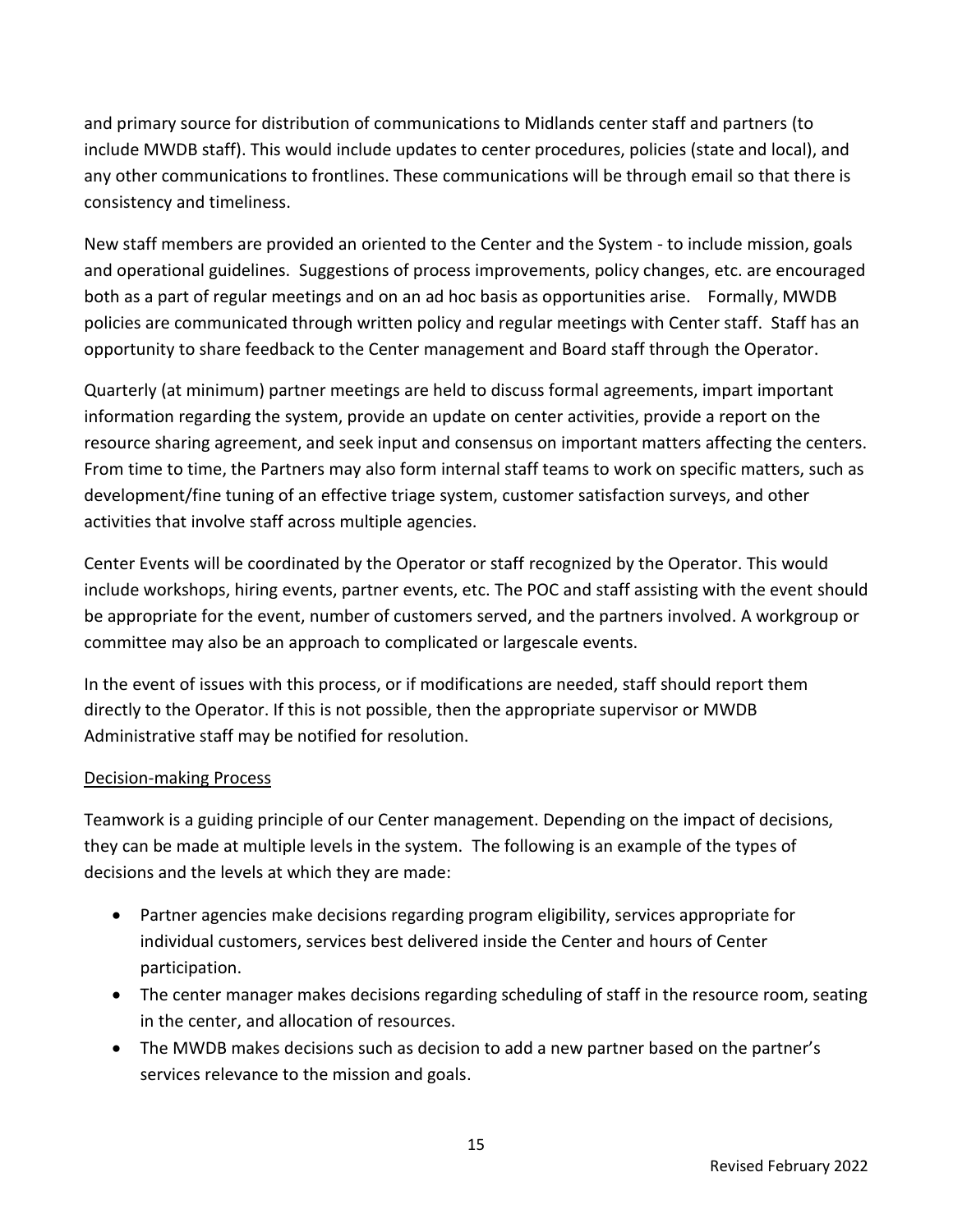### Staff Training and Development

Appropriate and continuous staff is essential to operation of the Centers. New staff and new partners are oriented to the Center operations (services offered, partners, process of referrals, SCWOS usage, etc.) as they begin serving customers in the Centers. The Center website [www.scworksmidlands.org](http://www.scworksmidlands.org/) has a menu of partners and their services. Additional training is provided through the quarterly partner meetings for new projects, programs and new partner services in addition to the monthly newsletter highlighting new activities. The center Operator meets regularly with program partners to identify emerging challenges and best practices as well as ensuring consistent services. Crossfunctional teams of Center front-line staff should meet to work on continuous improvement in regards to the Center standards. Center wide staff training (SC Works Your Next Step) will be managed by the Operator. In addition, the Operator in conjunction with MWDB staff and partner agencies, will plan for internal staff development and teambuilding opportunities. This should be offered as needed and appropriate to ensure that day to day operations are not interrupted.

The training plans will also include any necessary staff certifications or endorsements in function workforce areas (determined by partner program). For example, WIOA case management staff will complete Career Development Facilitator (CDF) training. Where possible, those staff members will also apply for Global certification (GCDF). In accordance with the SC Works Standards, training must be conducted no later than one year from hire date; however it is the Midlands expectation that training delivery should occur as soon as possible.

Conference and Seminar attendance is encouraged for Center staff members. Workforce specific conferences include the bi-annual Southeastern Employment and Training Association, and SC Department of Employment and Workforce's annual Partner Symposium. These learning opportunities are valuable to staff's continual knowledge of current trends and topics. All partners are encouraged to attend when possible.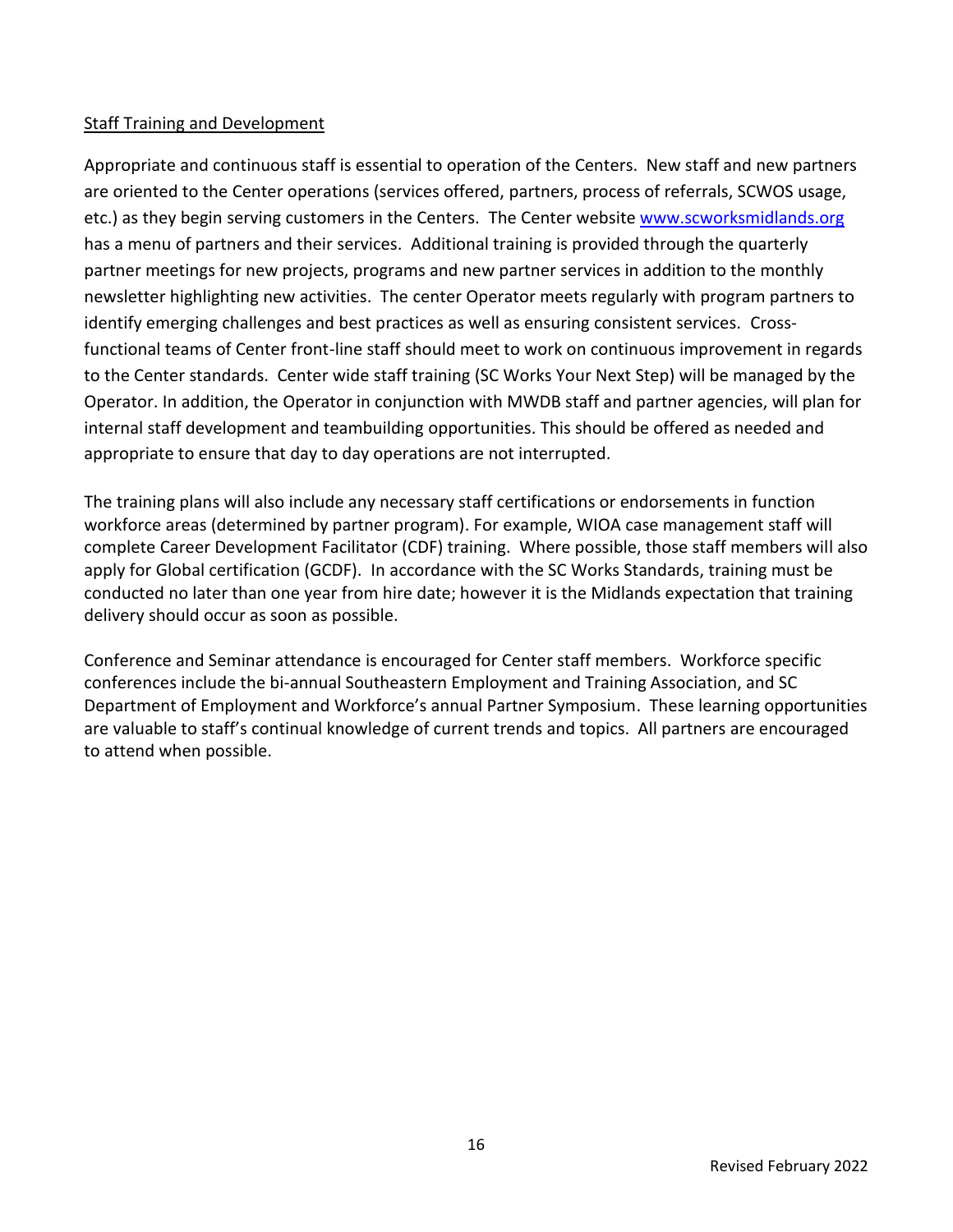### **Accessibility**

### Center Maintenance & Materials

All of the Midlands Centers strive to be professional, friendly, clean and welcoming. The Columbia office is located in a SCDEW owned building. The Center budget includes daily housekeeping and regular pest control competitively procured by SCDEW as well as exterior maintenance conducted by the SC Department of Administration. The Lexington and Winnsboro offices are leased spaces by the MWDB. The Lexington office includes janitorial and regular trash pick-up competitively procured by the MWDB. Exterior maintenance is included in the cost of the rental agreement. The Winnsboro office is maintained by Fairfield County. All three Centers strive for a friendly, inviting environment with easy access to resources and privacy for consultations with staff. The Midlands area takes ADA compliance and security seriously and is committed to serving all customers in a fair and accessible way. Printed materials in the Centers are produced in a professional manner and are regularly updated. The materials include flyers for upcoming events, workshops schedules and job seeker assistance brochures. Additionally partner services are listed on the Centers' website [www.scworksmidlands.org](http://www.scworksmidlands.org/) along with their individual schedules and contact information.

### Center Staffing

The Centers are staffed with professional members of the partners and a limited number of volunteers and interns. The staff works together to serve the job seekers visiting the Center including customers with special needs (persons with disabilities, veterans, individuals with limited English proficiency, exoffenders, homeless, etc.). Specialty partners include Able SC and SC Vocational Rehabilitation (disabled customers), and SC Department of Employment and Workforce's Veteran program (veterans), SC Department of Employment and Workforce Bonding program (ex-offenders customers). In addition, staff of the specialty partners may be contacted by phone when not physically present in the Centers. Through cross-training of staff, general questions can be answered by staff working at the reception center or in the Resource Room about partner services available. Other resources not physically partnered with the Center maintain a referral relationship with the Center for additional resources for customers with special needs. Some of those partnerships include SC Department of Social Services' Ticket to Work program (disabled), Fast Forward CTC (veterans), Christ Central (veterans and homeless veterans), Alston Wilkes (ex-offenders), and Hannah's House, Sistercare, and City of Columbia's homeless programs (homeless customers). These efforts combined with partnering relationships (Richland, Lexington and State library systems, local Adult Education Centers, County programs, etc.) with the common mission of the Centers enabled the Centers to consistently meet the needs of the job seekers.

### Maximizing Staff Resources

The Comprehensive Center has staffing at the reception desk provided by a specifically training, costshared professional position, and the Resource Room is managed by SCDEW with assistance from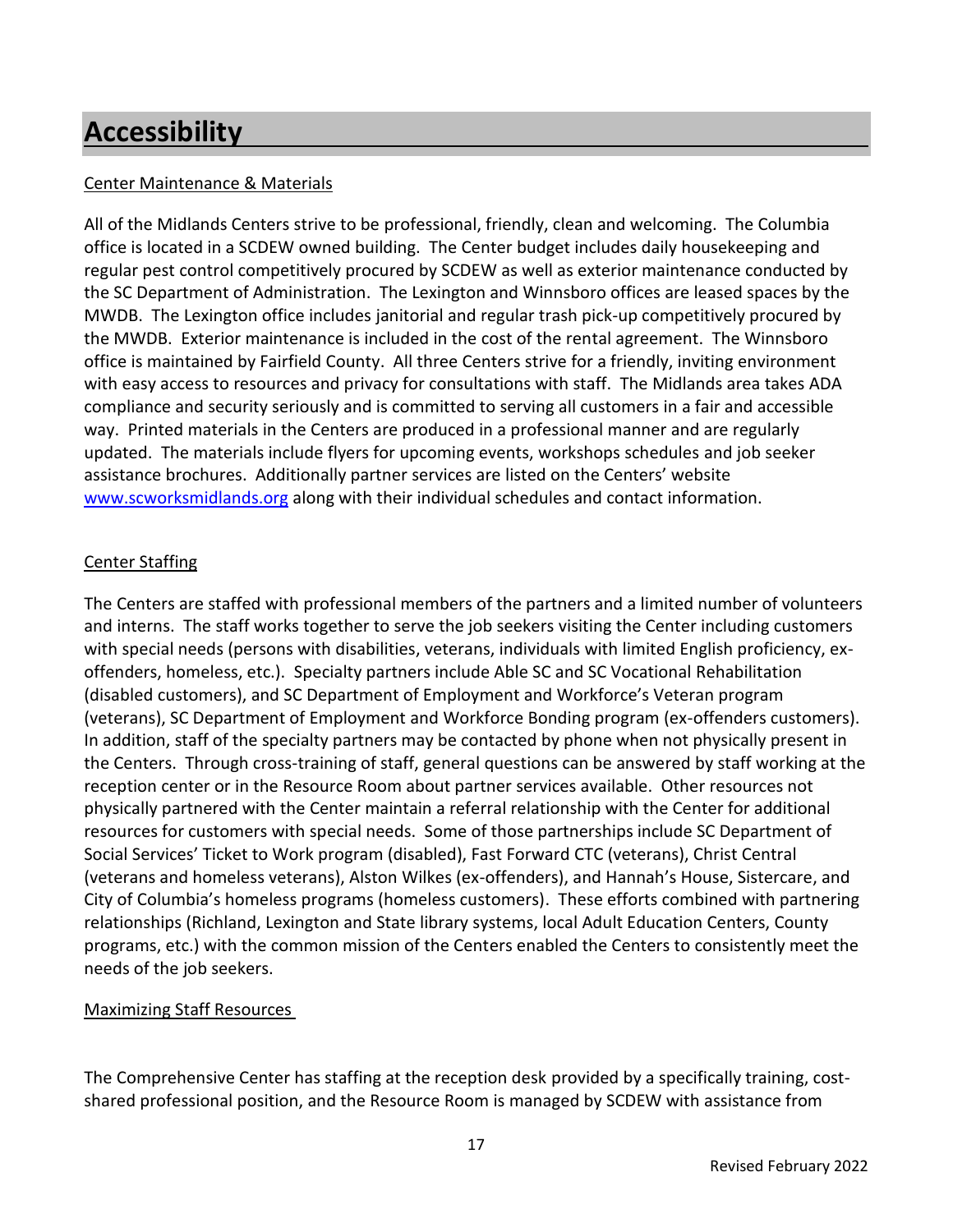other partners. In the satellite centers, staffing is managed by the availability of partner staff located in the centers. In addition to the partner staff, the Center utilizes the opportunity to maximize resources through the use of interns and volunteers whenever possible. This additional staff is supplied consistently through WIOA Youth Work Experiences participants as well as SC Department of Employment and Workforce Veteran interns and SCSEP participants from Goodwill Industries and Experience Works. Additional volunteers from programs like the VITA (Volunteer Income Tax Assistance) combined with occasional students seeking volunteer and internship opportunities both expand the variety of services available and maximize the opportunity to provide the Core Services of the Center.

Additionally, the Columbia Center seeks to ensure that all job seekers, including the under employed, are equally served. To address this challenge, the center has adopted an innovative 8 am – 6:30 pm (Monday – Thursday) operation model instead of the typical 8 am – 5 pm business hours. Some services (WIOA Orientation, WorkKeys and TABE assessments and Unemployment Insurance filing) that would traditionally require staff time are available through electronic means to maximize the personal staff attention where needed. Flexible scheduling of staff time along with utilizing interns and parttime staff to fill any gaps at peak operation hours allows the Center to offer additional options while maximizing resources and delivery of optimal customer service.

In special circumstances, center service operations may need to be modified to handle customer needs. At the earliest opportunity or as soon as the need is identified, the Operator should employ a temporary Triage Service approach to include reallocation of resources, relocation of staff or rescheduling workshops/meetings, as appropriate. By identifying triage needs early and adapting the service delivery system, customer service can be maximized and extraordinary delays/wait times can be averted. The MWDB should be notified as soon as possible if a Triage Service approach is needed or deployed.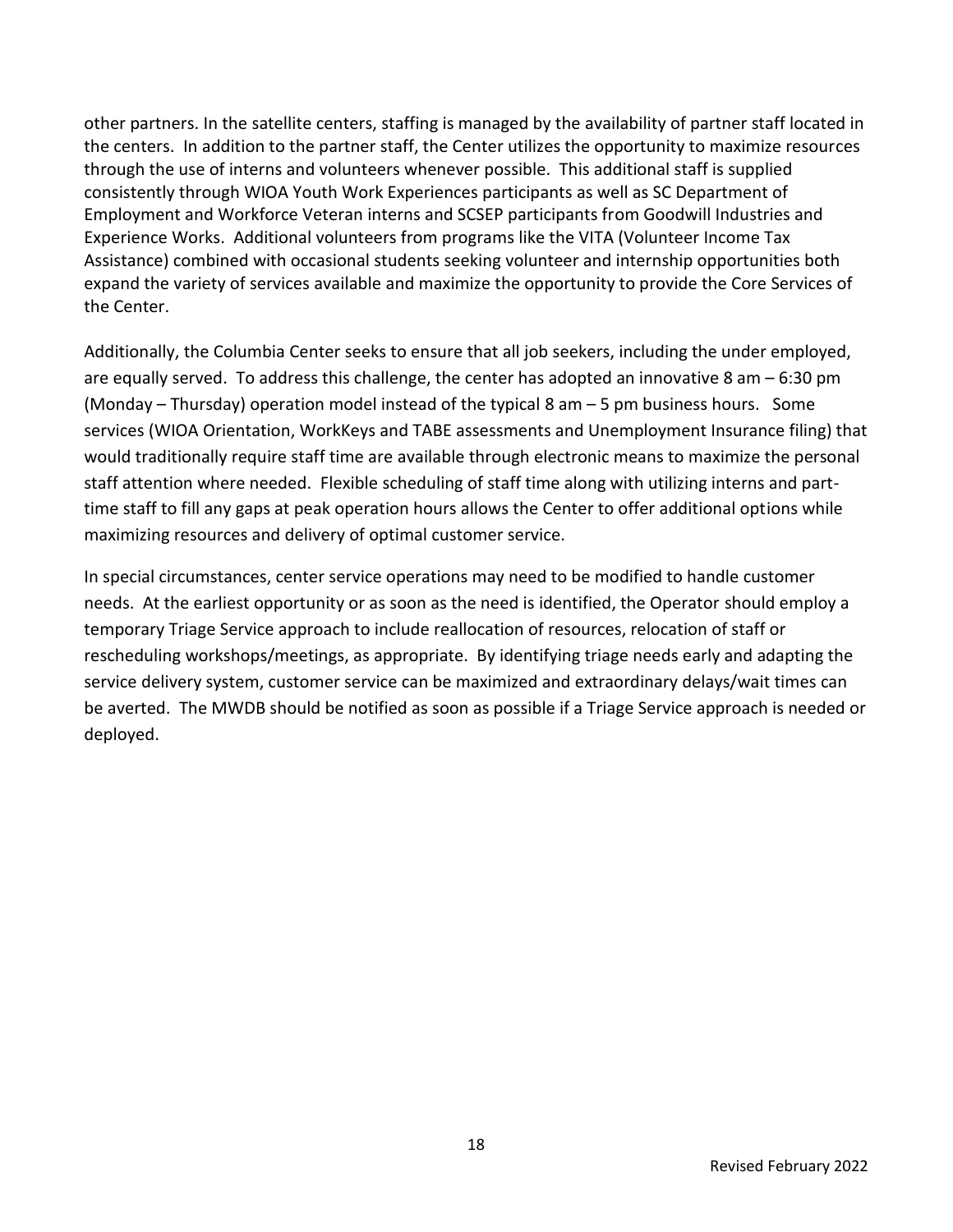### **Services Flow**

### Flow of Services

The Center's flow of customer services is centered on the constant availability of core services and the goal of sustainable employment. Around those key concepts are the 4 R's (Refresh, Refer, Retrain, and Remediate). Job seekers come into the Center seeking employment and it is through the initial assessment of the individual's circumstances that the appropriate core services are identified. The job seeker then accesses specialized services through referrals to partner services to eliminate employment barriers or training (refresher or new skills) all the while accessing core services as appropriate with the end of goal of employment in mind.



Job seekers are greeted on arrival at center and asked an initial series of questions. Job seekers calling the Center are screened in same manner by staff. Employer customers are most often initially contacted by staff or when they seek a service such as job orders. Job Search assistance is a core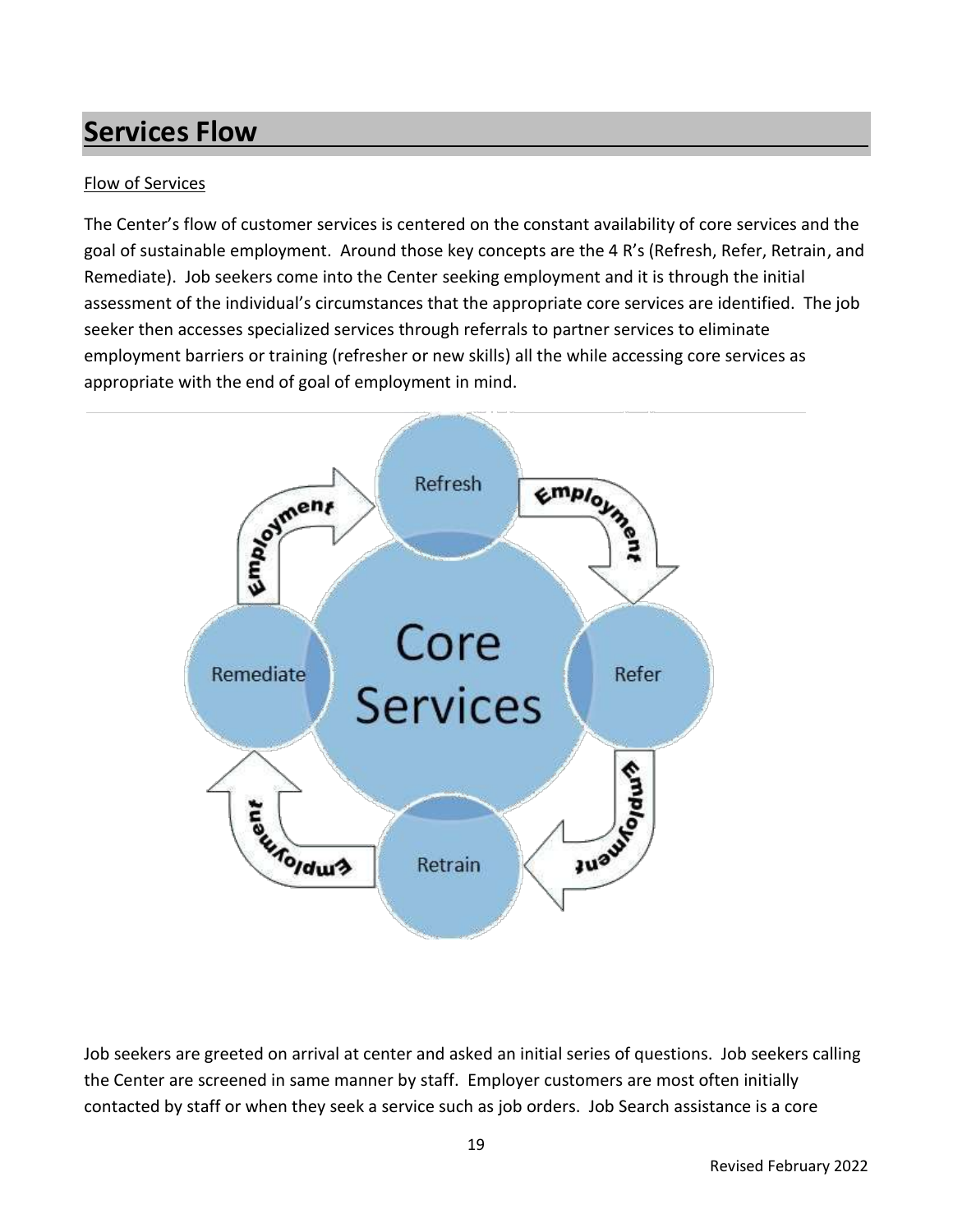service and can be provided by any of our partners in our resource rooms. Information on training programs is available and WIOA certification of eligibility is offered at all centers.

### New Services and Products

As new partners or additional services are identified, they are brought into the service menu. They are added to the menu maintained on the Center website [\(www.scworksmidlands.org\)](http://www.scworksmidlands.org/) within the partner section. They are highlighted in the News Scroll on the Midlands section of the same website. In addition, new services or partners are highlighted via social media and presented at the quarterly partner meeting to ensure all staff member are aware of new services.

### Partner Integration

Communication is the key to an integrated team at the SC Works Center. As new partners and/or new partner staff comes on board as a team member, orientation is provided. The orientation includes meeting with the Operator/Project Director to establish the open door policy, meeting with the Partner Liaison for technical knowledge on partner collaboration, a training overview for process flow, Resource Room and reception desk operations, training on the South Carolina Works Online Services (SCWOS) and other available services, and a tour of the Center. This initial training includes a highlight of the various services for special target populations and job seekers with special needs, emergency procedures, and ADA compliance.

### Partner Assistance

The Center partners must work as a cohesive team in order to work effectively. Center Management staff will work with any partner staff and its' management staff to resolve any issues dealing with the interaction and collaboration of the partner staff members.

In general, partners in the SC Works Center will strive to resolve any disputes informally. Any partner may call a meeting of all of the parties to discuss and resolve disputes.

Should informal resolution efforts fail, the dispute shall be referred to the Chair of the Midlands Workforce Development Board within fifteen days of the initial dispute. The Chair shall place the dispute upon the agenda of a regular or special meeting of the MWDB's Executive Committee. The Executive Committee shall mediate and resolve the dispute. The decision of the MWDB will be final and binding unless the decision is in contradiction of applicable state laws governing the partner agencies.

### **Financial Plan**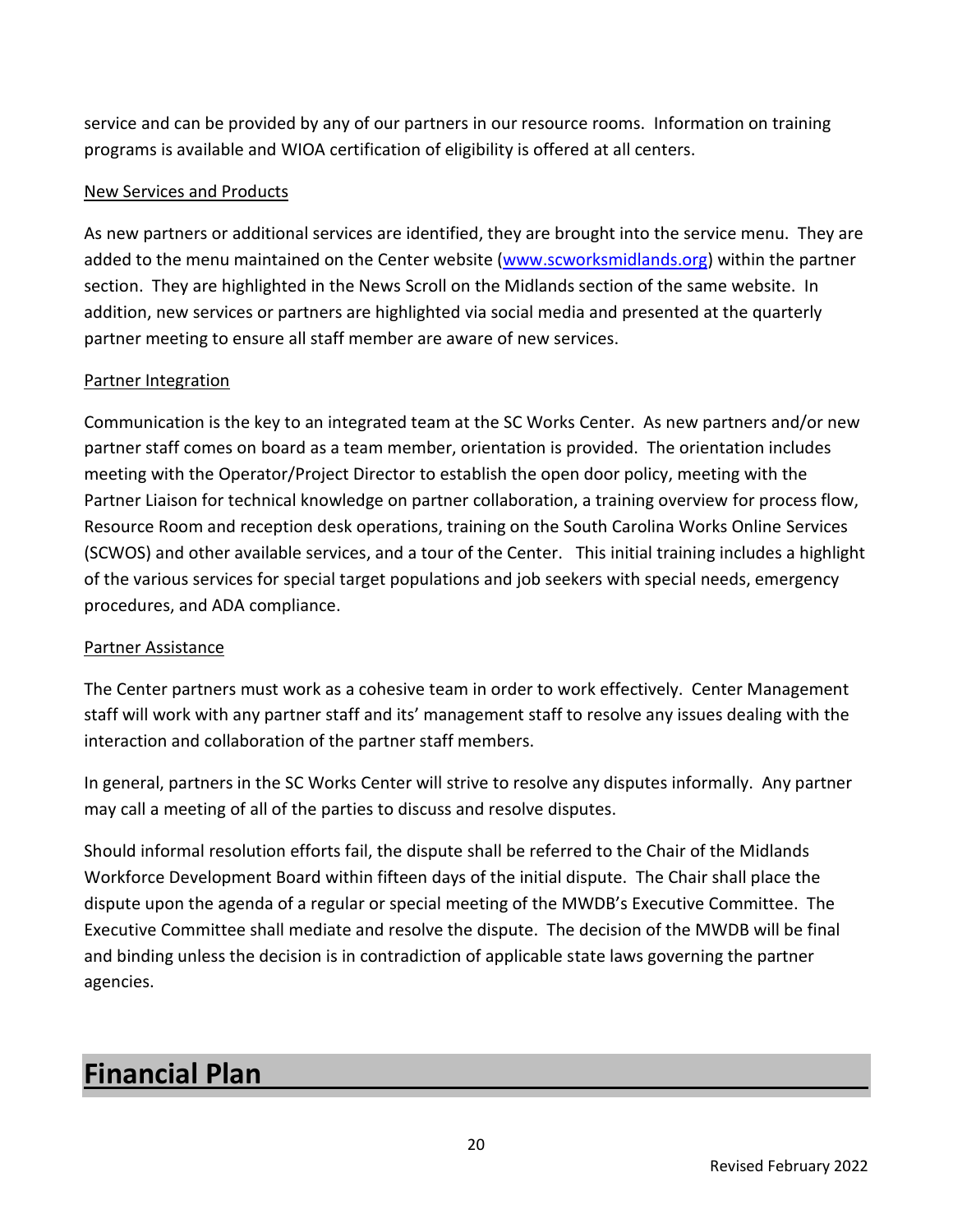### Budget

The budget for the Midlands area system of SC Works Centers is determined on an annual basis. The budget is configured in two parts – a system-wide component and a Center by Center operational budget. The budget is prepared at the beginning of the year utilizing historically data from the preceding year combined with knowledge of any anticipated changes for the coming year. The systemwide portion of the budget is a shared cost among all partners regardless of the Center in which the partner participates. Budget items in this category benefit all partners in the system. The second component of the budget consists of Center costs (rent, utilities, shared office equipment costs, shared office supplies, Resource Room and reception desk staffing, etc.) The two components of costs are added together to arrive at each partner's estimated fair share of the costs.

Partners submit an invoice to the Midlands Workforce Development Board staff quarterly. The costs are then compiled and changes to the budget are adjusted to actual costs on the quarterly basis thus also changing the partner's fair share assessment of the Center(s).

### Cost Allocation of Partners

Each of the partners physically located in the Centers are included in the Resource Sharing and Cost Allocation Plan for the system. The allocation is based on the number of staff hours in the Center compared to the total number of staff hours for the Center. The percentage of the staff hours in the Center is then applied to the cost of the Center. System-wide costs are added the specific center(s) costs to determine the partner's estimated fair share for the Center operations. This process is completed each year by the system partners through the Infrastructure Sharing Agreement (IFA) process.

### Process Improvement

The Partner Consortium reviews the proposed budget for the Centers' system operations and makes recommendations on any changes. The Consortium group also suggests improvement to efficiency processes throughout the year as appropriate. Center Management staff solicits process improvement and efficiency recommendations through the staff team meetings throughout the year. Finally, Administrative staff analyzes costs on a monthly and quarterly basis to identify cost savings opportunities, redundant services, and process improvement options. Financial efficiency options explored include but are not limited to fewer staff printers in Centers to move toward printer on the lower cost operations of the copier, recycling ink cartridges for credits on office supplies, competitive procurement of services in the Centers, and regular review of the rent/usage fees for the Center facility.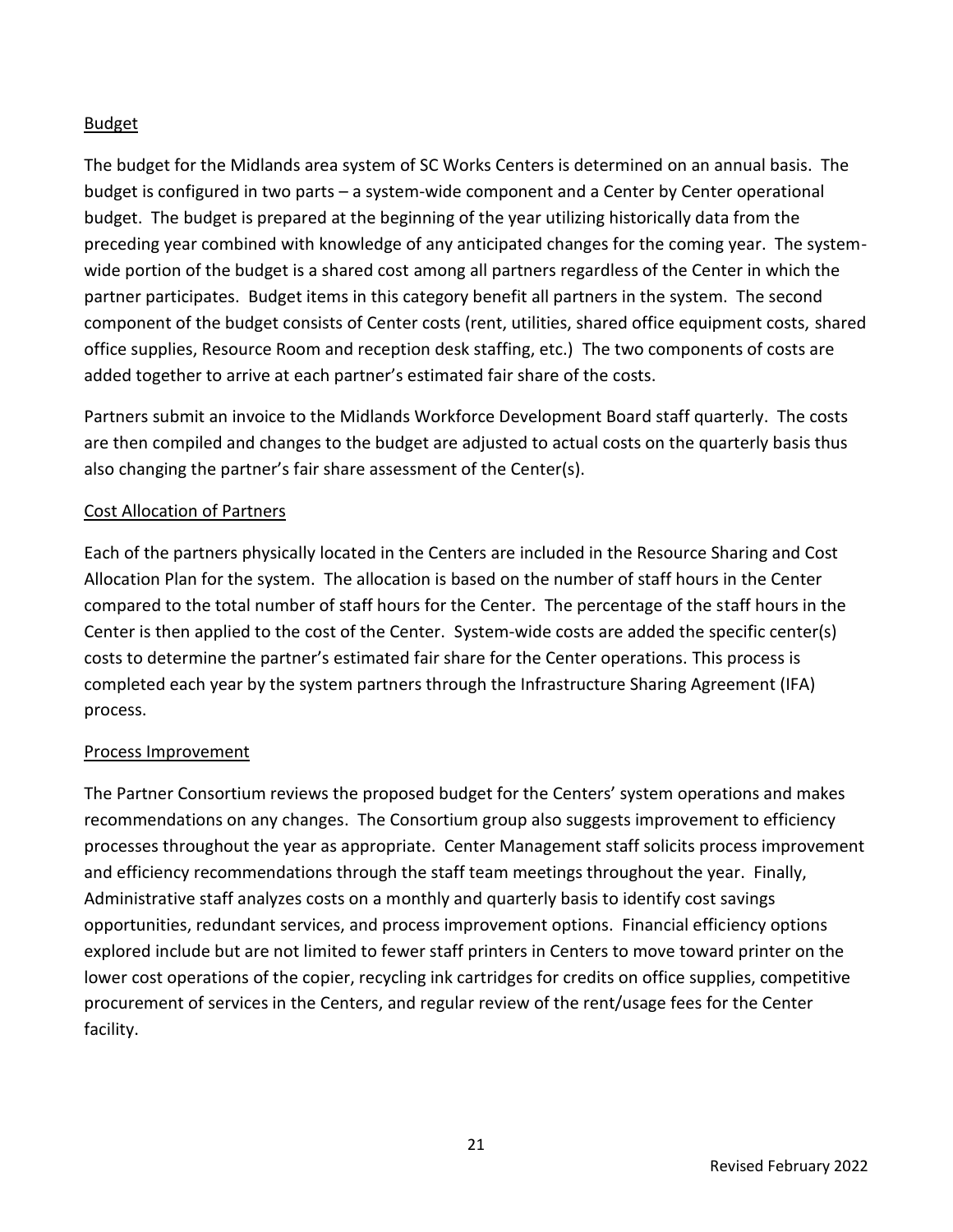### **Attachments/References**

- **•** Business Service Team Roster
- **Partner MOUs**
- **Partner Cost Allocation and Resource Sharing Agreements**
- **MWDB/SCDEW Resource Sharing Agreement**
- **Limited English Proficiency Plan**
- **Personally Identifiable Information Storage**
- **Center Emergency Plans**
- **Center Accessibility Plan**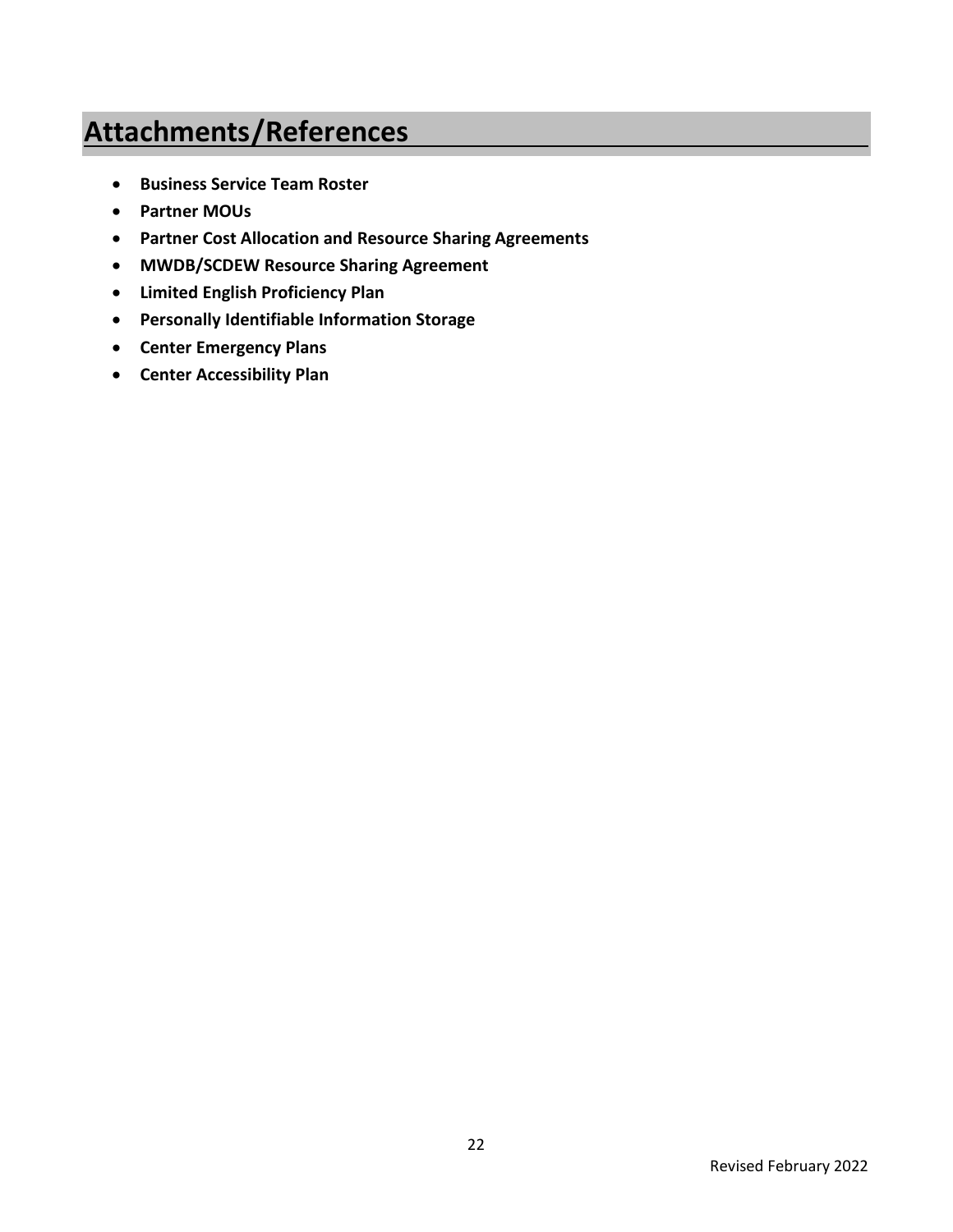### **Midlands Business Service Team**

| Name of BST Member        | Partner Agency                | Name of BST Member     | <b>Partner Agency</b>               |
|---------------------------|-------------------------------|------------------------|-------------------------------------|
| Cali Sandel               | Able SC                       | Jeremy Catoe           | Midlands Technical College          |
| <b>Bobby Cunningham</b>   | <b>Adult Education</b>        | Ryan Hemby             | <b>Midlands Technical College</b>   |
| Marva Coates              | <b>Adult Education</b>        | Caroline Jewett        | <b>MWDB</b>                         |
| Christy Henderson         | <b>Adult Education</b>        | Steve Knight           | <b>MWDB</b>                         |
| <b>Brian Barrineu</b>     | <b>Adult Education</b>        | Chris White            | <b>MWDB</b>                         |
| David Prigge              | <b>Adult Education</b>        | Tammy Beagen           | <b>MWDB</b>                         |
| Geena Beerman             | <b>Adult Education</b>        | Kisa Grate             | SC Commission for the Blind         |
| <b>Randall Price</b>      | <b>Adult Education</b>        | Forestene Robinson     | SC Commission for the Blind         |
| Anne Walker               | <b>Alston Wilkes Society</b>  | Stephanie Bonnett      | SC Commission for the Blind         |
| T Reid                    | Alston Wilkes Society         | Jessica Matthews       | SC Commission for the Blind         |
| <b>Kirsten Pratt</b>      | Apprenticeship Carolina       | Kim Mann               | SC Department of Commerce           |
| Olivia Heath              | Apprenticeship Carolina       | Daniel Beaty           | SC Department of Commerce           |
| Rose Heath                | Equusworks                    | Mike Wuest             | <b>SC DEW</b>                       |
| <b>Rebecca Carruthers</b> | Equusworks                    | Ramonn Lester          | <b>SC DEW</b>                       |
| Kari Rischer              | Equusworks                    | <b>Catherine Hill</b>  | <b>SC DEW</b>                       |
| Ty Davenport              | Fairfield Co Economic Dev     | Diana Goldwire         | <b>SC DEW</b>                       |
| Jennifer Leaphart         | Fairfield County WIOA         | Tara Bradshaw          | SC Department of Revenue            |
| Latasha Wadlington        | Fairfield County WIOA         | Tamara James           | SC DSS                              |
| Dee Albritton             | <b>Fast Forward</b>           | John Timmons           | SC DSS                              |
| Kirsten Darby             | <b>Fast Forward</b>           | <b>Margaret Bowens</b> | SC DSS                              |
| <b>Tony Selph</b>         | Goodwill Industries of SC     | Karren Gordon          | <b>SC Vocational Rehabilitation</b> |
| Angelle Laboarde          | Lexington Chamber             | <b>Emily Catoe</b>     | SC Vocational Rehabilitation        |
| Sarah Johnson             | Lexington Co Economic Dev     | <b>Steven Gaither</b>  | SC Vocational Rehabilitation        |
| <b>Brittney Percori</b>   | Lexington Co Economic Dev     | <b>Harriett Abner</b>  | SC Vocational Rehabilitation        |
| Samantha Turner           | <b>MEBA</b>                   | Tashia Harrison        | Telamon                             |
| Anthony Langford          | Midlands Fatherhood Coalition | Catrina Davis          | Transitions                         |
| Kimberly Williams         | Midlands Technical College    | Amy Jolly              | Work in Progress                    |
|                           |                               |                        |                                     |
|                           |                               |                        |                                     |
|                           |                               |                        |                                     |
|                           |                               |                        |                                     |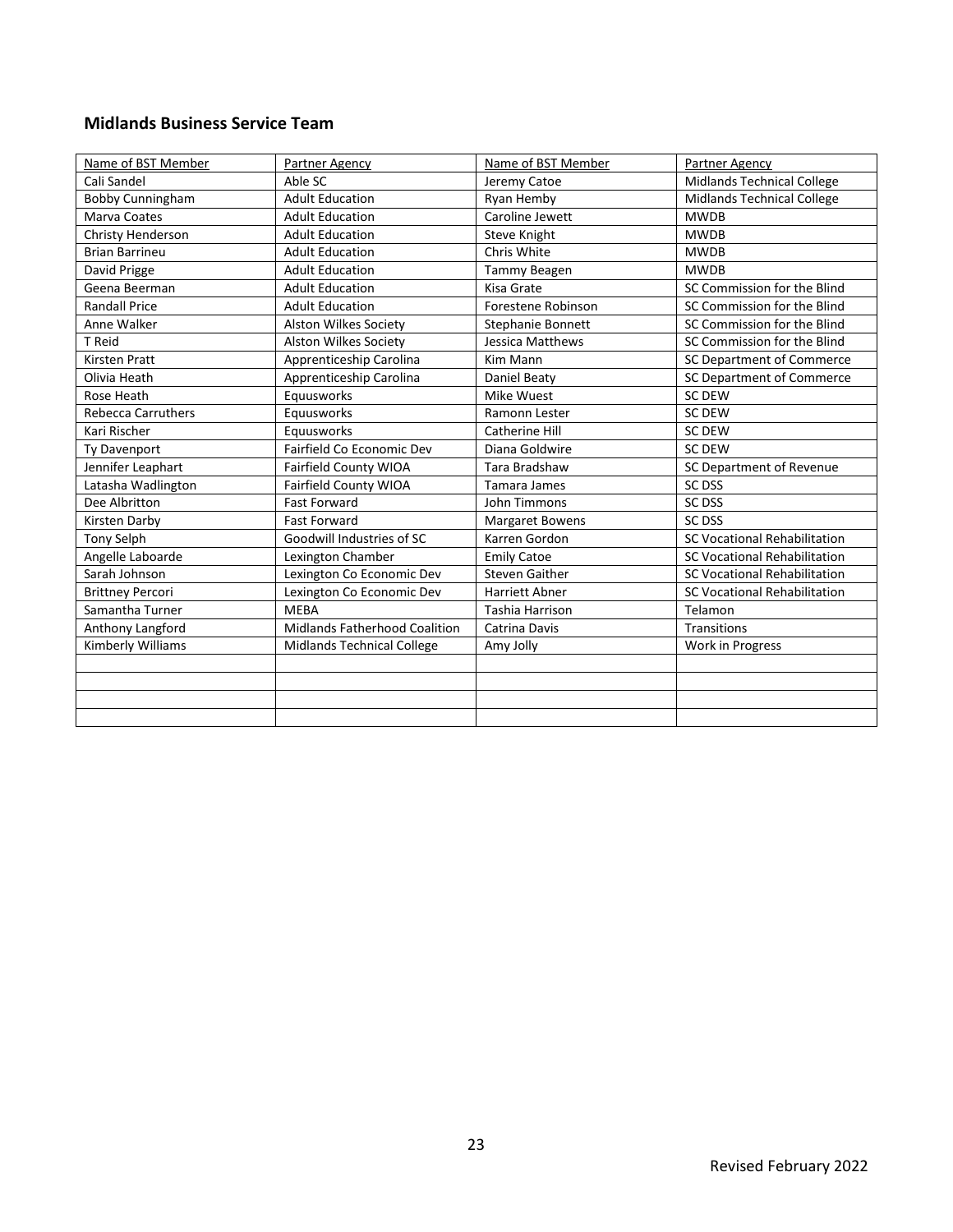### **Center Accessibility Plan**

### Executive Summary

The Americans with Disabilities Act (ADA) mandates, among other things, accessibility to services, goods, facilities, privileges, advantages, and accommodations for individuals with disabilities in the United States. It is the intention of the Midlands Workforce Development Board to comply with the Americans with Disabilities Act in the provision of an accessible facility and safe environment for customers, staff and the community. This plan describes measures taken to date and the measures that will continue to identify, remove and prevents barriers for people with disabilities.

### Aim

- Describe initiatives to remove and prevent barriers for persons with disabilities
- Describe the process to identify, remove and prevent barriers for persons with disabilities
- Describe how to make this accessibility plan available to the public

### **Objectives**

- Center staff are trained to recognize barriers
- Center staff remove barriers immediately if possible
- Center staff seeks assistance from center management or local EO Compliance Officer if barrier cannot be removed.

### Definitions

*Barrier* - anything that prevents a person with a disability from fully participating in all aspects of society because of their disability - physical, architectural, informational or communication, attitudinal, technological, a policy or practice.

### *Disability*

- Any degree of physical disability, infirmity, malformation or disfigurement that is caused by bodily injury, birth defect or illness
- Mental impairment or development disability
- Learning disability or a dysfunction in one or more process involved in understanding or using symbols of spoken language

### Commitment to Accessibility Planning

The Midlands Workforce Development Board is committed to:

- Utilizing the skills and knowledge of our partners who are in our centers and serve on the partner council to advise center management on barrier identification and removal
- Consulting with people with disabilities and/or consumers in the development and review of our accessibility plan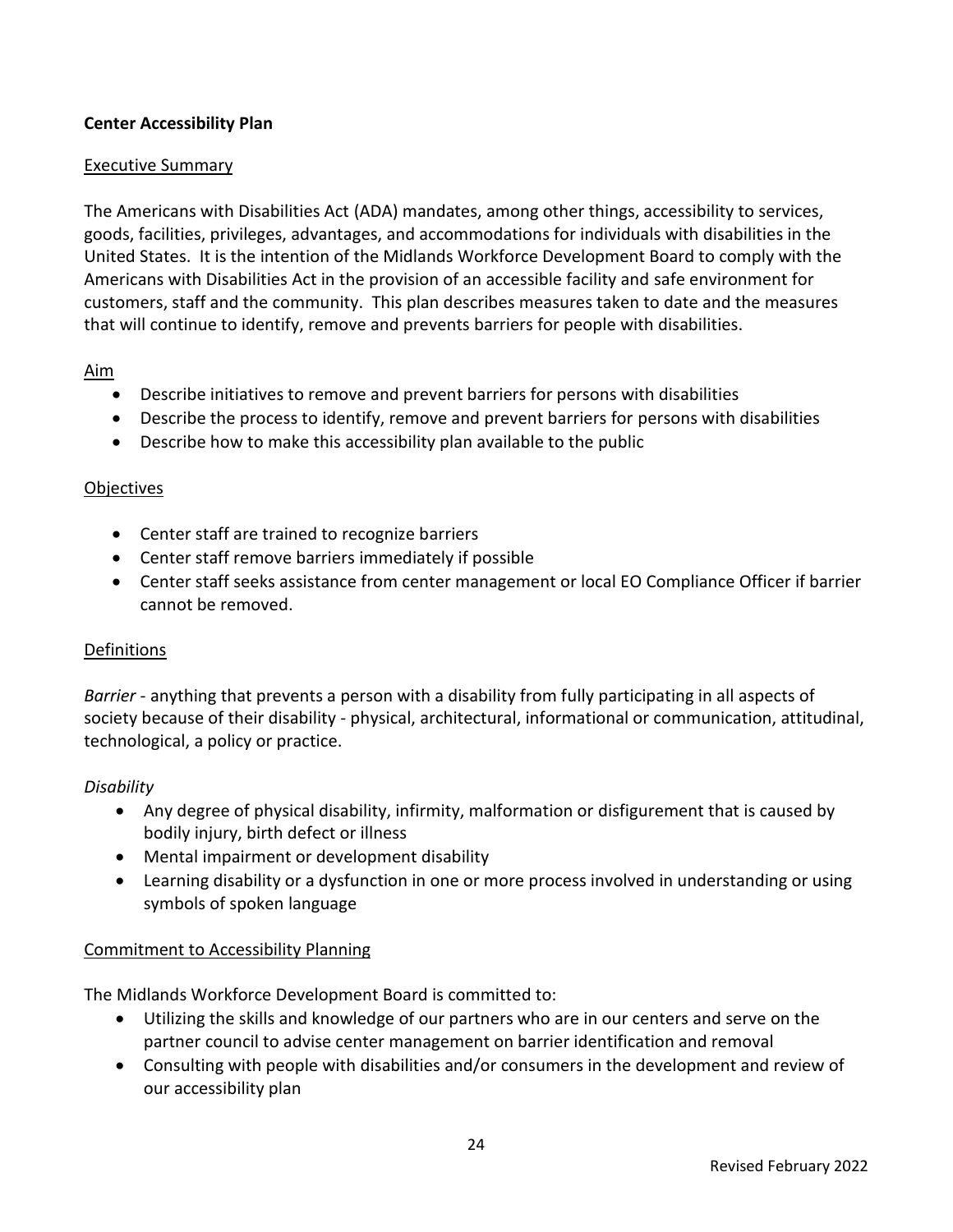- Ensuring that policies and procedures are consistent with the principles of accessibility
- Improving access to facilities, policies, programs, practices and services for consumers, parents/guardians and other members of the community

### Description of the Midlands Workforce Development Board

The Midlands Workforce Development Board is the local recipient for federal workforce funds under the Workforce Innovation and Opportunity Act (WIOA). The Board is composed of members selected from Fairfield, Lexington, and Richland Counties in South Carolina. The Board is responsible for all policy and financial oversight for all WIOA funds allocated for Fairfield, Lexington and Richland Counties. Services are provided to residents of the three counties through local centers. The Board has appointed a member of their administrative staff to monitor compliance with provisions to the Americans with Disabilities Act.

### *Our Vision:*

### *A workforce system, which provides employment opportunities, improves the quality of the workforce and facilitates economic development.*

### Preventing New Barriers

The Centers are committed to creating an environment that is accessible to all people, regardless of ability. Through the accessibility planning process, our practices, policies, services and programs will be assessed to ensure continuous improvement in accessibility.

### Assistive Technology

Center staff has been given tools to assist customers with visual and hearing impairments and accommodations for physical disabilities. The Centers are regularly reviewed for any obstacles for physical disability accommodation (furniture placement, bathrooms accessories, etc.) to ensure a barrier free environment. Parking spaces and work stations are available in the Centers to accommodate those with need.

### Staffing for Accessibility

Center staff is present at the reception desk and resource room during regular business hours. Staff members are present to help all job seeking customers including those with special needs. Specialized staff members are available to assist veterans through the SC Works programs and system. SC Works staff are also supplied an I-Speak card to identify the appropriate translation service that may be needed for individuals with limited English proficiency. In addition, several bi-lingual staff members are available in the Center. Finally, the Midlands area has a LEP policy in place for the Centers to serve individuals with limited English proficiency. This policy is included in the attachments to this Plan.

Staff resources are maximized in the Centers through flexible options wherever possible. Center staff is able to call upon staff members in an alternate Center within the Midlands area when needed for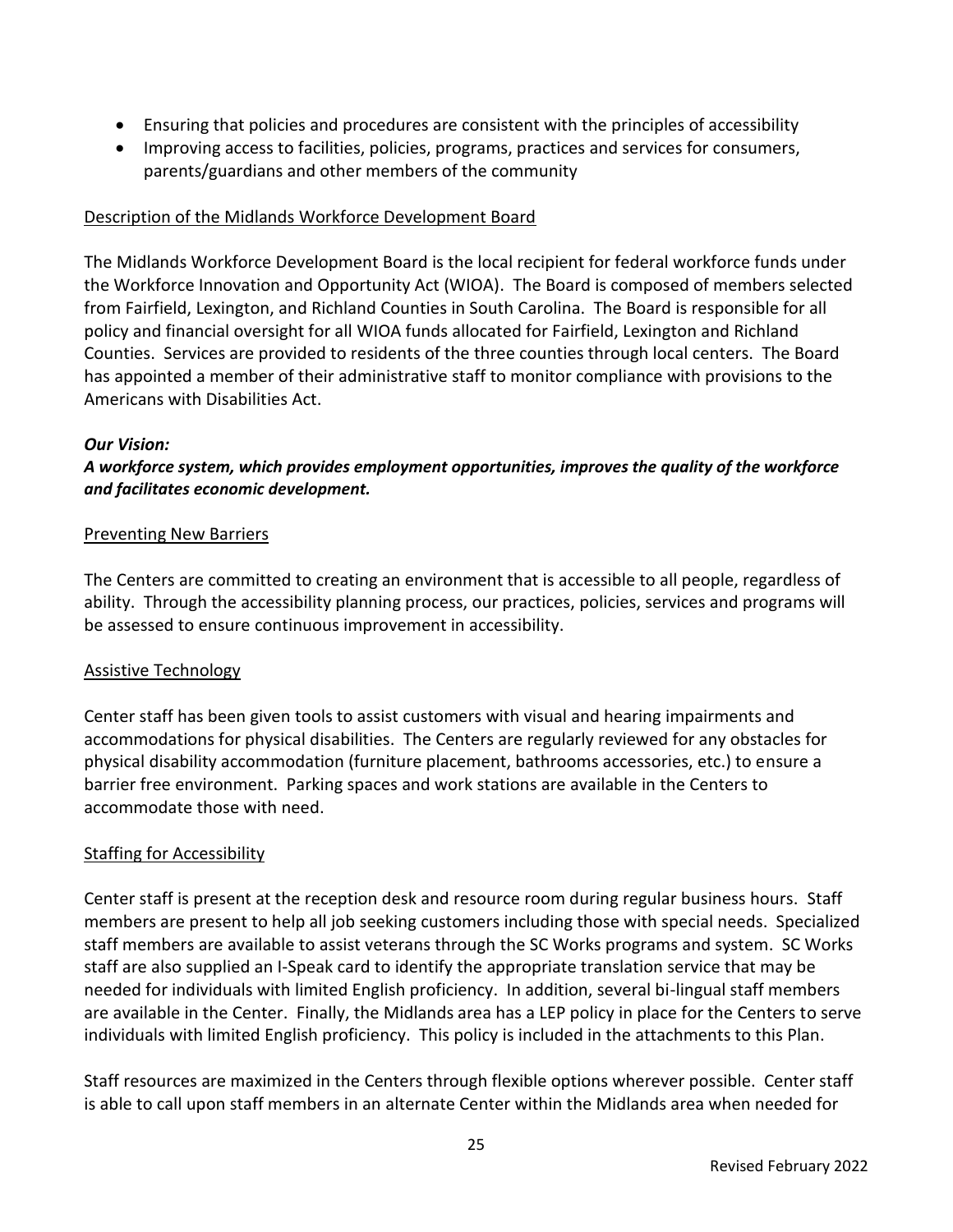specialized services. In addition, the Centers have staffing capabilities above and beyond the various partners full-time staff members. Several of the partner programs have components for interns including SCDEW Veteran services, WIOA Youth services, and interns from both the Experience Works and Goodwill Industries Older Workers program. These additional staff resources combined with the extended hours of operation into the evening allows the Center to offer optimal services to all job seekers including those employed.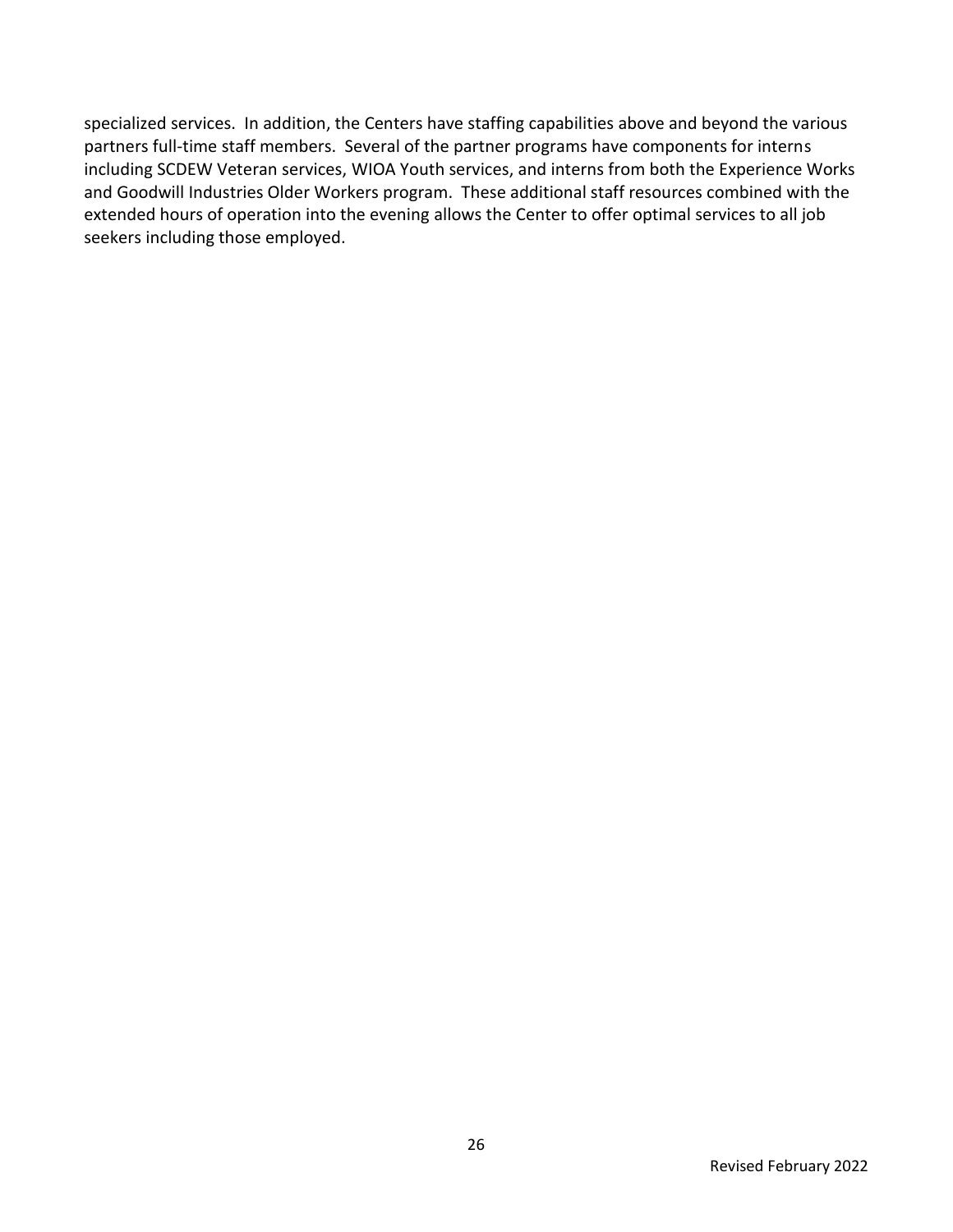

#### **MIDLANDS WORKFORCE DEVELOPMENT AREA INSTRUCTION LETTER: PY 17- 06**

**Issuance Date:** December 8, 2017 **Effective Date:** Immediately **To:** All Midlands WIOA Grantees **From:** Chris White, Director **Chris White**/tb Midlands Workforce Development Area

**Subject: SC Works Center Operator**

**Purpose:** To transmit roles and responsibilities of the Midlands SC Works Center Operator

- **Background:** A conflict of interest can arise when actions are taken or may appear to be taken by an entity involved in more than one role. Therefore, proper firewalls must be in place to ensure the transparency and integrity of an entity serving as both a Center Operator and Service Provider. WIOA 678.625 says in cases where the operator is also a service provider, there must be firewalls and internal controls within the operator-service provider entity as well as specific policy and procedures at the local Workforce Development Board level regarding oversight, monitoring and evaluation of performance of the service provider.
- **Policy:** The role of the One-Stop Operator is equivalent to that of a managing partner. In the role, the Operator identifies issues that need to be addressed that have to do with service delivery. The Operator works with co-located partners to form a solution. Certain workforce services are integrated into the framework of the One-Stop service delivery system and are provided through partner agencies under other funding sources. The Operator will be responsible for ensuring a seamless delivery of services from all partners in Fairfield (affiliate center), Lexington and Richland Counties.

This policy serves to create that firewall between the One-Stop Operator and WIOA Career Services, and ensures there is no conflict of interest is created in the Midlands system. As such, the Board and its staff will maintain sole authority for the oversight, monitoring, and evaluation of the performance of the duties performed by both the Operator and Service Provider.

The role of the One-Stop Operator is defined as follows: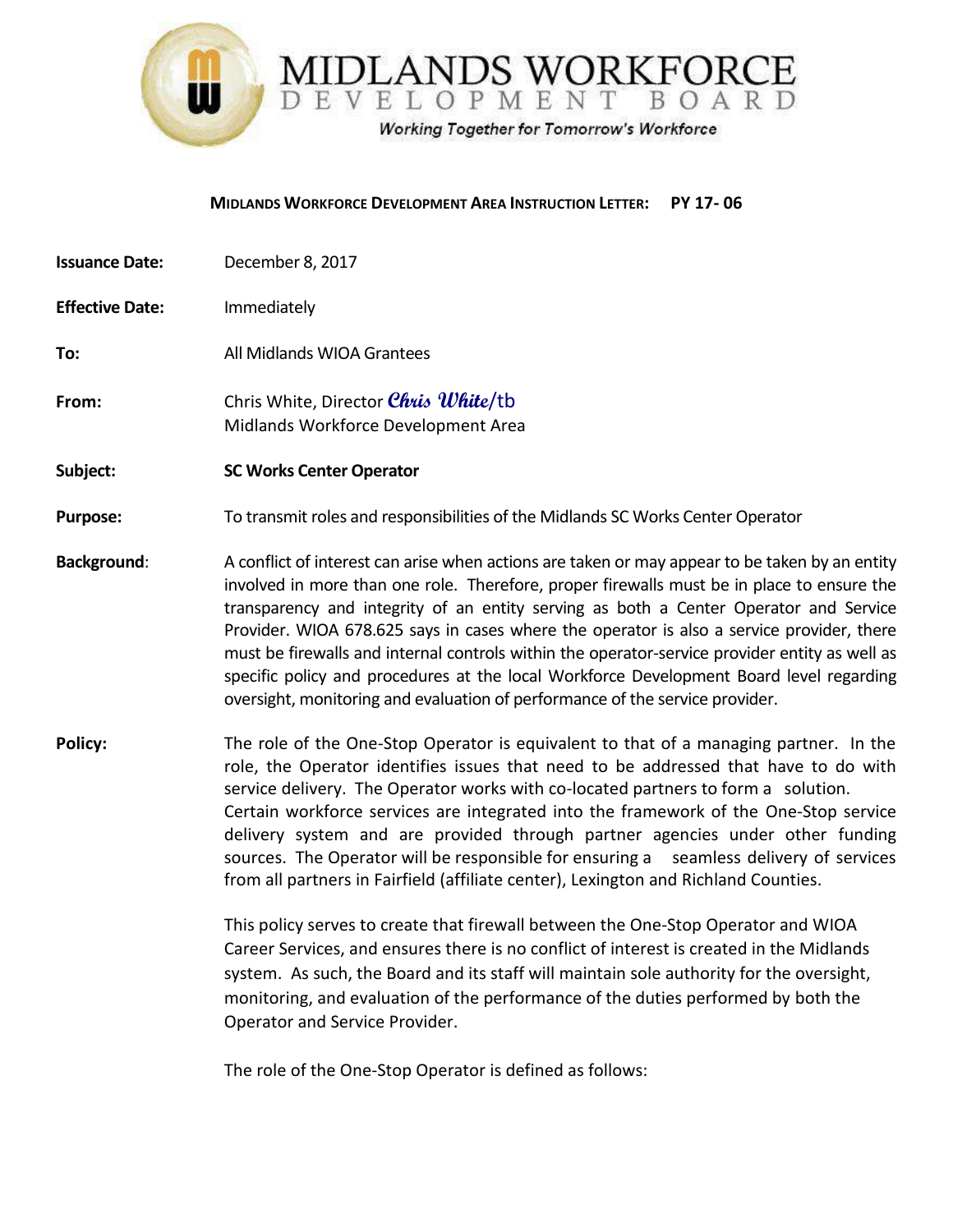### **Operator Day to Day Operations**

The Operator coordinates, facilitates, promotes, designs and expedites services for the SC Works Midlands system. Operations include the delivery of the full array of WIOA services to include required and nonmandated partners to all interested job seekers and employers in Centers across the three County area. The Operator works with the Midlands Partner Liaison to deliver a seamless system of partner services in the region. Activities will include:

- Enforce Midlands operational policies including hours of operations, data confidentiality, use of Personal Identity Information, proper equipment use, health and safety, emergencies, and service delivery.
- Coordinate with partners to ensure all common areas in the Center are staffed properly.
- Ensure all Centers and services are ADA and EO compliant.
- Coordinate the use of shared equipment (copiers, printers, necessary maintenance, etc.) and supplies (ink and toner) in the Center.
- Maintain updates to the Operations Manual for each Center and coordinate training as needed.
- Implement Centers' staff development plan that includes technical training for use of SCWOS, information sharing, and team building.
- Establish, disseminate and enforce Center policies and procedures.
- Evaluate Center activities for customer satisfaction, continuous improvement and measurement achievement.
- Ensure Partner delivery and effectiveness of services.
- Develop and implement new hire orientation to acclimate new partner employees to site procedures and policies.
- Address customer complaints in a timely and efficient manner.
- Possess a thorough knowledge of building lease terms to ensure compliance and act as a liaison to the landlord.
- Convene quarterly meetings of the One-Stop Partners.
- Provide reports of Center activities, deliverable and milestones to the MWDB staff as requested.
- Manage other day-to-day business and facility functions of the designated One-Stop Centers.
- Ensure quality service delivery to all customers.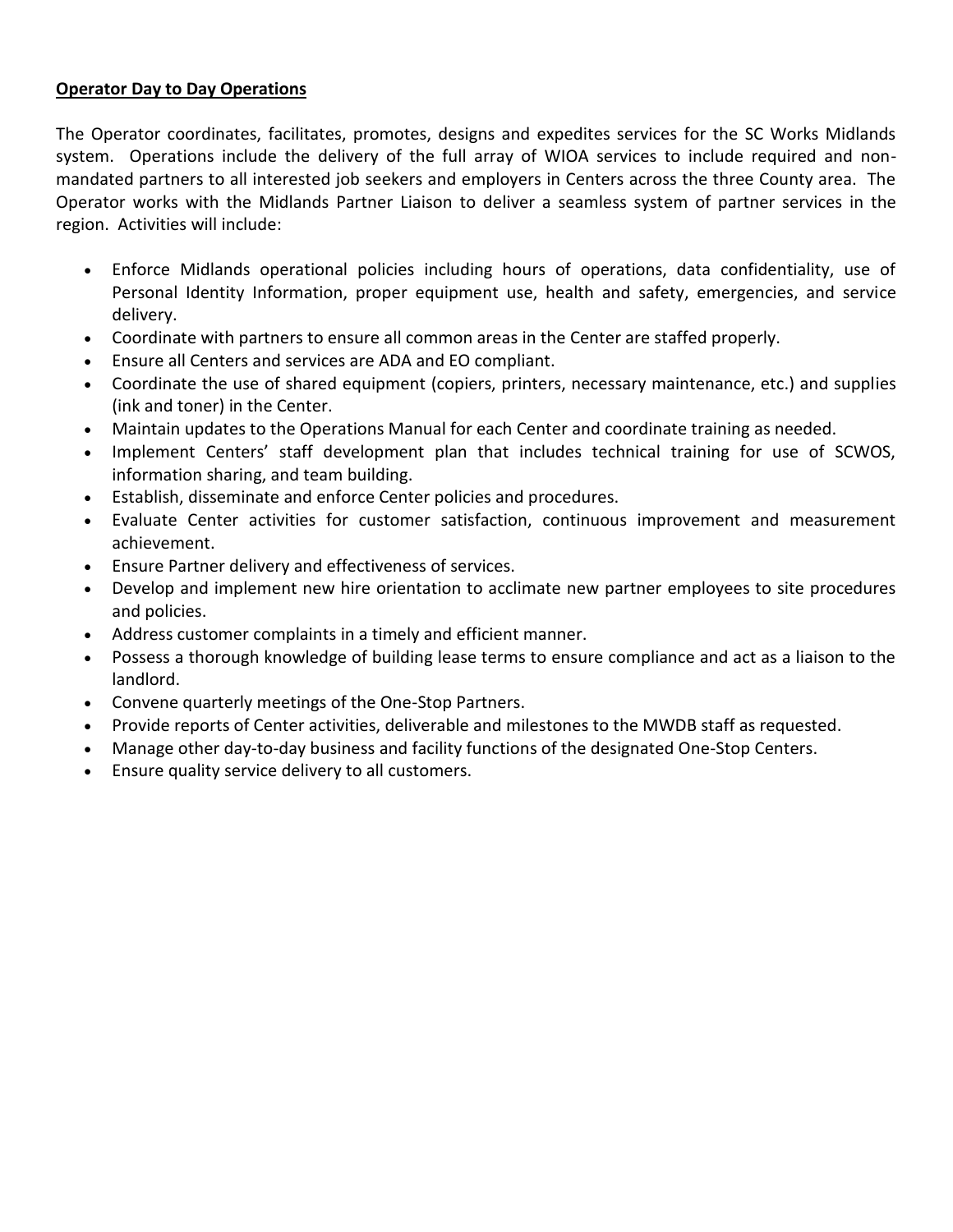

### **MIDLANDS WORKFORCE DEVELOPMENT AREA INSTRUCTION LETTER: PY 21-02**

| To:                    | <b>Midlands WIOA Grantees</b>                                                                                                                                                                                                                                                                                                                                                                                                                                |
|------------------------|--------------------------------------------------------------------------------------------------------------------------------------------------------------------------------------------------------------------------------------------------------------------------------------------------------------------------------------------------------------------------------------------------------------------------------------------------------------|
| From:                  | Chris White, Director CW<br>Midlands Workforce Development Area (MWDA)                                                                                                                                                                                                                                                                                                                                                                                       |
| <b>Effective Date:</b> | July 1, 2021                                                                                                                                                                                                                                                                                                                                                                                                                                                 |
| Subject:               | <b>Required Use of SCWOS for Referrals</b>                                                                                                                                                                                                                                                                                                                                                                                                                   |
| <b>Purpose:</b>        | To provide guidance on the required use of SC Works Online Services (SCWOS) for<br>customer referrals.                                                                                                                                                                                                                                                                                                                                                       |
| <b>Background:</b>     | WIOA places a strong emphasis on planning across multiple partner programs to ensure<br>alignment and collaboration in service delivery. The SC Works system brings together a<br>series of partner programs and entities responsible for workforce development, education,<br>and other human resource programs to collaborate in the creation of a seamless customer-<br>focused services delivery network that enhances access to the programs' services. |
| Policy:                | The South Carolina Department of Employment and Workforce (SCDEW) has issued the<br>State's policy (State Instruction 20-14, attached) outlining the requirement for using<br>SCWOS referrals for WIOA Title I participants. Midlands Area service providers will follow<br>the attached policy and procedure for SCWOS electronic referrals to foster a streamlined<br>referral system and support a coordinated delivery of service to SC Works customers. |
| <b>Attachment:</b>     | State Instruction 20-14                                                                                                                                                                                                                                                                                                                                                                                                                                      |
| <b>Action:</b>         | Midlands Area staff will review and become familiar with this policy, and State Instruction<br>20-14 which outlines the State's policy governing WIOA program follow-up services.                                                                                                                                                                                                                                                                            |
| Inquiries:             | If there are any questions regarding this instruction, please contact Midlands Workforce<br>Development Board staff at (803) 744-1670                                                                                                                                                                                                                                                                                                                        |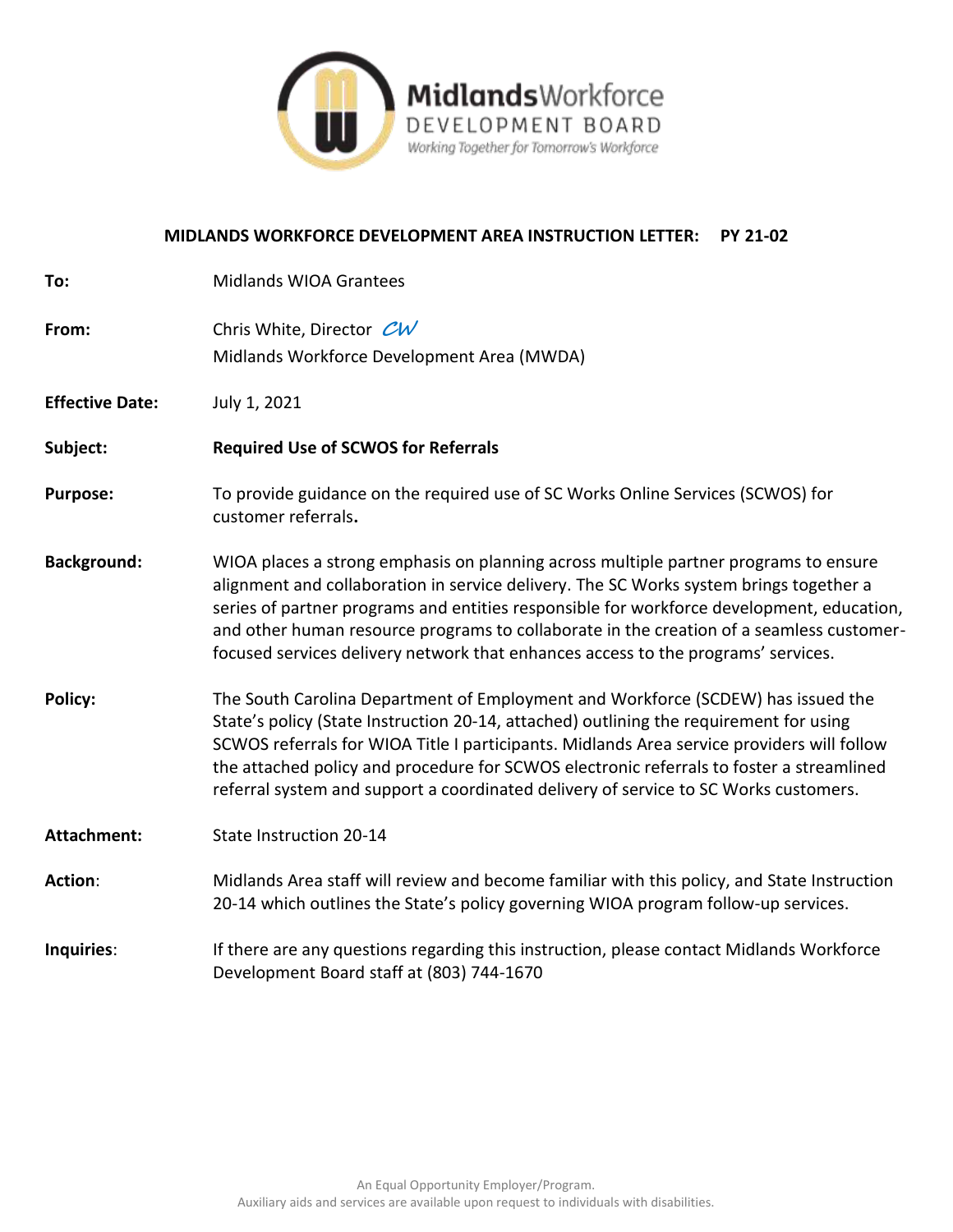P.O. Box 995 **1550 Gadsden Street** Columbia, SC 29202 dew.sc.gov



**Henry McMaster** Governor

**G. Daniel Ellzey Executive Director** 

### **STATE INSTRUCTION NUMBER 20-14**

| To:                   | Local Workforce Area Signatory Officials   |
|-----------------------|--------------------------------------------|
|                       | <b>Local Workforce Area Board Chairs</b>   |
|                       | Local Workforce Area Administrators        |
|                       | <b>DEW Area Directors</b>                  |
|                       | <b>DEW Regional Managers</b>               |
|                       | <b>RESEA Program Director</b>              |
| Subject:              | <b>Required Use of SCWOS for Referrals</b> |
|                       |                                            |
| <b>Issuance Date:</b> | June 30, 2021                              |

**Effective Date:** July 1, 2021

Purpose: To provide guidance on the required use of SC Works Online Services (SCWOS) for customer referrals.

Background: The Workforce Innovation and Opportunity Act (WIOA) places a strong emphasis on planning across multiple partner programs to ensure alignment and collaboration in service delivery. The SC Works system brings together a series of partner programs and entities responsible for workforce development, education, and other human resources programs to collaborate in the creation of a seamless customer-focused service delivery network that enhances access to the programs' services. Effective referrals are essential to maximizing resources and aligning critical services for SC Works customers.

Policy: A referral is used to introduce an individual to another program or provider of service and to provide a description of the type of service the individual is seeking. A vital responsibility of each SC Works partner is the effective referral of customers to the appropriate partner for services, in a manner that reduces duplication and ensures tracking of referrals to build accountability. Additionally, WIOA strongly encourages the use of an integrated system of case management, using technology to achieve alignment in service delivery that meets customers' needs, including referrals. In order to facilitate such a system, the following programs are required to conduct all customer referrals through SCWOS:

- WIOA Title I
- Wagner-Peyser (WP)
- Trade Adjustment Assistance (TAA)
- Jobs for Veterans State Grants (JVSG)
- Reemployment Services and Eligibility Assessment Grants (RESEA)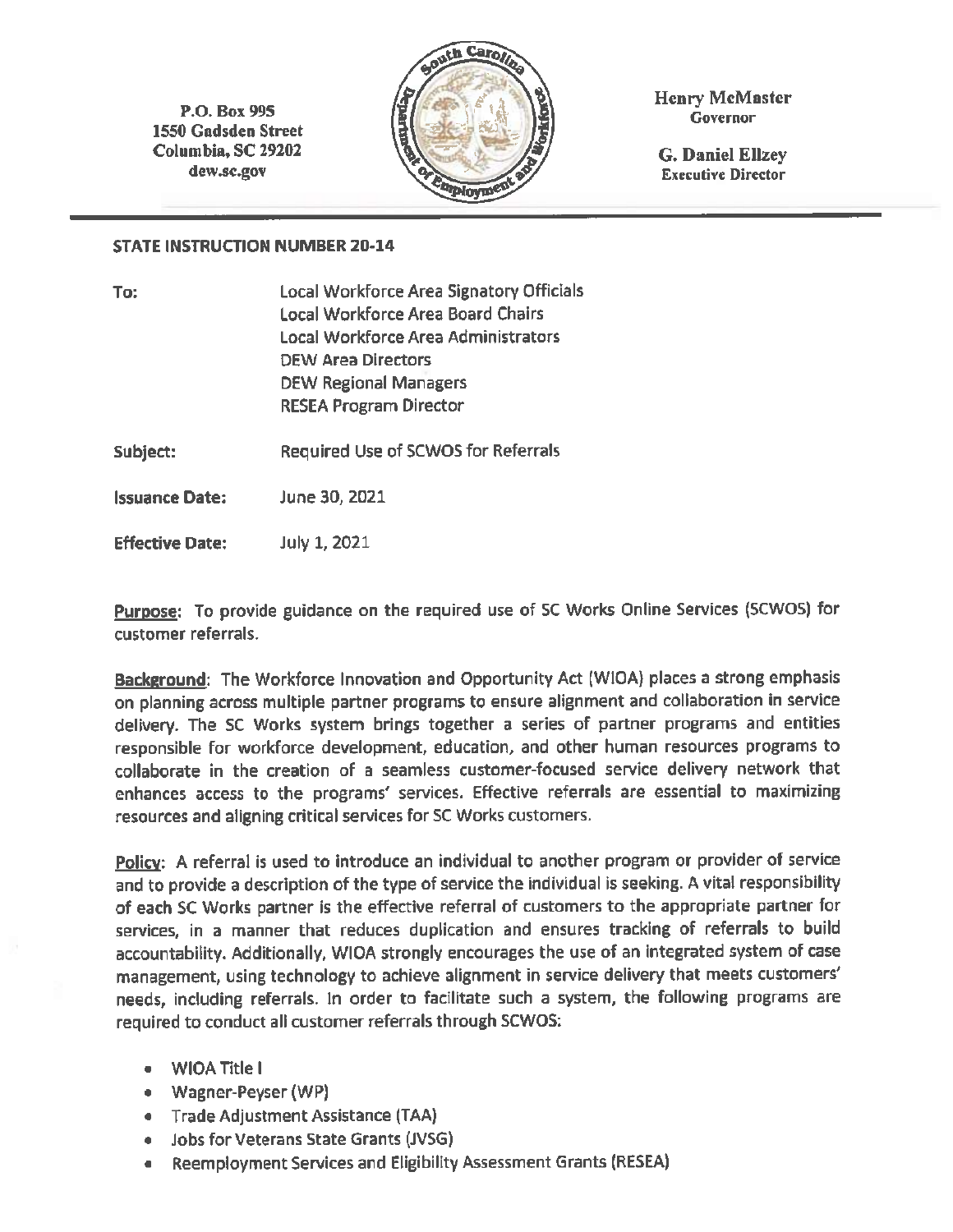**State Instruction 20-14 Required Use of SCWOS for Referrals** June 30, 2021 Page 2 of 4

The use of SCWOS for referrals will foster a more streamlined referral system, while further supporting a coordinated delivery of service to SC Works customers. Additionally, electronic referrals via SCWOS can be more easily tracked, including outcomes.

Step-by-step instructions regarding Staff Referrals to Providers in SCWOS are located under Staff **Online Resources in SCWOS.** 

At a minimum, a referral must include:

- Name of the participant being referred;
- Date Contact Made Date the referring partner provides referral information to referred partner;
- Referral To partner organization receiving the referral;
- Reason for the Referral Why the participant is being referred and/or what services are being sought: and
- An actively checked email address for the provider receiving the referral.

NOTE: This information must also be documented in a corresponding case note. Supporting documentation, such as a release of information form, may be attached to the case note as appropriate.

Referrals should be completed by the referring program, but the status left open at the time of referral. This indicates that a referral to a partner program has been made, but the outcome is not yet known.

| Individual's Name:<br>Phone Number:<br>Address 1:           |                                  | Einstein, Albert<br>164-564-5645<br>123 Science Drive Columbia, SC 29201 |                                                  |                            |
|-------------------------------------------------------------|----------------------------------|--------------------------------------------------------------------------|--------------------------------------------------|----------------------------|
| To sort on any column, click a column title.<br>LWIA/Region | Provider                         | Display only Referrals with a status of All<br>Date                      | <b>Status</b>                                    | <b>Action</b>              |
| <b>DS</b>                                                   | <b>Greenwood Genetics Center</b> | 04/05/2021<br><b>N. 4 Page</b><br>$\mathbf{v}$<br>O <sub>1</sub>         | Open<br>Rows per page:<br>$10 -$<br>$\mathbf{v}$ | Edit   Delete   Inactivate |
|                                                             |                                  | Add Referral                                                             |                                                  |                            |

### **Recording Outcomes**

Referral outcomes are recorded by closing a referral. Upon receipt of a referral from a partner program, the referred to program staff is responsible for closing the referral by recording the appropriate outcome as defined below.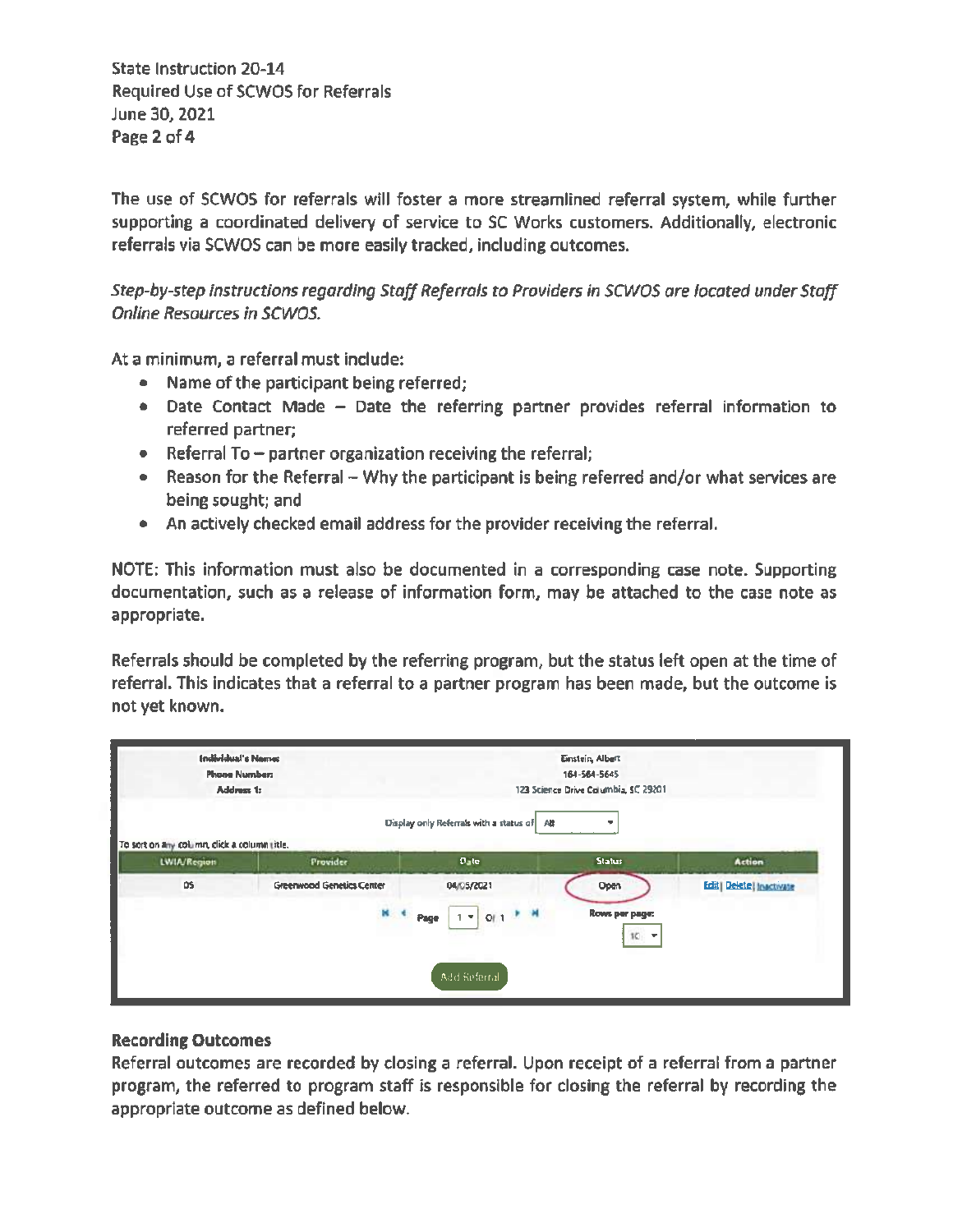State Instruction 20-14 **Required Use of SCWOS for Referrals** June 30, 2021 Page 3 of 4

| <b>Referral Result</b>                                        |                                                                                      |
|---------------------------------------------------------------|--------------------------------------------------------------------------------------|
| Individual attended session at referral provider: (@ Yes ( No |                                                                                      |
| <b>Comments:</b>                                              |                                                                                      |
|                                                               |                                                                                      |
| <b>Status:</b>                                                | Spell Check                                                                          |
| <b>Last Edited Date:</b>                                      | Nome Secreted.<br>Completed Referral / Enrolled<br>Completed Referral / Not Enrolled |
| <b>Last Edited By:</b>                                        | Patel Mildta (MPATEL)                                                                |
|                                                               | Cancel<br>Save                                                                       |

### **Outcome Definitions**

- A "Completed Referral/Enrolled" outcome is defined as a referral that was received by the referred to program and the individual referred was enrolled in the program.
- A "Completed Referral/Not Enrolled" outcome is defined as a referral that was received by the referred to program, but the individual referred was not enrolled in the program.

| Individual's Name:<br>Phone Number:<br>Address 1:                                                         |                                  |                                             | Einstein, Albert<br>164-564-5645<br>123 Science Drive Columbia, SC 29201 |                            |
|-----------------------------------------------------------------------------------------------------------|----------------------------------|---------------------------------------------|--------------------------------------------------------------------------|----------------------------|
|                                                                                                           |                                  | Display only Referrals with a status of Alt |                                                                          |                            |
| To sort on any column, click a column title.<br>LWIA/Region                                               | Provider                         | Date                                        | <b>Status</b>                                                            | Action                     |
| OS                                                                                                        | <b>Greenwood Genetics Center</b> | 04/05/2021                                  | Completed                                                                | Edit   Delete   Inactivate |
| 8 <sub>1</sub><br>$ol \rightarrow M$<br>Rows per page:<br>Page<br>$\rightarrow +$<br>$\blacksquare$<br>10 |                                  |                                             |                                                                          |                            |
|                                                                                                           |                                  | Add Referral                                |                                                                          |                            |

If an individual declines to enroll in the partner program referred to, program staff receiving the referral must document the individual's refusal by:

- Entering a case note in SCWOS outlining that the individual is declining to enroll in the partner program and why; and
- Complete and attach the Program Enrollment Refusal Form (located in SCWOS under Staff Online Resources) to the case note.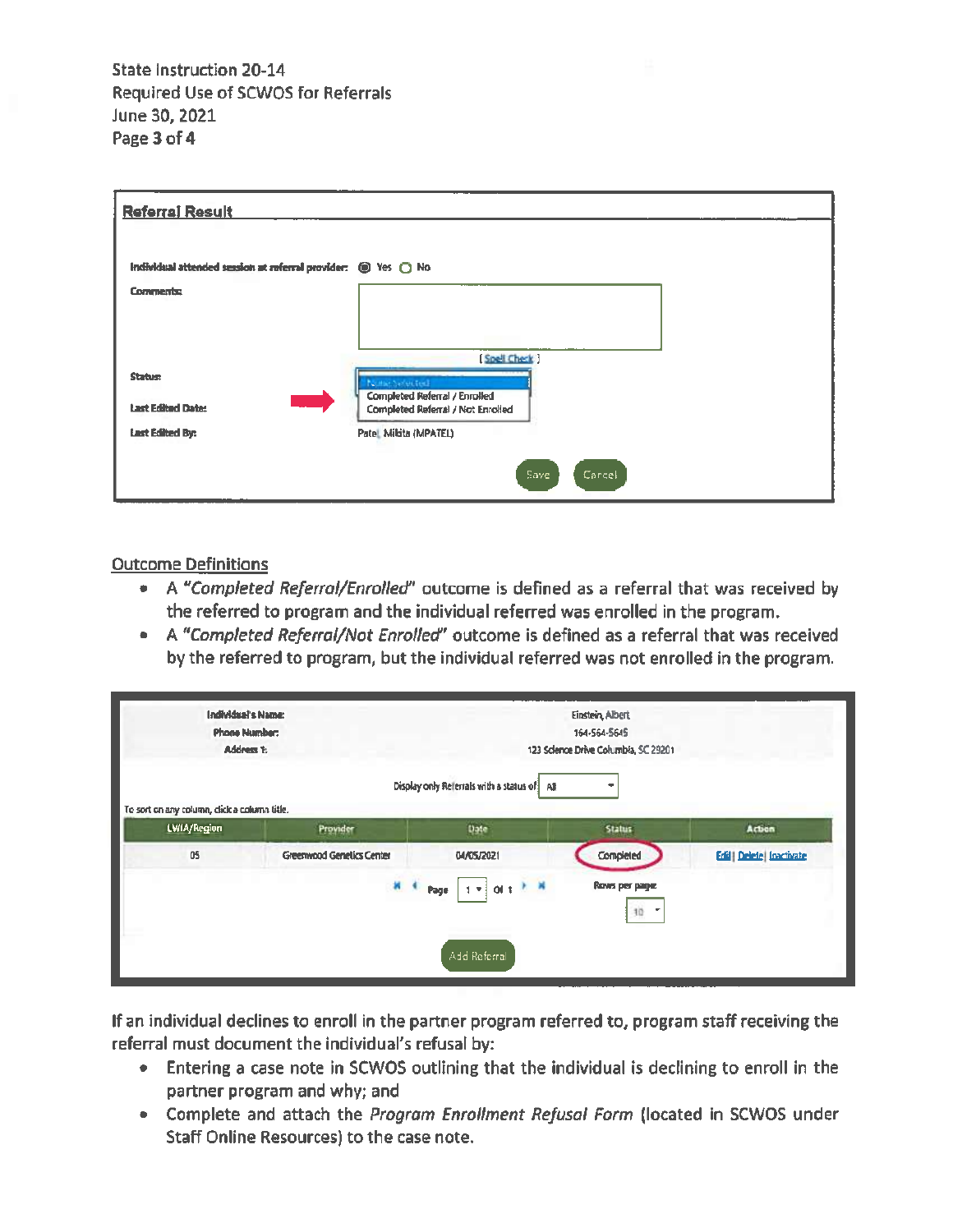**State Instruction 20-14** Required Use of SCWOS for Referrals June 30, 2021 Page 4 of 4

To ensure referrals are being closed and outcomes recorded, supervisory program staff should monitor the "Staff Referrals Report" in SCWOS under Detailed Reports.

Action: Ensure that all staff receive and understand this policy.

Inquiries: Questions may be directed to **PolnPro@dew.sc.gov.** 

Elin Camp

Kevin Cummings, Assistant Executive Director **Technical Services, Policies, and Reporting**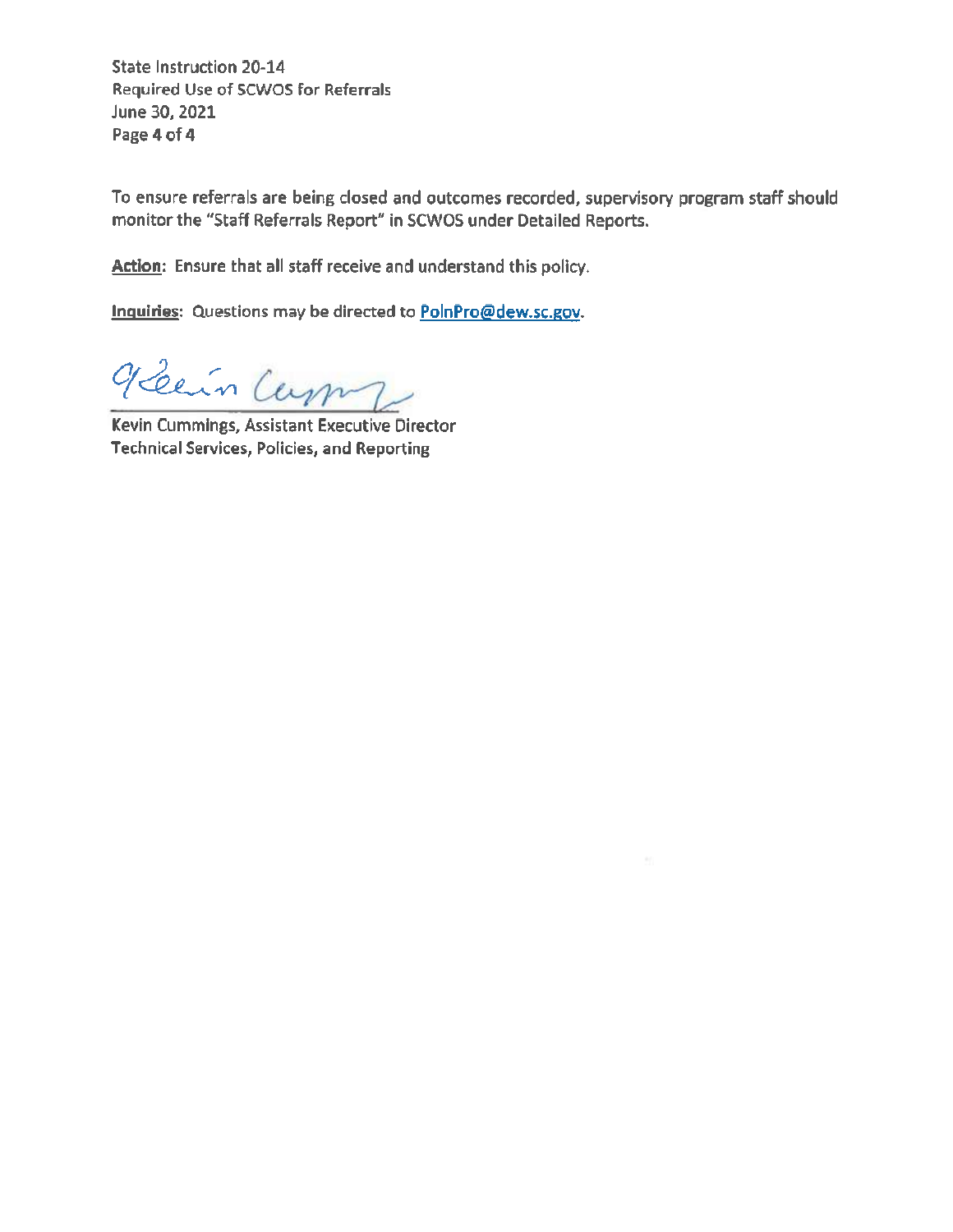| <b>SC WORKS</b> AND JOB SEEKERS TOGETHER                                                                                                    |                                                                                                                     |
|---------------------------------------------------------------------------------------------------------------------------------------------|---------------------------------------------------------------------------------------------------------------------|
| <b>Program Enrollment Refusal Form</b>                                                                                                      |                                                                                                                     |
|                                                                                                                                             |                                                                                                                     |
| <b>Individual's Full Name:</b><br><b>TYPE NAME</b>                                                                                          | <b>SCWOS</b><br><b>State</b><br>ID:                                                                                 |
| I have discussed the benefits and services provided under the TYPE PROGRAM NAME Program with the individual<br>referenced above.            |                                                                                                                     |
| Program Staff Signature                                                                                                                     | Date                                                                                                                |
| Program Staff Printed Name                                                                                                                  |                                                                                                                     |
| I have been given an overview of the services and benefits provided under the Program listed above. All of my<br>the program, at this time. | questions were answered satisfactorily. I understand that by signing this form I am refusing the right to enroll in |
| <b>Individual Signature</b>                                                                                                                 | Date                                                                                                                |
| <b>Individual Printed Name</b>                                                                                                              |                                                                                                                     |
|                                                                                                                                             |                                                                                                                     |

**C**CM, Last Edited 06/25/2021

A proud partner of the

AmericanJobCenter network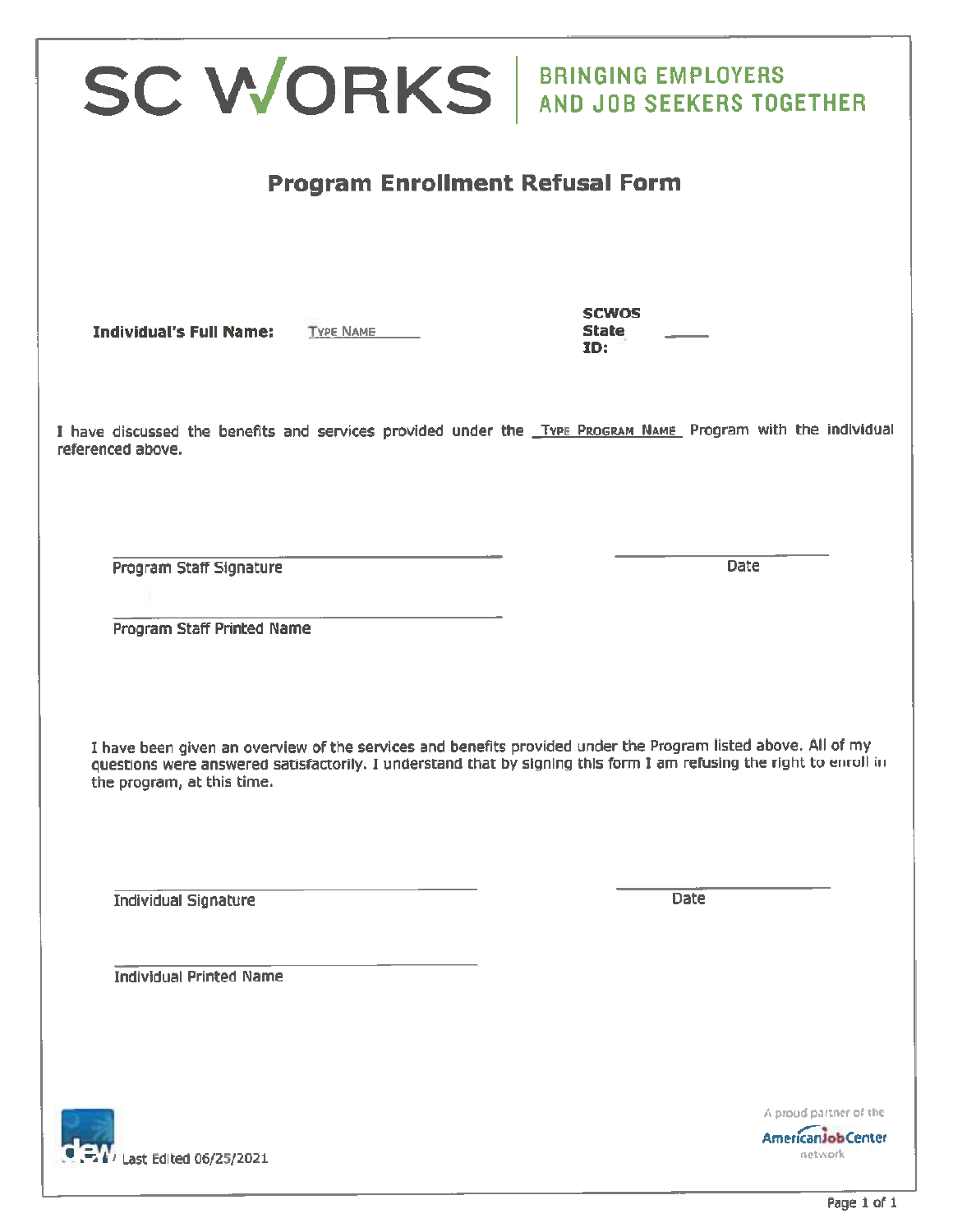P.O. Box 995 **1550 Gadsden Street** Columbia, SC 29202 dew.sc.gov



**Henry McMaster Governor** 

**G. Daniel Ellzey Executive Director** 

### **STATE INSTRUCTION NUMBER 17-01, Change 3**

| To:                    | Local Workforce Area Signatory Officials<br><b>Local Workforce Development Board Chairs</b><br><b>Local Workforce Area Administrators</b><br><b>DEW Area Directors</b><br><b>DEW Regional Managers</b> |
|------------------------|--------------------------------------------------------------------------------------------------------------------------------------------------------------------------------------------------------|
| Subject:               | Required Employer Registration in SCWOS and Effectiveness in Serving<br><b>Employers</b>                                                                                                               |
| <b>Issuance Date:</b>  | June 23, 2021                                                                                                                                                                                          |
| <b>Effective Date:</b> | <b>Immediately</b>                                                                                                                                                                                     |

**Purpose:** The purpose of this instruction is to update guidance regarding requests to waive the employer registration requirement in SCWOS for job fairs and hiring events in response to mass layoffs and closure activities or worker shortages.

Background: The Department of Employment and Workforce (DEW), and other partners of the SC Works system, have an obligation to the job seekers who use the system to ensure that promoted employment opportunities represent legitimate job openings. Employer registration in the South Carolina Works Online Services (SCWOS) database is a key step in meeting the hiring, training, and retention needs of businesses, while ensuring authentic employment opportunities for job seekers. The employer verification process is one of the safeguards that helps ensure the integrity of the system.

One of the primary indicators of performance required by the Workforce Innovation and Opportunity Act (WIOA) is Effectiveness in Serving Employers (ESE). This indicator is measured as a shared outcome across all six core programs within each state to ensure a holistic approach to serving employers. The ESE performance measures currently used in South Carolina include **Employer Penetration and Repeat Business Customers Rates.** 

- Employer Penetration Rate-the percentage of employer establishments using services out of all employer establishments in the state.
- Repeat Business Customers Rate-the percentage of employer establishments using services during the year that also used services within the previous three years.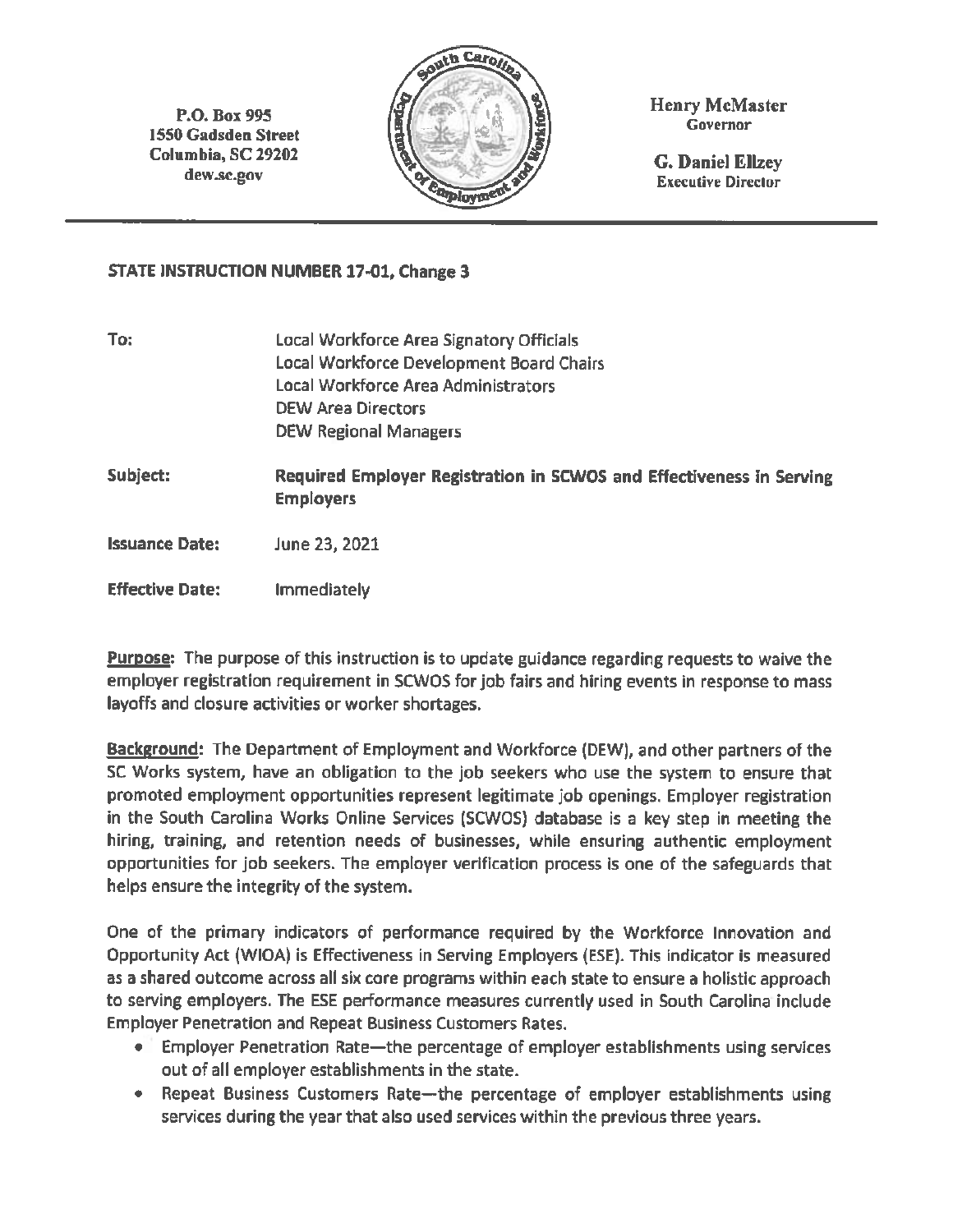State Instruction 17-01, Change 3 Required Employer Registration in SCWOS and Effectiveness in Serving Employers June 23, 2021 Page 2 of 5

Note: The number of employer establishments is defined by the Bureau of Labor Statistics (BLS) Quarterly Census of Employment and Wages (QCEW) program. For employers with more than one physical location, the QCEW reports each work site as a separate establishment and therefore, the total number of business establishments receiving services is counted this way.

The employer service activity codes have been mapped to eight employer service categories specified by the U.S. Department of Labor. See Attachment B: Employer Service Categories.

The most up-to-date employer service activity codes are maintained in SCWOS under Staff **Online Resources.** 

Policy: The new ESE performance indicator makes tracking employer services in SCWOS vitally important. All employer services entered in SCWOS must meet the definition of the applicable employer service code. In addition, it is integral that case notes be added concurrently with employer service codes to protect the integrity of the data, to ensure compliance with guidance for monitoring purposes, and to advise other Business Services staff of the engagement in detail to avoid duplication of services.

Employers that receive the following SC Works services must be registered and approved in SCWOS:

| E02: Job Fair/Hiring Event Services      | E27: Participation in WIOA Registered Apprenticeship     |
|------------------------------------------|----------------------------------------------------------|
| E03: Job Order Assistance and Follow-up  | E30: TAA OJT Agreement                                   |
| <b>E04: Mass Recruitment Services</b>    | E32: WIN Job Analysis                                    |
| E12: WorkKeys Job Profile                | E40: WIOA State or Local IWT                             |
| E13: WIOA OJT Agreement                  | <b>E90: Referred Qualified Applicants</b>                |
| E20: Rapid Response IWT Agreement        | E92: Notification to Employer of Potential Applicant     |
| E23: Federal Bonding*                    | E93: Field Checks/Inspections - Rural Manpower Services* |
| <b>E25: readySC Recruitment Activity</b> | E94: Employer Viewed Internal Resume                     |

\*(entered by state level staff only)

Providing these services to unverified employers could expose customers to fraudulent data and result in liability for SC Works system partners. Noncompliance with this policy may be cause for corrective action, up to and including revocation of SCWOS privileges. Additionally, providing services that require employer verification and approval to non-verified employers, including but not limited to, job fair/hiring event services, Incumbent Worker Training (IWT) contracts, or On-the-Job Training (OJT) contracts, could result in disallowed costs.

The employer registration requirement in SCWOS may be waived for job fairs and hiring events in response to mass layoffs and closure activities or worker shortages. Waivers must be authorized at the state level and will be communicated to the local workforce area(s). Any local requests for a waiver must be submitted using the Local Area Hiring Event Waiver Request form located in SCWOS under Staff Online Resources.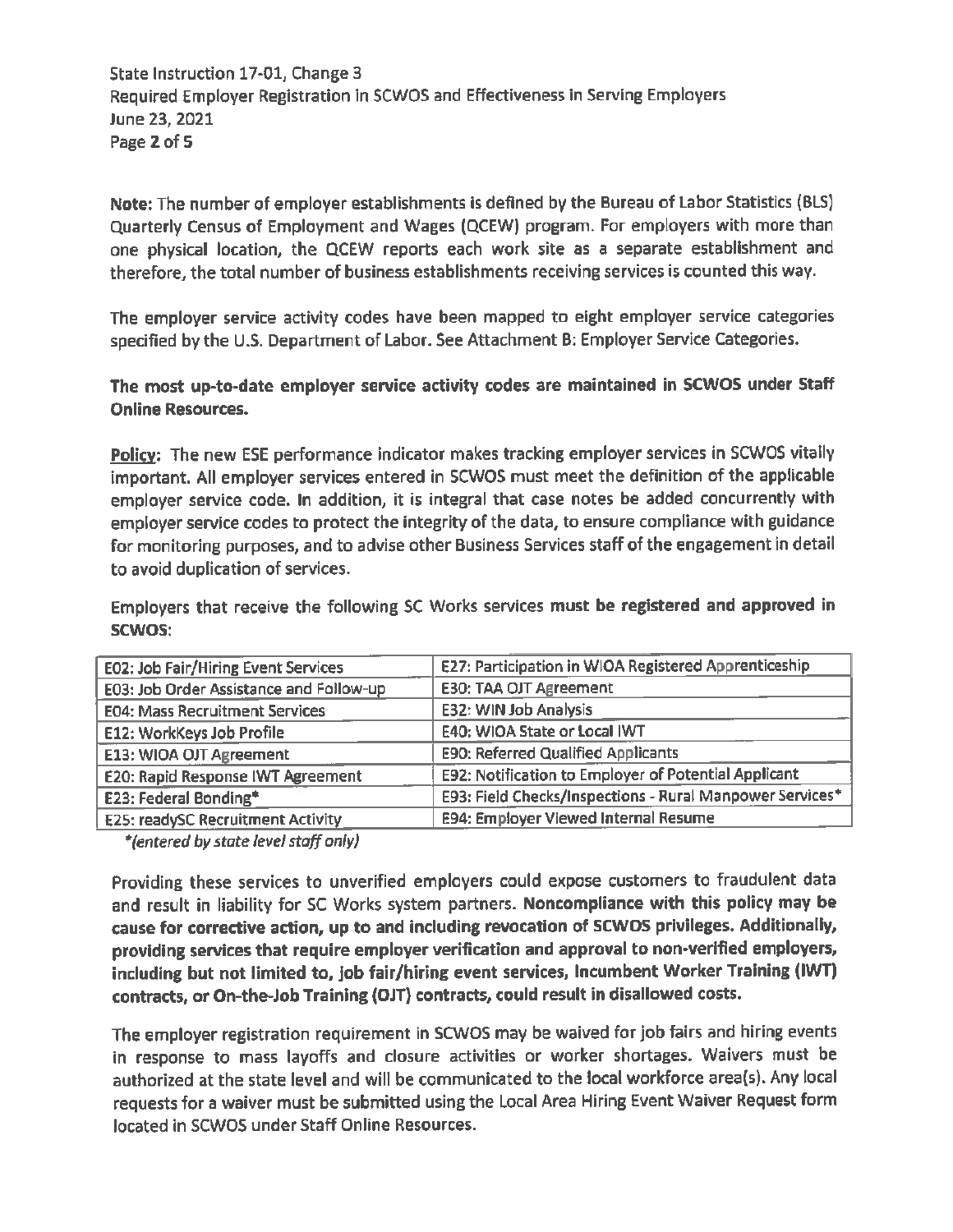State Instruction 17-01, Change 3 Required Employer Registration in SCWOS and Effectiveness in Serving Employers June 23, 2021 Page 3 of 5

The following SC Works services may be provided to employers who are not fully registered and approved in SCWOS. To accurately reflect employer engagement efforts, employer service activity codes for these services, rather than Work Items, must be recorded in SCWOS for performance purposes.

| <b>E01: On-Site Consultation Services</b>       | E24: On-Site Re-employment Services*                      |
|-------------------------------------------------|-----------------------------------------------------------|
| <b>E05: Detailed Labor Market Study</b>         | E26: Engaged in Strategic Planning/Economic               |
| <b>E07: Promotional Contact</b>                 | <b>Development</b>                                        |
| E15: On-Site Rapid Response Management Meeting* | <b>E28: Electronic Rapid Response Management Meeting*</b> |
| E16: Rapid Response Group Orientation*          | <b>E31: HIRE VETS Medallion Program</b>                   |
| <b>E21: Federal Tax Credit (WOTC)</b>           | <b>E33: Sector Partnership</b>                            |
| <b>E22: Community Resource Connections</b>      | E70 - E80: Employer Referral Codes                        |

\*(entered by state level staff only)

To avoid the creation of duplicate accounts and the risk of entering inaccurate data, staff must ensure an employer does not already have an account in SCWOS prior to creating a new one. Additionally, staff must ensure activity codes are being entered on the correct employer account and not a duplicate account, in accordance with this policy.

### **Employer Account Management in SCWOS**

There are two types of employer accounts in SCWOS:

- Marketing Lead—an account type that identifies a non-registered employer that is not yet ready to utilize SC Works services, but is interacting with the Business Services Team or is receiving Rapid Response services. Marketing Lead accounts do not allow the employer to access recruitment tools.
- Recruiting-an account type that offers employers full access to labor exchange functions such as managing job orders, reviewing candidate resumes, and managing virtual recruiter alerts. Employer Recruiting accounts must be verified and approved at the state-level.

When an employer is interacting with the Business Services Team, but has not yet decided to utilize SC Works services, staff may create an employer Marketing Lead account through the mini-registration available in the Customer Relationship Management (CRM) module. If an employer is ready to receive services that can only be provided to a verified and approved employer, staff may bypass the Marketing Lead registration and create a new employer Recruiting account to initiate the verification process. Existing Marketing Lead accounts must be converted to a Recruiting account to place the employer account in a Pending Verification status.

Staff is encouraged to provide a high level of customer service by entering Recruiting accounts on behalf of employers when possible. Recruiting accounts will have one of the following access levels: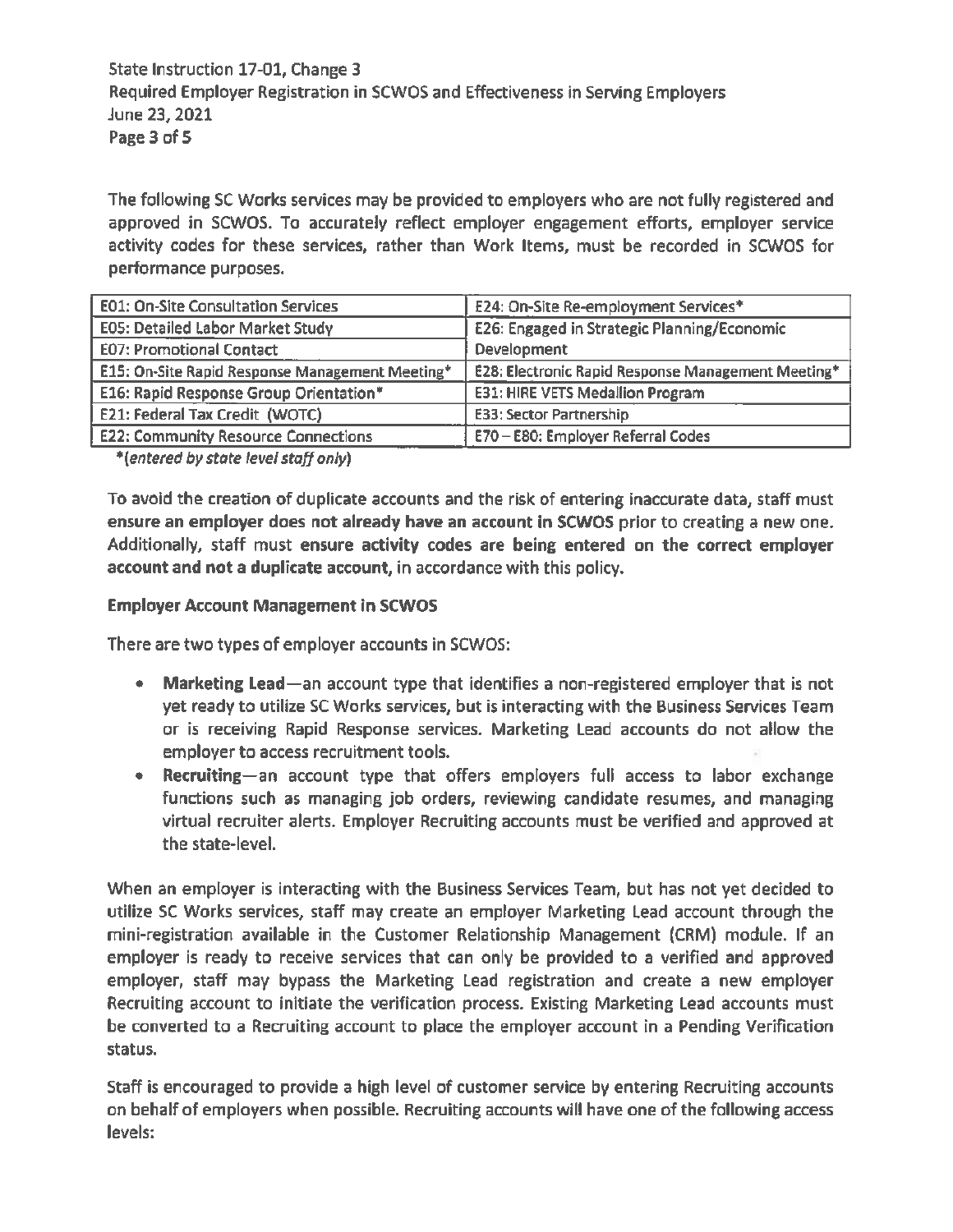State Instruction 17-01, Change 3 Required Employer Registration in SCWOS and Effectiveness in Serving Employers June 23, 2021 Page 4 of 5

- . Pending Verification-All new Recruiting accounts are created in this status by default for security purposes. Any account in this status will allow the employer to login, update a profile, and add locations and additional contacts, but will not allow the employer to post a public job order, conduct a candidate search, or access the virtual recruiter system. Employers in this status will be reviewed by the SCWOS Employer Verification Team.
- Not Verified-The SCWOS Employer Verification Team has attempted to contact the employer, but has been unable to complete the verification process. Additional information requested by the SCWOS Employer Verification Team will appear in case notes on the employer's account. The employer will continue to only have the rights and privileges of those in a pending verification status.
- Lacked Out or Revoked-Any employer account that violates the terms of use or is suspected of suspicious activity will be locked out or revoked. Additionally, employer accounts may be locked out if the account is inactive for a period of 90 days. Employers in this status are unable to login and all active job orders are closed.
- Enabled-The SCWOS Employer Verification Team has verified this employer and approved the account. The employer has full employer access rights to the system. The employer can manage profiles, edit locations and contacts, conduct a candidate search, create a virtual recruiter, schedule hiring events, post public job orders, accept job seeker applications, and contact job seekers using the internal messaging system.

To view an employer's account status in SCWOS, select the appropriate employer account and open the General Information tab. Employer access rights will be listed as "Enabled" for fully registered and approved employers.



Prior to the issuance of State Instruction 17-09: Employer Service Performance Indicators and Employer Service Codes, staff was required to record all services for non-verified employers through Work Items in the CRM module rather than employer service activity codes. However, under the new WIOA ESE performance indicator requirements, employer service activity codes, rather than Work Items, must be recorded for these tasks to accurately reflect employer engagement efforts. The following employer service activity codes should be entered in place of Work Items as listed below: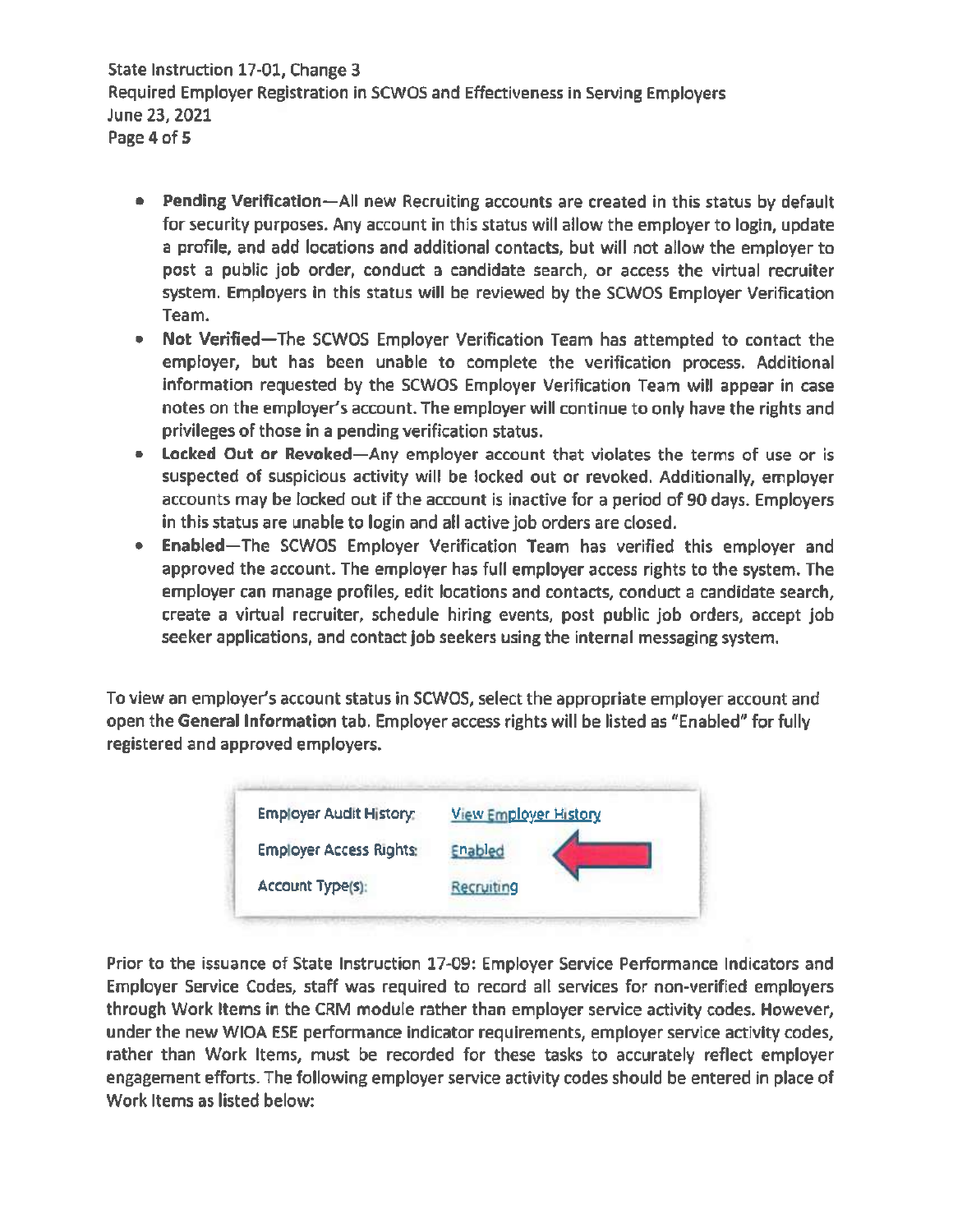State Instruction 17-01, Change 3 Required Employer Registration in SCWOS and Effectiveness in Serving Employers June 23, 2021 Page 5 of 5

**E01: On-Site Consultation Services** 

• Site Visit

**E07: Promotional Contact** 

- $\bullet$ **Email**
- Mail  $\bullet$
- · Face-to-Face Meeting
- Phone Call
- Research
- Webinar/Demo

Action: Ensure that all staff receive and adhere to this policy, including the revised process for requesting a local area hiring event waiver.

Inquiries: Questions may be directed to PolnPro@dew.sc.gov.

n Cum

Kevin Cummings, Assistant Executive Director **Technical Services, Policies, and Reporting** 

Attachment A-Employer Verification Process Attachment B-Employer Service Categories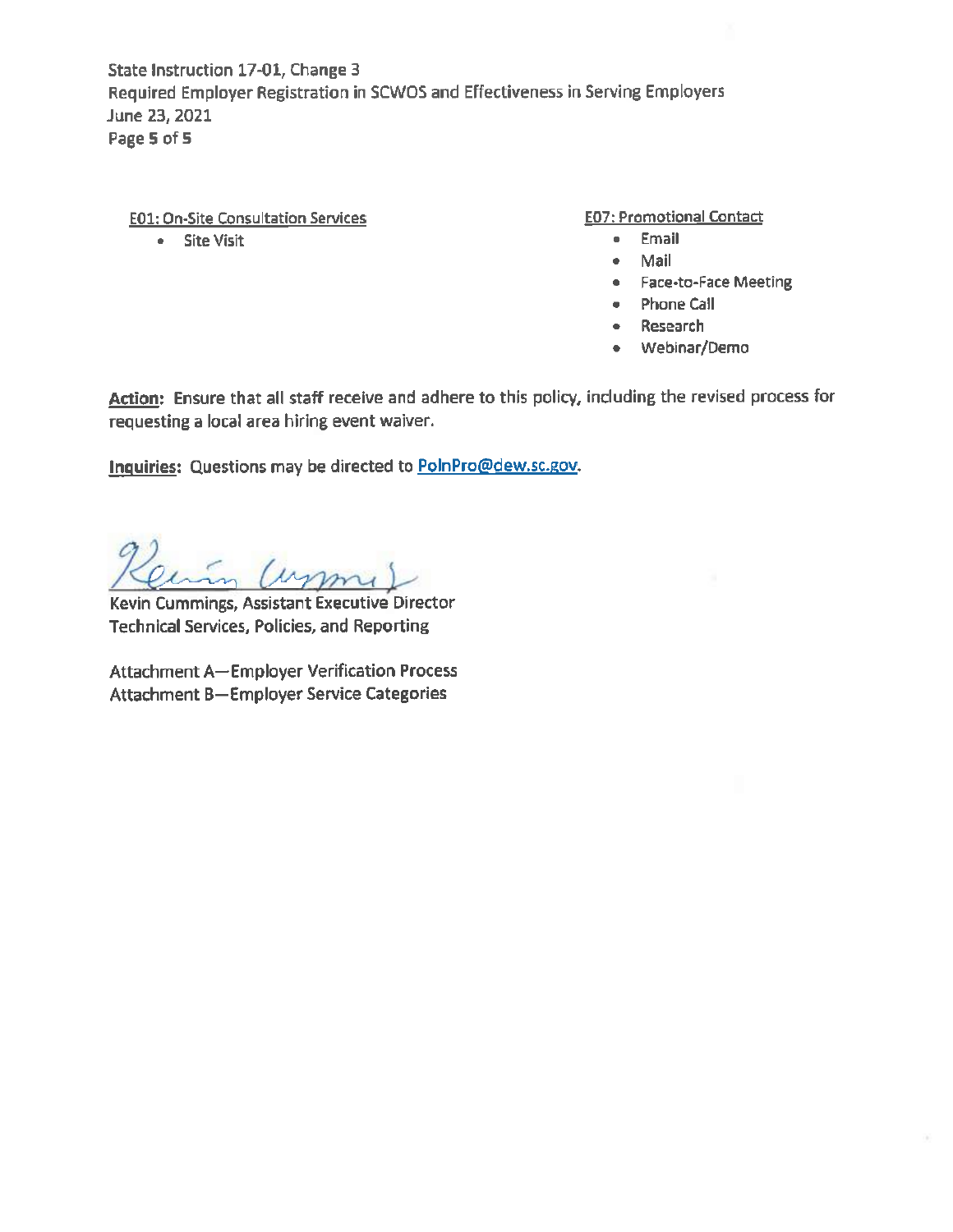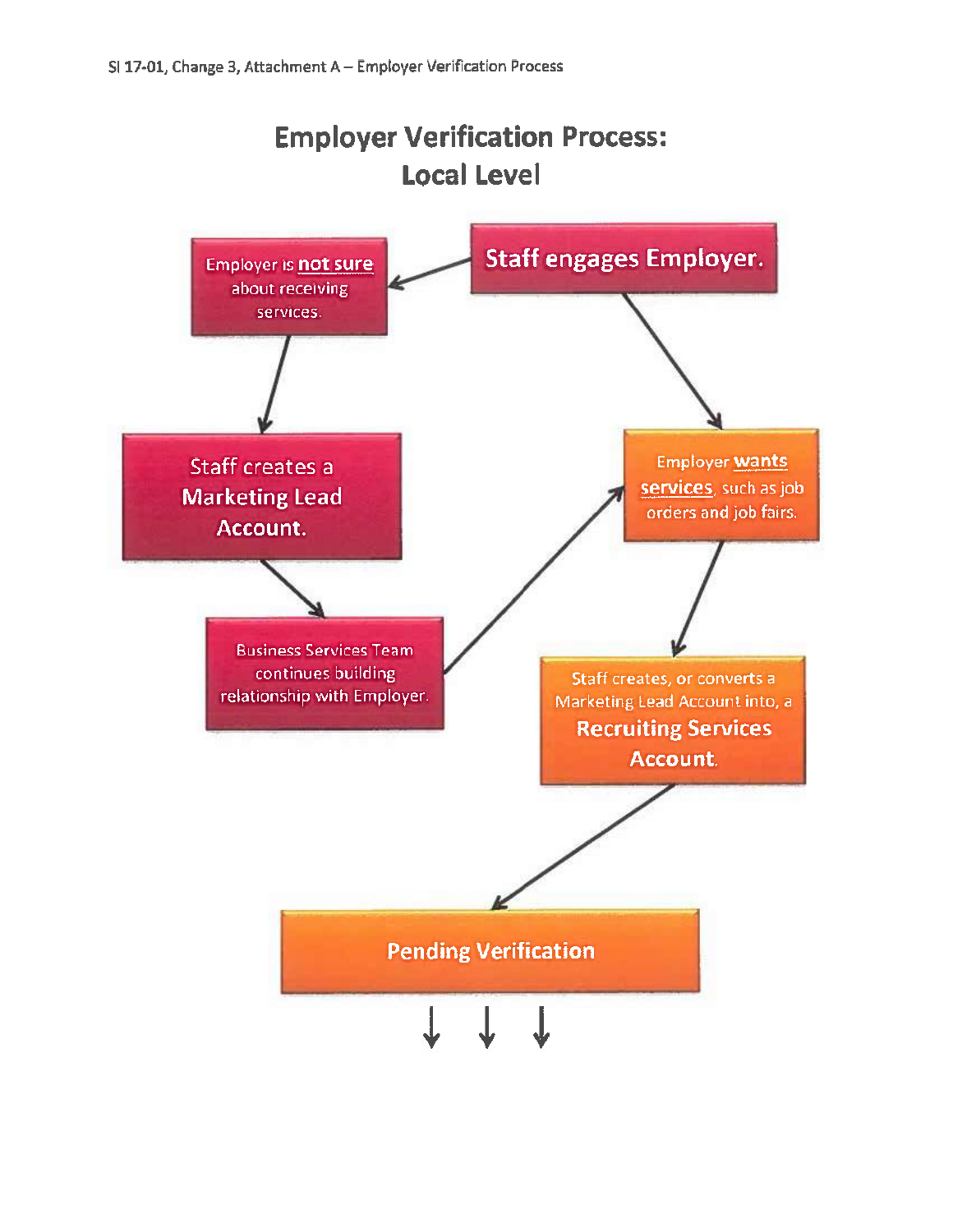

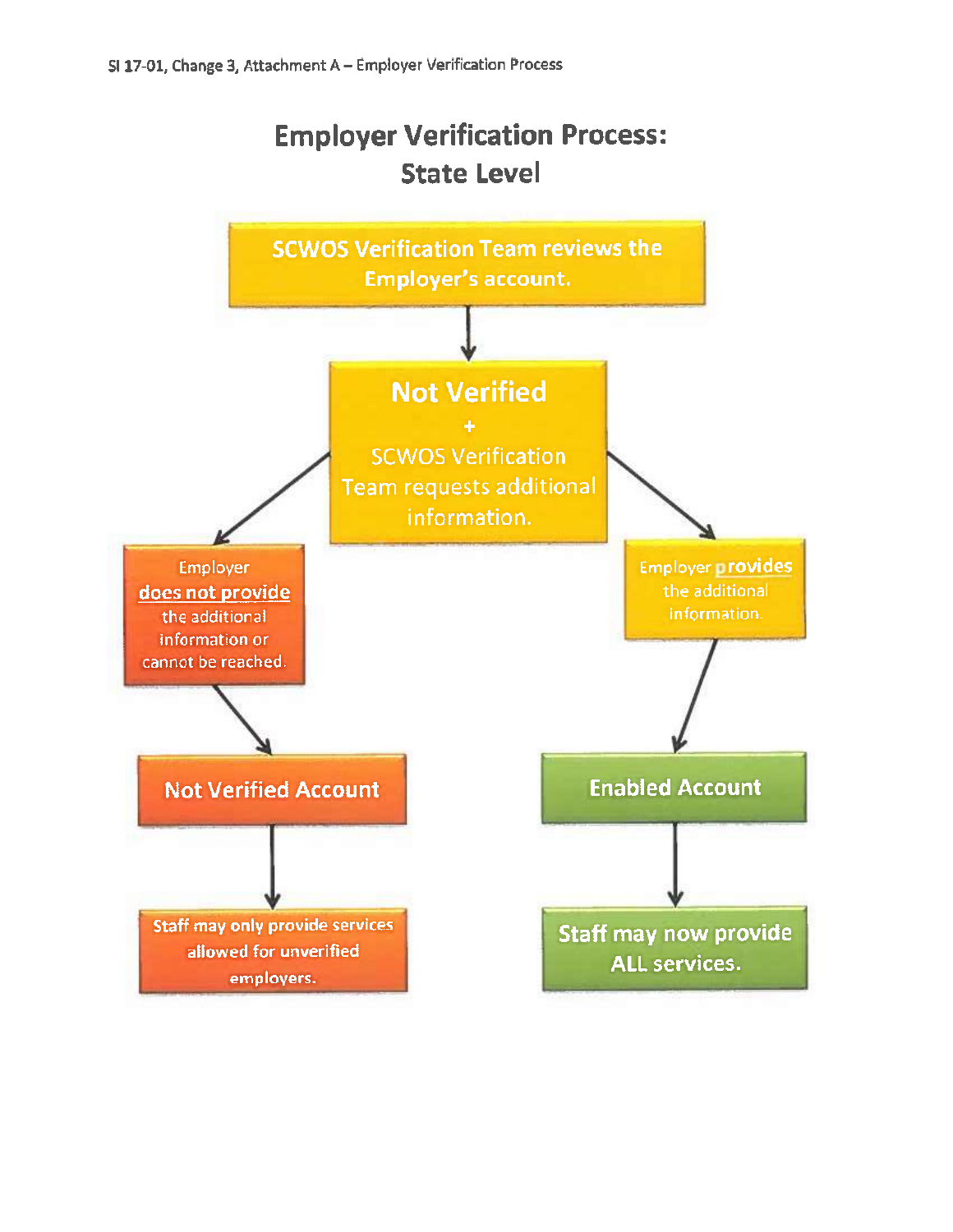### **Employer Service Categories**

#### **Employer Information and Support Services**

This category includes the total number of establishments that, during the reporting period, received staff-assisted services designed to educate them about and engage them in the local job market/economy and the range of services available through the one-stop delivery system. Information services may be provided in a variety of service interventions including orientation sessions, workshops, or other business consultations (e.g., initial site visits). Information and support services that are delivered to establishments through mass mailings or communications, "cold" calling or other follow-up contacts, and regular establishment newsletters, brochures, or publications are not reportable services under this category.

These services include, but are not limited to, providing information on:

- State and federal tax credits or workforce investment incentives (e.g., Work Opportunity Tax  $\bullet$  . Credit [WOTC]);
- Customized workforce information on state, regional, and local labor market conditions, industries, occupations, and the characteristics of the workforce, skills businesses need, local employment dynamics information (e.g., workforce availability), worker supply and demand, business turnover rates, job creation, and job identification of high growth and high demand industries; and
- . Proactive linkage and referral of establishments to community resources that support their workforce needs.

#### **Workforce Recruitment Assistance**

This category includes the total number of establishments that, during the reporting period, received workforce recruitment assistance from staff or remotely through electronic technologies.

These services include, but are not limited to, assisting employers to meet their human capital and skilled workforce needs by:

- Supporting employers' search for qualified candidates;
- Securing information on job requirements and providing employers with one-stop staff support for candidate screening and pre-employment interviews at the one-stop career center (or affiliate site) or on site at the place of business;
- Taking job order information and promoting the employment opportunities (advertising the opening to the workforce);
- Conducting special recruitment efforts including out-of-area or out-of-state recruitment for candidates with special skills;
- Organizing, conducting, and/or participating in job fairs;
- Providing employers with meeting/work space at the One-Stop Career Center (or an affiliate site) for screening and interviewing;
- Conducting pre-employment testing, background checks, and assistance in completion of the I-9 paperwork; and
- Providing employer with job and task analysis services and absenteeism analysis.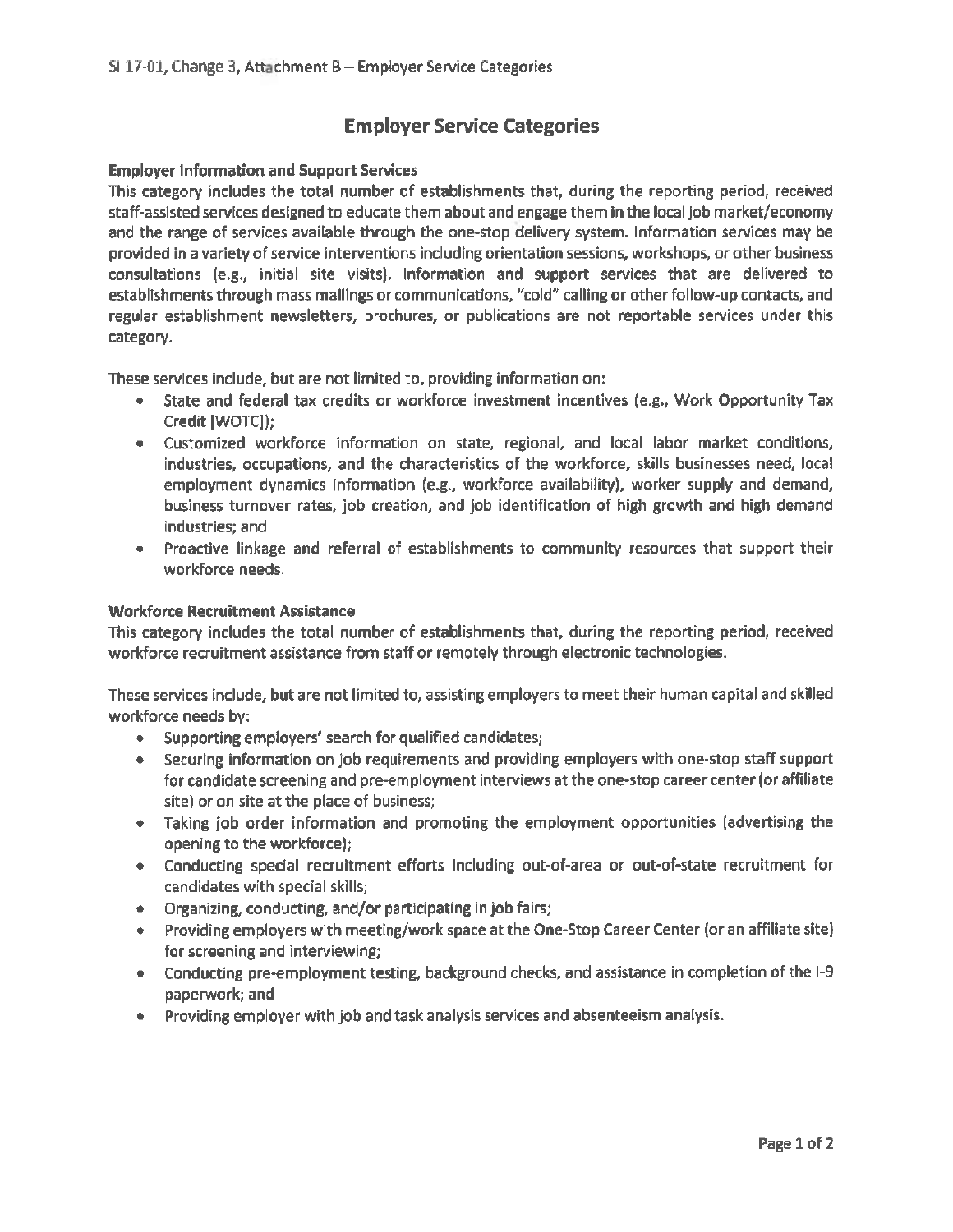#### **Engaged in Strategic Planning/Economic Development**

This category includes the total number of establishments that, during the reporting period, were engaged in either workforce investment strategic planning or business growth and economic development strategic planning.

These activities could include, but are not limited to:

- Participating in community-based strategic planning;
- Sponsoring employer forums;
- Securing information on industry trends;
- Providing information for the purpose of corporate economic development planning; and
- Partnering in collaborative efforts to identify workforce challenges and developing strategies to address those challenges.

#### **Accessing Untapped Labor Pools**

This category includes the total number of establishments that, during the reporting period, established pipeline activities in partnership with the public workforce system.

Activities include, but are not limited to:

- Outreach to youth, veterans, individuals with disabilities, older workforce, ex-offenders, and other targeted demographic groups;
- · Industry awareness campaigns;
- Joint partnerships with high schools, community colleges, or other education programs to improve skill levels; and
- Programs to address limited English proficiency and vocational training.

#### **Training Services**

This category includes the total number of establishments that, during the reporting period, received publicly funded training assistance, including customized training, on-the-job training, and incumbent worker training.

#### $\triangleright$  Incumbent Worker Training Services (subset of Training Services)

This category includes the total number of establishments that, during the reporting period, received publicly funded incumbent worker training assistance.

#### **Rapid Response/Business Downsizing Assistance**

This category includes the total number of establishments that, during the reporting period, received an initial on-site visit or contract to either (a) discuss the range of rapid response services and other assistance available to workers and employers affected by layoff, plant closures, or natural disasters, or (b) as required by WIOA § 3(51)(A), plan a layoff response following notification of a current or projected permanent closure or mass layoff, including natural or other disasters.

#### $\triangleright$  Planning Layoff Response (subset of Rapid Response/Business Downsizing Assistance)

This category includes the total number of establishments that received an initial on-site visit or contact, as required by WIOA § 3(51)(A), to plan a layoff response following notification of a current of projected permanent closure or mass layoff, including natural or other disasters.